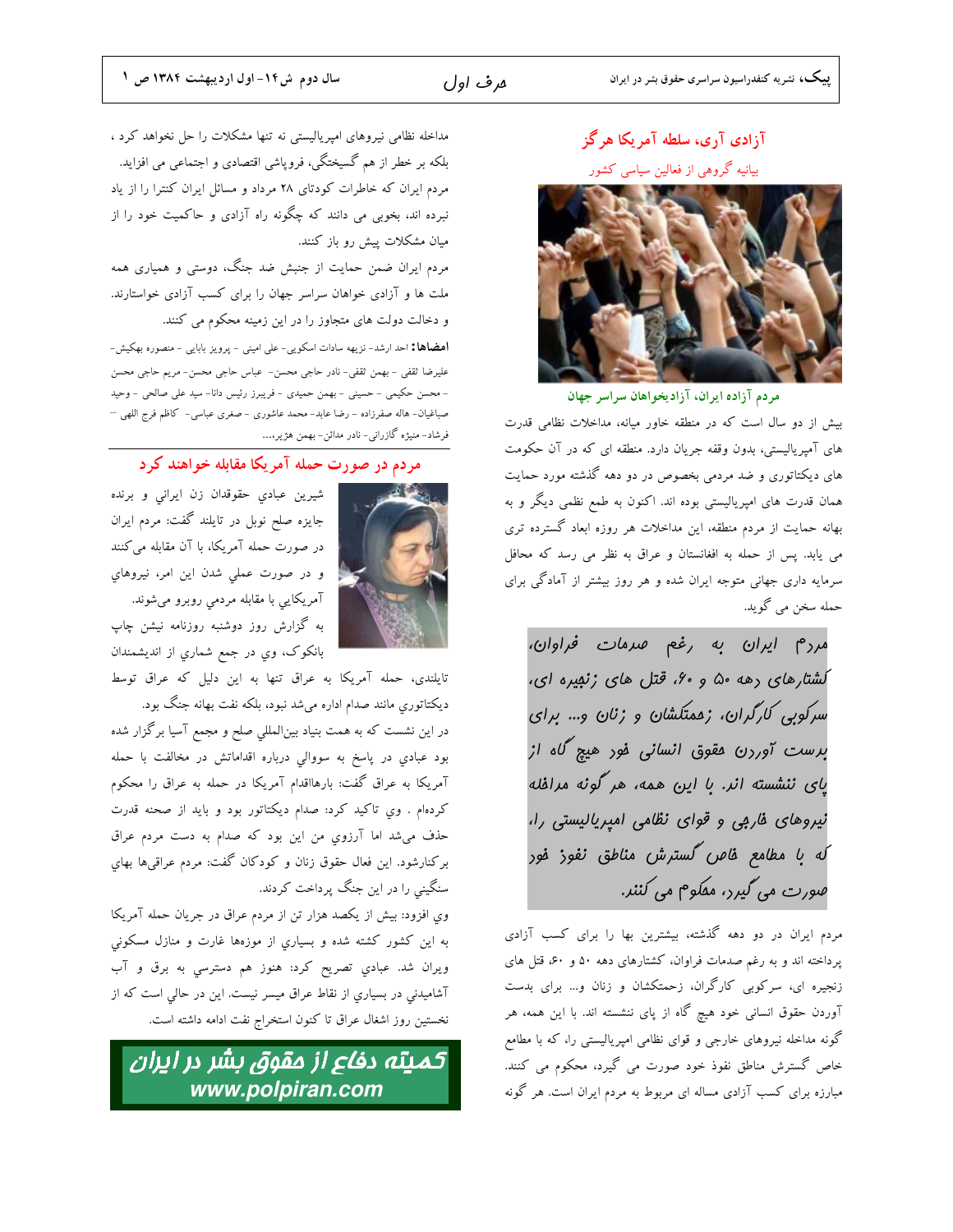### ابتكار كانون مدافعان حقوق بشر

كانون مدافعان حقوق بشر در اولين جلسه سال ۱۳۸۴ خود، شیرین عبادی را به عنوان رئيس، محمد سيفزاده را به عنوان نایب رئیس و محمد شریف را به عنوان سخنگوی این کانون به مدت یک سال انتخاب كرد. در جلسه كانون مدافعان حقوق بشر تصمیم گرفته شد که در تاریخ



# دیدار با برخی اززندانیان سیاسی

کانون مدافعان حقوق بشر در ایام نوروز با برخی از زندانیان سیاسی و خانوادههای آنان دیدار و گفتوگو کرد.

محمد سيف(اده؛ عضو كانون مدافعان حقوق بشر در گفت وگو با خبرنگاران، با اعلام این خبر گفت: کانون مدافعان حقوق بشر در ایام نوروز با آقایان ناصر زرافشان، عباس امیرانتظام و همچنین خانواده مجتبی سمیعي;ژاد دیدار و گفتوگو کرد.

وی افزود: در ایام نوروز آرش سیگارچی، روزنامه نگاری که چندی پیش بازداشت شده بود، آزاد شد اما متاسفانه به رغم تلاش های فراوان از اعطاي مرخصي به مجتبي سميعي نژاد خودداري شد.

سیف زاده اظهار امیدواری کرد که در شرایط حساس کنونی، امکان آزادي كليه زندانيان سياسي فراهم شود.

### رژیم ایران درجهان دوم شد



بنا بر گزارش گروه عفو بین الملل در سال ۲۰۰۴ نزدیک به چهار هزار نفر در سراسر جهان اعدام شدند که طی تقریبا یک دهه گذشته بی سابقه بوده است. تعداد افرادی که در سال ۲۰۰۴ در چین اعدام شدند از مجموع کسانی که در باقی کشورهای جهان اعدام شدند

بیشتر است.آمریکا با ۵۹ اعدام در سال ۲۰۰۴ در جدول گروه عفو بین الملل در مکان چهارم قرار دارد.

ایران با دست کم ۱۵۹ اعدام در این جدول دوم است. با توجه به اینکه مجرمان گاه پیش از اعدام شلاق می خورند و ویتنام با ۶۴ اعدام در مکان سوم قرار دارد

كيت الن، مدير شاخه عفو بين الملل در بريتانيا افزايش موارد اعدام در سطح جهان را "هشداردهنده" خواند و ارقام مربوط به چین را "واقعا هراس

انگیز ٌ توصیف کرد. نامبرده معتقد است که ″بسیاری از کشورها همچنان به صورت مخفیانه افراد را اعدام می کنند." وی گفت: "شواهد زیادی هست که نشان می دهد اعدام، مجازاتی بی عیب و نقص نیست." و نیز "احتمال صدور حكم اعدام براى كسانى كه استطاعت استخدام وكيل را ندارند یا قادر نیستند کسی را راضی کنند به نفع آنها شهادت دهد بیشتر است."وی افزود: "تبعیض هم بلافاصله در این معادله وارد می شود، به خصوص براي زنان. اين وضع خيلي نگران كننده است.عفو بين الملل مي گوید که سال ۲۰۰۴ با ۳۷۹۷ مورد اعدام، به لحاظ تعداد در ۲۵ سال اخیر در جای دوم قرار می گیرد.

افزایش آسیب های اجتماعی در جامعه



**ا اوس طبق آمارهای اعلام شده از سوی** سازمانهای مختلف آسیبهای اجتماعی در سال گذشته، در جامعه افزایش یافته است. متاسفانه ما در **للی استان** با استاهد حضور روز افزون

آسیبهای اجتماعی هستیم، به طوری که ناامنی و بیاعتمادی مردم نسبت به یکدیگر را در جامعه احساس میکنیم. آسیبهای اجتماعی شامل دزدی، خشونت، تجاوز، آدمربایی، طلاق، روابط جنسی نامشروع، فرار دختران و زنان، فحشا، مزاحمتهای خیابانی به زنان و دختران، ارتشا (رشوهخواری و رشوهدهی)، خیابانگردی، اعتیاد، توزیع مواد مخدر و مشروبات الکلی، کودکان کار و خیابانی، تن فروشی، همسرکشی، قتل، خودکشی، چاقوکشی، کیفقایی و جیبزنی است که هر یک از معضلات اساسی جامعه به شمار میرود. جامعهشناسان از آسیبهای اجتماعی به عنوان بیماریهای اجتماعی یاد میکنند و پیشگیری از بروز آن را بهتر از درمان آن میدانند؛ زیرا پیشگیری از بروز و گسترش آسیبهای اجتماعی بسیار آسانتر و کمخرجتر از درمان آن است. دکتر رییس دانا، پژوهشگر ارشد دانشگاه در این باره میگوید: یکی از نتایج افزایش آسیبهای اجتماعی، از بین رفتن هویت مردم و جامعه و به خطر افتادن کرامت انسانی است که به طرفداران جهانی سازی فرصت میدهد تا بگویند؛ "دیگر همه چیز از بین رفته است و باید همه چیز را به قدرتهاي آمريكايي واگذار كنيد." افزايش ضريب ناامني اجتماعي، بی اعتمادی در جامعه و ایجاد فضای رعب و وحشت در جامعه، تبدیل شدن کودکان و نوجوانان به بازوهای قوی آسیبهای جدید اجتماعی و ایجاد مصیبتهای اقتصادی، از دیگر آثار افزایش آسیبهای اجتماعی هستند. دکتر داور شیخاوندی، استاد دانشگاه نیز، در خصوص آثار افزایش بی|عتمادی و ایجاد فضای رعب و وحشت در جامعه، میگوید؛ افزایش بی|عتمادی و ایجاد این فضا در جامعه، بیش از هر چیز سبب ایجاد نگرانی و اضطراب زنان و دختران و حمل کارد و اسلحههای سرد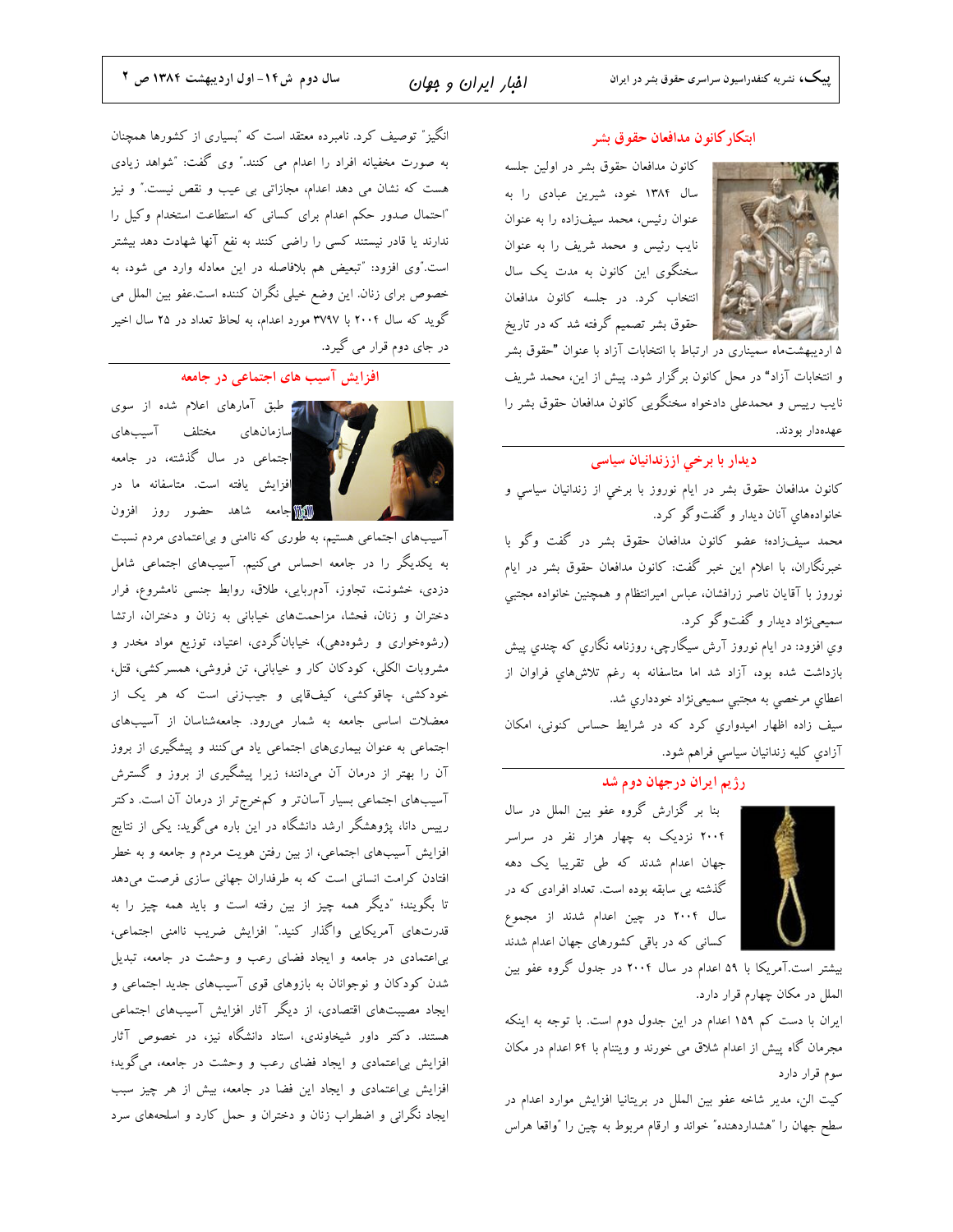توسط آنان هنگام حضور در خیابانها شده است که چون آنها نحوه استفاده از کارد و اسلحههای سرد را نمیدانند، هنگام مقابله با مهاجم به خود صدمه میزنند و یا از شدت ترس، موجب قتل مزاحم میشوند.

### جهان به نهاد حقوق بشر جدیدی نیاز دارد



آقای عنان هشدار داد بی اعتباری کمیسیون حقوق بشر، اعتبار كل سازمان ملل متحد را به زیر سوال برده است

كوفى عنان، دبيركل سازمان ملل، با انتقاد از رفتار كميسيون حقوق بشر سازمان ملل، از

دولتها خواست از طرح وى براى اصلاح اين نهاد حمايت كنند. وی در اجلاس شش هفته ای این کمیسیون در ژنو گفت: "چنانچه سازوكارهاى حقوق بشرمان را اصلاح نكنيم، شايد قادر نباشيم اعتماد مردم به سازمان ملل متحد را احیا کنیم. ما به برهه ای رسیده ایم که اعتبار روبه زوال كميسيون حقوق بشر بر حسن شهرت سازمان ملل سايه انداخته است و دیگر اصلاحات قطره ای کافی نیست."

کمیسیون حقوق بشر که حدود ۶۰ سال پیش راه اندازی شد، وظیفه نظارت بر رعایت حقوق بشر در سراسر جهان را بر عهده دارد. آقای عنان خواسته است این سازمان که اکنون ۵۳ عضو دارد، جای خود را به شورای حقوق بشر بدهد که تشکیلات کوچکتری دارد. در حال حاضر اعضای این کمیسیون بر اساس سهمیه منطقه ایتعیین می شوند، ولی دبیر کل سازمان ملل خواستار انتخابات مستقیم و لزوم کسب دو سوم آرا از سوی کشورهای متقاضی شده است.

آقای عنان توافق سریع کشورهای عضو سازمان ملل درباره تشکیل شورای جدید را حیاتی دانسته است. وی افزود: "اصلی ترین نهاد بین دولتی مسئول حقوق بشر باید جایگاه، اقتدار و کفایتی متناسب با اهمیت كارش داشته باشد."

به گفته وی، نهاد آینده حامی حقوق بشر بجای این که سالی یکبار دیدار داشته باشد، باید قادر باشد در هر زمانی تشکیل جلسه بدهد. همچنین وی توصیه کرد که کمیسیون حقوق بشر بجای انتقاد از نقض حقوق بشر در برخی از کشورهای منزوی مانند کره شمالی و کوبا باید بر پرونده تمام اعضای سازمان ملل نظارت داشته باشد.

دبیر کل سازمان ملل گفت: "هیچ کسی بر فضیلت پاسداری از حقوق بشر حق انحصاری ندارد. نقض حقوق بشر در کشورهای ثروتمند و فقیر دیده مي شود."

گروه های حامی حقوق بشر می گویند کمیسیون حقوق بشر سازمان ملل اعتبار خود را از دست داده زیرا اعضای آن به دنبال تامین منافع کشورهای متبوع خود هستند.

وظیفه این کمیسیون مراقبت و ارتقای حقوق بشر است، ولی از زمانی که فعالان گفته اند این نهاد سازمان ملل به پناهگاه کشورهای ناقض حقوق بشر تبدیل شده، وجهه کمیسیون حقوق بشر خدشه دار شده است. هیچ کسی بر فضیلت پاسداری از حقوق بشر حق انحصاری ندارد. نقض حقوق بشر در کشورهای ثروتمند و فقیر دیده می شود.

برخی از اعضای کنونی این نهاد عبارتند از سودان، زیمبابوه، چین، روسیه و عربستان سعودی که همگی به نقض حقوق بشر متهم شده اند. در سال ۲۰۰۳ ریاست این کمیسیون برعهده لیبی بود.

کوفی عنان، دبیرکل سازمان ملل، در راستای طرحهایش برای اصلاح سازمان ملل پیشنهاد داده است که یک شورای کوچکتر جای کمیسیون حقوق بشر را بگیرد و اعضای آن در حفاظت از معیارهای حقوق بشر كوشا باشند.

آقای عنان در سخنرانی سال گذشته خود هشدار داد مناقشه دارفور سودان شباهتهای نگران کننده ای با نسل کشی رواندا دارد. او این سخنان را در حالی بیان می کرد که کمیسیون مذکور با وجود نشانه های اعمال جنایت آمیز در این منطقه و دخالت دولت سودان، خارطوم را در قطعنامه خود محکوم نکرد. در عوض سودان برای یک سال دیگر به عضویت در این کمیسیون برگزیده شد. گفته می شود امسال نیز سودان و زیمبابوه که دولتش به دستکاری در نتایج انتخابات اخیر متهم شده، در تدوین قطعنامه امسال دخالت دارند.

کمیسیون حقوق بشر در سال ۱۹۴۶، درست بعد از فرونشستن شعله های جنگ جهانی دوم، برای پاسداشت حقوق بشر در سراسر جهان راه اندازی شد و در حال حاضر ۵۳ عضو دارد.

فعالان همچنین از این کمیسیون می خواهند آمریکا را بخاطر بدرفتاری با اسرای عراقی و افغان و مظنونان القاعده در گوانتانامو محکوم کند. واشنگتن بخاطر شكنجه زندانيان در عراق و افغانستان بشدت مورد انتقاد قرار گرفته است. یک هیات بلندپایه که به تقاضای آقای عنان بر عملکرد سازمان ملل نظارت داشت، چنین نتیجه گرفت که اعتبار كميسيون حقوق بشر تضعيف شده است زيرا اعضا بيشتر مي كوشند از خود در مقابل انتقادها محافظت كنند، نه اين كه نقض حقوق بشر را برملا كنند.

کنت رات، مدیر سازمان دیده بان حقوق بشر، گفت: "تا ۲۵ سال پیش، این کمیسیون هرگز کشوری را محکوم نمی کرد و کارآمد نبود. اما در ۲۵ سال اخیر، این کمیسیون شروع به محکوم کردن دولتها کرده است و تاثیر افشاگری آن بقدری بوده که دولتهای بشدت سوء استفاده گر برای حفاظت از خود در مقابل محکومیت صف کشیده اند تا به این کمیسیون ملحق شوند.″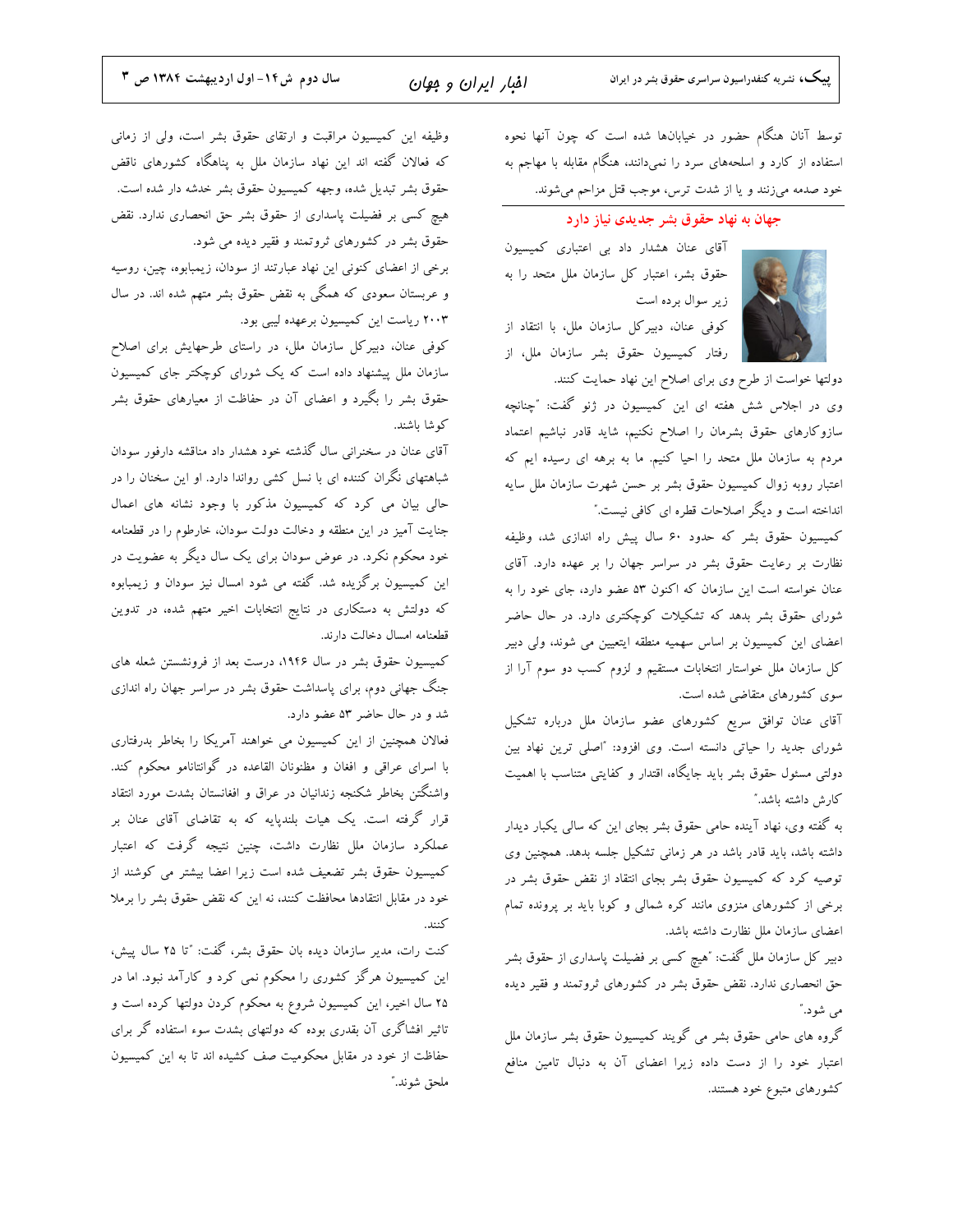افبار ایران و بوان

پیتر اسپلینتر نیز از سازمان عفو بین الملل نیز می گوید: " این دولتها چطور به عضویت این کمیسیون در می آیند؟ چرا آنها انتخاب می شوند؟ همین مساله اجرای اصلاحات را ضروری می سازد. لازم است بپرسیم که چکار می توانیم بکنیم.

### خرید و فروش سالانه ۳ میلیون کودک در جهان

بر اساس گزارش خبرگزاری فرانسه و به نقل از "هلگا کنراد" فرستاده ویژه امور تجارت انسان در سازمان امنیت و همکاری اروپا، سالانه ۳ میلیون کودک و نوجوان زیر ۱۸ سال در جهان خرید و فروش میشوند."کنراد"

در یک همایش خبری در "وین" ضمن اعلام این مطلب اعلام کرده است: از این کودکان در مراکز صنعتی، معادن، بخش کشاورزی و کار خانگی استفاده شده است و به اکثریت آنها نیز تجاوز جنسی میشود.

این مقام سازمان امنیت و همکاری اروپا میگوید: فقر عامل اصلی افزایش تجارت کودکان است به صورتی که تنها در جنوب شرقی اروپا تجارت کودکان طی ۳سال گذشته ۲ برابر شده است.

نامبرده می افزاید: بسیاری از این کودکان که به بیماری ایدز مبتلا نیستند در تجارت سکس مورد استفاده قرار میگیرند

## دادگاه لاهه وسربازان آمریکایی

شورای امنیت سازمان ملل پرونده جنایات جنگی در منطقه ″دارفور″ واقع



در غرب سودان را به دادگاه جنايات بين المللي لاهه ارجاع داد مشروط به اینکه این دادگاه نتواند از شهروندان آمریکایی بازجویی کند. به گزارش خبرگزاری رویتر

از سازمان ملل، پرونده این جنایات هنگامی به دادگاه لاهه ارسال شد که آمریکا به رغم مخالفتهای اولیه از وتوی این تصمیم صرفهنظر کرده و به آن رای ممتنع داد.

این قطعنامه در نهایت با ١١ رای مثبت و f رای ممتنع از سوی پانزده عضو کنونی شورای امنیت سازمان ملل به تصویب رسید تا برای نخستین بار شورای امنیت پروندهای را به دادگاه لاهه ارجاع کرده باشد.

این پرونده برای مجاکمه متهمین به نسل کشی، جنایت جنگی و نقض حقوق بشر تدوين شده است.

آمریکا به این علت با این تصمیم مخالف بود که اتباع آمریکایی به دخالت در این بدرفتاریها متهم شوند و تحت پیگرد قرار گیرند. اما در دقایق پایانی اعضای شورای امنیت موافقت کردند که دادگاه جنایات

بین|لمللی یا دادگاه دیگر کشورها نتوانند از شهروندان آمریکایی که در عملیات سازمان ملل در سودان همکاری داشتند، بازجویی کرده یا انها را تحت پیگرد قرار دهند. طی دو سال گذشته دست کم ۱۸۰ هزار نفر در اثر درگیریها گرسنگی و بیماری در منطقه دارفور سودان کشته شدند و بیش از دو میلیون نفر که بیشتر انها را روستاییان آفریقایی تشکیل می دادند از خانههای خود آواره شدند.



در دومین سالگرد سقوط حکومت صدام حسین دهها هزار نفر از مردم عراق به درخواست مقتدی صدر، روحانی شیعه این کشور، با برگزاری تظاهرات عظیمی در بغداد خواستار خروج نیروهای آمریکایی از كشورشان شدند.

ناظران معتقدند که این شاید بزرگترین تظاهرات ضد آمریکایی در بغداد از زمان بركناري صدام حسين است.

دوسال پیش در چنین روزی مردم عراق با کمک سربازان آمریکایی مجسمه صدام حسین را از میدان فردوس بغداد به زیر کشیدند و امروزمردم با اجتماع در همین میدان از آمریکا خواستند که سربازان خود را هر چه سریع تر از کشورشان خارج کند.

آقای صدر با برپایی این تظاهرات بار دیگر سعی دارد که خود را به عنوان سخنگوی توده های مردم عراق معرفی کند و در عین حال ابراهیم جعفری، نخست وزیر جدید عراق، را در اولین روزهای صدارتش با چالش بزرگی روبرو کند

تظاهرکنندگان از دولت جدید عراق خواستند که زمان مشخصی را برای خروج سربازان آمریکایی از عراق تعیین کند و همچنین خواستار محاكمه سريع صدام حسين شدند.

مقتدی صدر می داند که موضوع حضور سربازان خارجی در عراق برای اکثریت مردم آن کشور غیر قابل قبول است و او توانست با استفاده از این احساسات ضد آمریکایی پیام آشکاری به دولت آمریکا و دولت جديد عراق بفرستد.

حال دولت جدید عراق به رهبری ابراهیم جعفری یا باید این خواسته تظاهرکنندگان را نادیده بگیرد و یا اینکه آمریکا را قانع کند که برای خروج سربازانش از عراق جدول زمانی مشخصی را اعلام کند.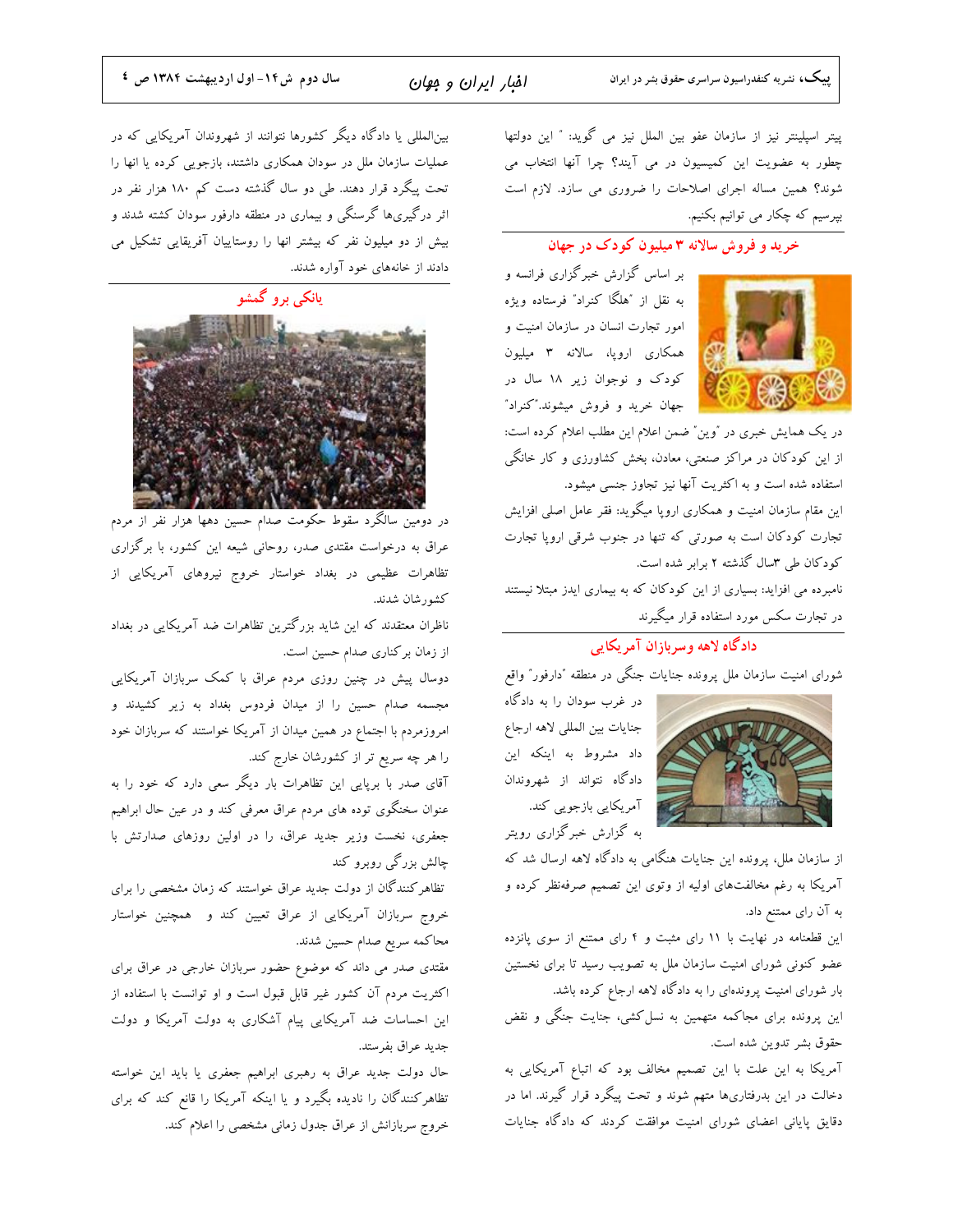دولت آمریکا تا به حال از اعلام تاریخ مشخصی برای خروج نیروهایش خودداری کرده و گفته است تازمانی که امنیت در عراق تامین نشود و نيروهاي عراقى آماده اجراى اين وظيفه نشوند حضور آنها ضرورى خواهد بود.

ولی مردم عراق می گویند که حضور سربازان آمریکا یی در عراق خود مایه نا امنی است و تاکید می کنند که با خروج نیروهای خارجی از عراق شورشیان عراقی دلیلی برای ادامه عملیات خشونت آمیز خود نخواهند داشت.

### یایان یک ماموریت ۲۰ ساله

پاپ جان پل دوم، سرانجام پس از چند بار انتقال به بیمارستان و بازگشت به واتیکان درگذشت. با آنکه بموجب همه شواهد او جمعه شب و یا صبح شنبه درگذشته بود، واتیکان برای بهره گیری

مذهبی و بازی با احساسات مردم، این خبر را برای روز یکشنبه ذخیره کرد. یعنی اولین یکشنبه پس از رستاخیر مسیح!

مراسم آرام و بی جنجالی که به مناسبت مرگ وی در میدان یکشنبه های واتیکان برپا شد، تفاوتی بنیادین با نمایش های توام با سینه زنی و قمه زنی بمناسبت های مشابه در کشورهای مسلمان و بویژه شیعه داشت، اما در عوام فریبی مذهبی و بازی با احساسات مردم شیوه ها یکسان بود. با تاریخ درگذشت آیت الله خمینی نیز در جمهوری اسلامی همینگونه بازی شد و با آنکه او روز ۱۲ خرداد درگذشته بود، خبر را ۱۴ خرداد اعلام کردند تا با ۱۵ خرداد مقارن شود. انتخاب پاپ جان پل دوم شاید سیاسی ترین انتخاب در تاریخ واتیکان بود. او از دوستان "رونالد ریگان" رئیس جمهور اسبق امریکا بود و در آغاز کشاکش های لهستان که زمینه های فروپاشی اردوگاه سوسیالیسم را می توانست و توانست فراهم کند به این سمت انتخاب شد. آن چهره به ظاهرا مهربان و مردم دوستی که پاپ در سالهای پس از فروپاشی اتحاد شوروی به خود گرفت، مربوط به دوران پایان ماموریتی بود که بخوبی از عهده آن برآمد. پس از فروپاشی اتحاد شوروی برای امریکای لاتین خیز برداشت و ابتدا تصفیه کلیساهای نیکاراگوئه را در برنامه خود قرار داد. کشیش هائی که با ساندنیست ها همکاری کرده بودند مطرود او بودند و به همین دلیل آنها خلع لباس شدند. وقتی پینوشه در جریان سفر درمانی به انگلستان به تله افکار عمومی افتاد تا بعنوان یک جنایتکار محاکمه شود، پاپ به سود او وارد میدان شد، چرا که او طرفدار اتحاد ابدی کلیساها با خونتاها این منطقه بود. پینوشه از نظر او یک قهرمان ضد سوسیالیسم بود.

از او بعنوان یک کشیش محافظه کار و تاریک اندیش یاد می کنند که هوای قرون وسطی بر سرش بود. شاید اعلام مخالفت او با استفاده از ابزارهای پیشگیری از بارداری در افریقای ایدز زده اوج این تحجر بود.

فرمانده ارشد آمریکایی در عراق اجازه استفاده از روشهای بازجویی غیرقانونی از زندانیان را صادر کرده است



طبق یادداشتی که به تازگی فاش شده است، فرمانده ارشد آمریکا در عراق با اعمال تکنیکهای بازجویی بسیار شدیدتر از تکنیکهای پذیرفته شدهی از سوی ارتش برای زندانیان موافقت کرده است.

به گزارش روزنامهی نیوزلند هرالد، یادداشت ۱۴ سپتامبر سال ۲۰۰۳ ژنرال ریکاردو سانچز که بعد به سمت فرمانده ارشد در عراق درآمد به تازگی از سوی اتحادیه آزادی خواهان مدنی آمریکا منتشر شده است. این اتحادیه یادداشت مذکور را از طریق دادگاه و طبق مادهی آزادی اطلاعات به دست آورده است.

آمریت سینگ، وکیل اتحادیه آزادی خواهان مدنی آمریکا در این باره گفت: این یادداشت به طور واضح نشان میدهد ژنرال سانچز با اعمال تکنیکهای بازجویی غیرقانونی در عراق موافقت کرده است؛ این روشها از کنوانسیون ژنو و همچنین سیستم بازجویی خود ارتش نیز تخطی کرده است.

رسوایی ابوغریب که در آن نیروهای آمریکایی به آزار و اذیت زندانیان عراقی اقدام ورزیدند در زمان سانچز اتفاق افتاده است. ۹ ماه پیش ژنرال جورج کاسی به جای سانچز در سمت فرماندهی ارشد در عراق منصوب شد. در این یادداشت سانچز روشهای ویژهی بازجویی از زندانیان را برشمرده و اعمال برخی از این روش را با کسب اجازهی شخصی اش جايز شمرده است.

شماری از سختترین این روشها به دلیل مخالفت تعدادی از وکلای نظامی از این لیست حذف شدهاند. وکیل اتحادیه آزادی خواهان مدنی آمریکا گفت که حداقل ۱۲ مورد از این روشها فراتر از اصول بازجویی ارتش بوده است در این یاداشت استفاده از سگ در زمان بازجویی جایز شمرده شده است؛ چرا که آنها معتقد بودند عربها از سگ هراس دارند. از سوی دیگر در این یادداشت با ایجاد فضاهای استرس(زا برای به حرف درآوردن زندانیان موافقت شده است.

همچنین طبق این روشها بازجوکنندگان اجازه داشته با داغ کردن یا سرد کردن زیاد یک اتاق یا پخش بوهای مشمئز کننده و برهم زدن خواب زندانی وی را به ستوه آورند.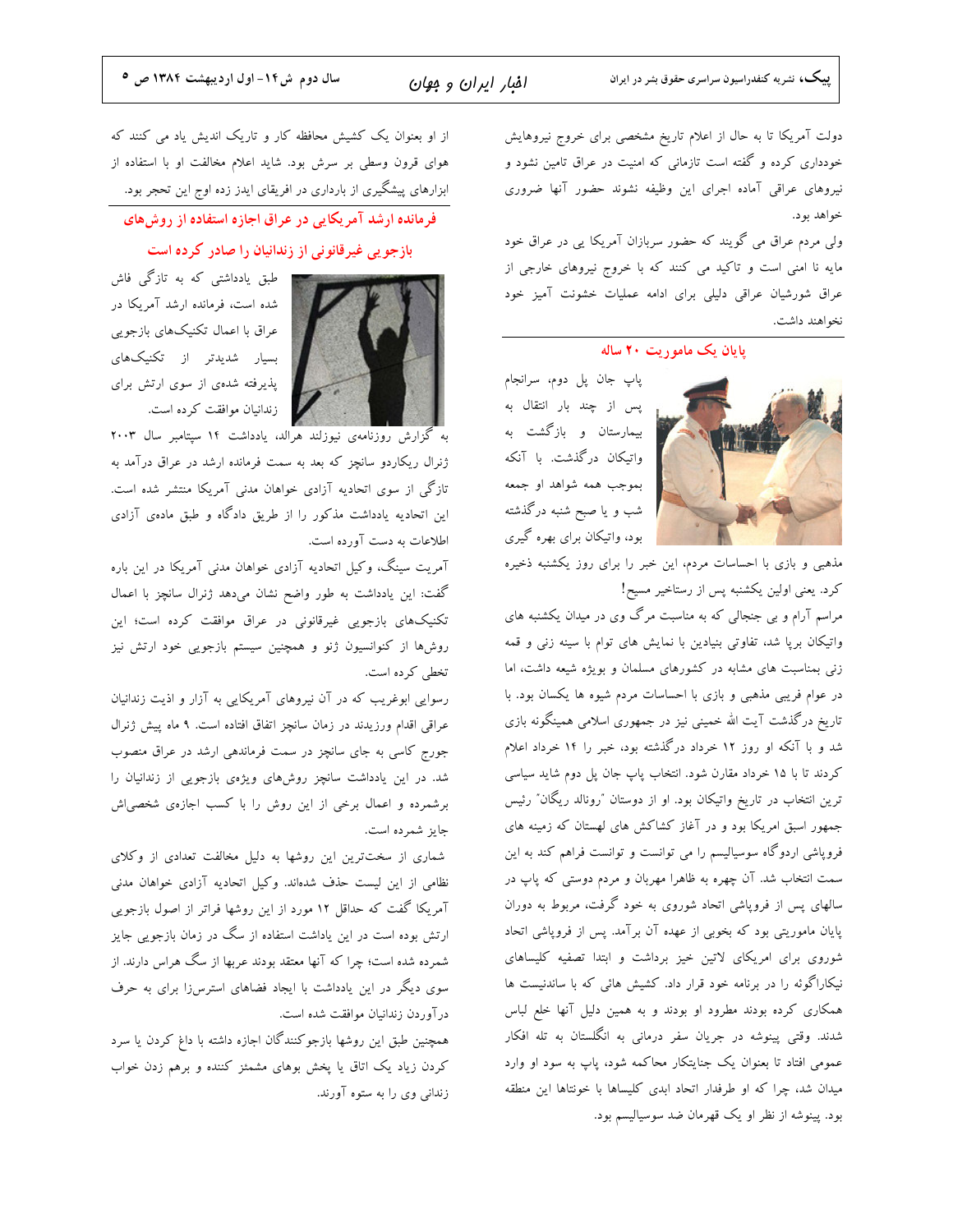افبار ايران و موان

طبق این یادداشت بازجوکنندگان میتوانستند از روش پرچم غیرمجاز استفاده كنند؛ طبق اين روش به زندانيان مىقبولاندند كه افراد همهى کشورها به جز آمریکا باید مورد بازجویی قرار گیرند.

### 'افزایش' میزان گرسنگی در کودکان عراقی پس از اشغال آمریکا

براساس یک گزارش سازمان ملل متحد شمار روزافزونی از کودکان عراقی از دسترسی به غذای کافی محروم هستند و بیش از یک چهارم آنها از سوءتغذیه مزمن رنج می برند. این گزارش می گوید که نرخ سوء تغذیه در کودکان زیر پنج سال در عراق از زمان

حمله تحت رهبری آمریکا تقریبا دو برابر شده و در پایان سال گذشته میلادی به ۸ درصد رسیده است.

این گزارش در نشست سالانه کمیسیون حقوق بشر سازمان ملل در ژنو قرائت شد.

این گزارش همچنین نسبت به وضعیت کره شمالی و استان دارفور در غرب سودان اظهار نگرانی می کند.

ژان زیگلر، متخصص گرسنگی سازمان ملل که این گزارش را تهیه کرده است، وضعیت رو به وخامت جنگ به رهبری نیروهای ائتلافی در عراق را مقصر می شناسد.

وی در نشست کمیسیون حقوق بشر سازمان ملل که ۵۳ کشور عضو آن هستند سخنرانی می کرد. این کمیسیون اکنون تقریبا سه هفته از اجلاس سالانه شش هفته ای خود را پشت سر گذاشته است.

این گزارش حاکیست که در زمان سقوط صدام حسین، در حدود ۴ درصد کودکان عراقی زیر پنج سال از گرسنگی رنج می بردند؛ این رقم اکنون به ۸ درصد رسیده است.

این گزارش می گوید که دولت ها باید تعهدات فرامرزی خود در زمینه حق دسترسی به غذا را درک کرده و نباید کاری کنند که به تضعیف این حق برای مردمی که در خارج از مرزهای آن کشور زندگی می کنند منجر شود.

این نکته آشکارا به آمریکا اشاره دارد، اما به گفته خبرنگار بی بی سی، واشنگتن که هیات بزرگی را به نشست کمیسیون حقوق بشر اعزام کرده از واکنش نشان دادن به این اتهامات خودداری کرد.

گر سنگی فزاینده

آقای زیگلر همچنین می گوید که او به شدت نگران کمبود مواد غذایی در کره شمالی است، که بنابه گزارش ها کمک غذایی سازمان ملل در آن به طور عادلانه توزیع نمی شود.

وی گفت در دارفور ادامه مناقشه مانع شده است تا مردم به کشت محصولات حياتي بيردازند.

آقای زیگلر می گوید که او در مجموع این مساله را که گرسنگی در سطح جهان در حال افزایش است تکان دهنده می یابد. این گزارش ادعا می کند که روزانه در حدود ۱۷ هزار کودک در اثر بیماری های مرتبط با گرسنگی جان می بازند. سازمان ملل این مساله را در جهانی که غنی تر از همیشه است یک رسوایی می داند.

### حمله بريتانيا به عراق 'غير قانوني' بو د



دولت بريتانيا مجددا تحت فشار قرار گرفته تا علت تغییر نظر مشاور ارشد حقوقی خود در مورد حمله نظامی به عراق را توضيح دهد.

درخواست مجدد از دولت در

پی انتشار متن استعفانامه الیزابت ویمهرست، از مشاوران حقوقی وزارت خارجه بریتانیا، صورت می گیرد که در اعتراض به تصمیم دولت در حمله به عراق تسلیم شد و در آن آمده است که بدون صدور مجوز شورای امنیت سازمان ملل متحد مشارکت در جنگ قانونی نیست. در این نامه، که بخشی از آن توسط یک شبکه تلویزیونی بریتانیا پخش شده، آمده است که اقدام نظامی در این زمینه به منزله "استفاده غیرقانونی از قوه قهریه" و "دست زدن به اقدام تهاجم آمیز" تلقی می شود و در نتیجه، با قوانین بین المللی مغایرت دارد. از قول خانم ویمهرست نقل شده که لرد گلداسمیت، دادستان کل و مشاور ارشد حقوقی دولت بریتانیا نیز با این ارزیابی موافق بود اما بعدا نظر خود را تغییر داد. به این ترتیب، تلویحا این ادعا مطرح شده که دادستان کل تحت فشار دولت نظر حقوقی خود را از غیرقانونی دانستن جنگ به قانونی بودن آن تغییر داد. در مقابل، دفتر دادستان کل با صدور بیانیه ای گفته است که وی در پاسخ به سوال نمایندگان مجلس اعیان در ماه مارس سال ۲۰۰۳ تصریح کرد که نظر حاکی از قانونی بودن حمله به عراق دیدگاه مستقل حقوقی وی بوده است. با اینهمه، در متن استعفانامه خانم ویمهرست اشاره شده است که دادستان کل تا کوتاه مدتی قبل از آغاز حمله نظامی به عراق چنین جنگی را بدون صدور قطعنامه جدیدی از سوی شورای امنیت غیرقانونی می دانسته است. در هفته های منتهی به آغاز جنگ در عراق، تلاش دولت های آمریکا و بریتانیا برای اخذ مجوز حمله به این کشور به دلیل مخالفت بسیاری دیگر از اعضای شورای امنیت به خصوص کشورهای فرانسه، روسیه و چین، که اعضای دایمی شورا هستند، ناکام ماند و سرانجام جنگ بدون صدور قطعنامه جدیدی آغاز شد.

حزب مخالف در مجلس از دولت خواسته است دلیل تغییر در دیدگاه دادستان کل را توضیح دهد در حالیکه مقامات دولتی همواره چنین تغییری را انکار کرده اند.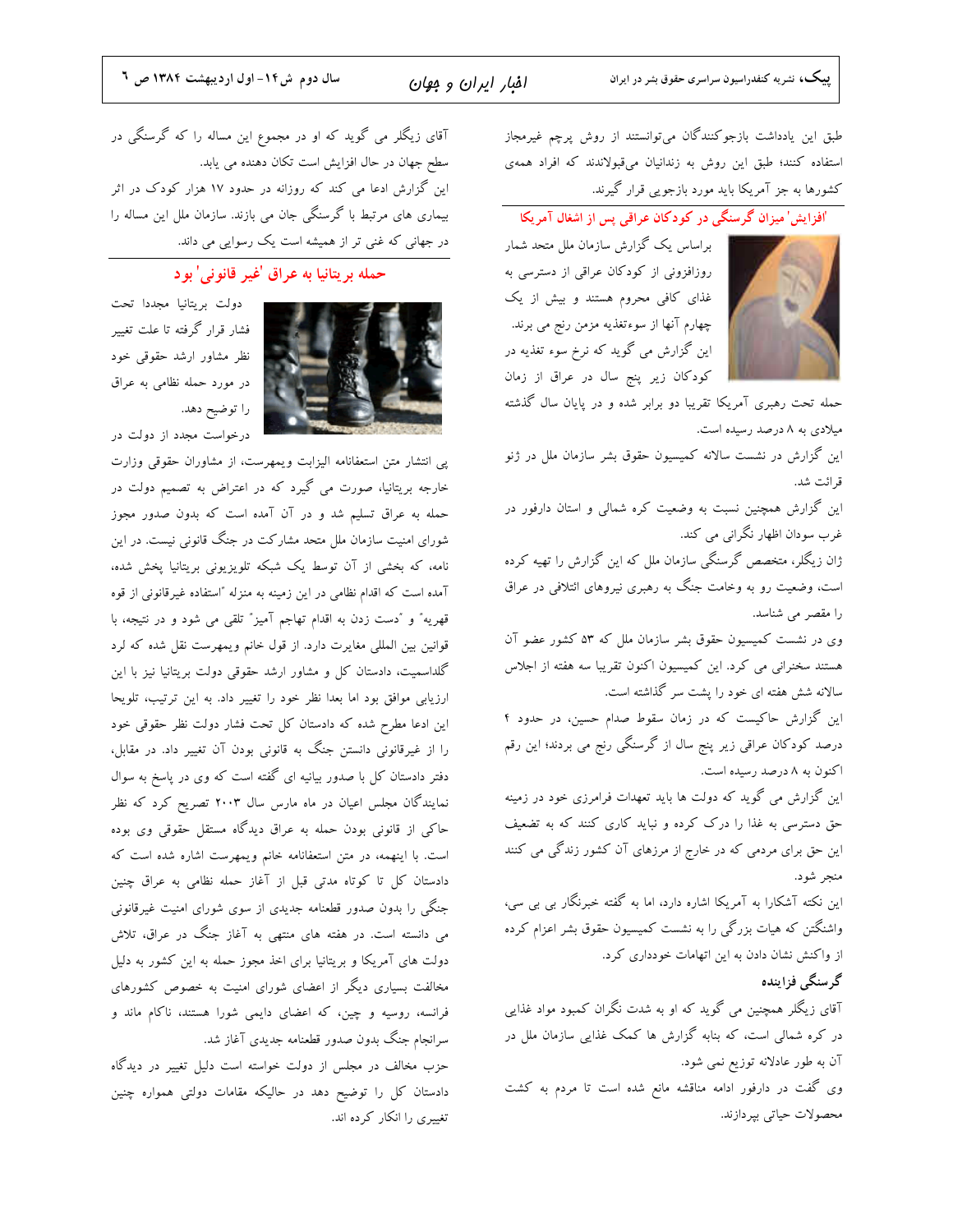#### علی اصغر حاج سید جوادی

#### بطلان حق انتخاب در قانون اساسی جمهوری اسلامی

اللوات بنيان نظام سياسي ايران بر طبق اصول اول، دوم، چهارم، پنجم، پنجاه وهفتم ، نودويكم، نودوسوم، نودوچهارم، نودونهم، صدوهشتم، صدودهم، صدودوازدهم فيستقيل وصدوينجاه وهفتم وبر طبق تمامى اصولى



که در قانون اساسی جمهوری اسلامی حقوق غیر قابل حصر وغیر قابل انتقال مردم به قید ( موازین اسلامی ) مقید شده در بطلان حق مردم در انتخاب وآزادی اعمال این حق گذاشته شده است . حق انتخاب شدن و انتخاب کردن در نهادهای قانونی عموما ودر قوای سه گانه حاکم بر كشور يعني قوه مقننه وقضائيه واجرائيه خصوصا از پايه هاى اساسى حقوق شناخته شده افراد جامعه در اعلاميه جهاني حقوق بشر است. ووجود آزادي انتخاب شدن و انتخاب كردن درنهادهاي قانوني عموما ودر قوای سه گانه حاکم بر کشور خصوصا اساسی ترین دلیل بر مشروعیت نظام سیاسی حاکم بر کشور است. حق انتخاب شدن وانتخاب کردن بنیاد حاکمیت ملی است. در آستانه هفتمین دور انتخابات ریاست جمهوری با استناد به قانون اساسی جمهوری اسلامی باید بگوئیم که پس از گذشت صد سال مبارزه برای استیفای حق انتخاب و آزادی اعمال این حق، مردم ایران همواره وهنوز نه فقط از آزادی اعمال این حق محرومند، بلكه اصولا در نظريه ولايت مطلقه فقيه طبق اصل پنجم واصل يكصد وهفتم قانون اساسی جمهوری اسلامی حقی در حاکمیت وحکومت بر کشور که اساس مشروعیت آن بر حق افراد جامعه در انتخاب شدن وانتخاب كردن است ندارند.

تنها وظيفه وتكليف شهرونري آنها امتناع از مفيور در یای مینروق های رای وتظاهر بر این امتناع با توسل به همه مظاهری از نافرمانی مرنی است که پیام این نارضایتی توام با عرم فشونت را به علامت بلوغ سیاسی مردم ایران به گوش مردم موان ومامعه بین المللی برسانر.

همه مردم ایران اکنون بر این واقعیت آگاه شده اند که وجود نهادهای باز دارنده اعمال این حق نظیر شورای نگهبان و مجمع تشخیص مصلحت نظام چه در زمینه حق نامزدشدن افرادبرای انتخاب شدن وحق آزادی افراد برای انتخاب کردن وجلوگیری از اعمال حق قانون گزاری به نام انطباق قوانين با شرع اسلام خود فرع براصل ولايت مطلقه وسلطه اين ولايت

مطلقه بر قوای سه گانه حاکم بر کشور است. بر طبق اصل۵۷ قانون اساسی جمهوری اسلامی " قوای حاکم در جمهوری اسلامی ایران عبارتند از قوه مقننه، قوه مجريه وقوه قضائيه كه زير نظر ولايت مطلقه امر امامت برطبق اصول آينده اين قانون اعمال مي گردد. اين قوا مستقل از یکدیگرند " در این اصل همان گونه که از نتیجه ۲۶ سال حکومت ولايت مطلقه فقيه در زمينه شرايط اجتماعي وسياسي واقتصادي وفرهنگي دردناک ایران به چشم می خوردحاصل استقلال قوای حاکم در جمهوری اسلامی ازیکدیگر، یعنی فقدان رابطه ضروری اندامواره وارگانیک اداره امور کشور همانا وجود هرج ومرج وبی قانونی در تمامی ارکان نظام اداری وسیاسی کشور است واما نتیجه وابستگی ومتابعت این قوا به ولايت مطلقه امر وامامت همان استبداد وخودسرى وخود كامگى مطلقى است که طبق اصل ۱۱۰ قانون اساسی جمهوری اسلامی به نام اسلام به مردم ایران تحمیل شده است. و آنچه در صورت بندی اصل ۵۷ برجسته می شود، تعیین هویت فردی واجتماعی وسیاسی انسان ایرانی وتبعیت وتابعیت اوست. زیرا در این اصل انسان ایرانی از مرتبه شهروند وهویت مستقل آن به فردی از امت تبدیل می شود. وامت در نظریه ولایت مطلقه فقیه یعنی انبوه گله وار انسانها که همچون صغار ومجانین ویتیمان در تعيين سرنوشت فردى واجتماعي خود مسلوب الاختياروتابع تصميم واراده قیم وولی خود می باشند. به این ترتیب قوه مجریه طبق اصل ۵۷ قانون اساسي جمهوري اسلامي فاقد استقلال است واين فقدان استقلال ووابستگي وتابعیت آن به مقام رهبری در اصل ۱۱۳ قانون اساسی جمهوری اسلامی در تعریف ریاست جمهوری به طور صریح مورد تائید وتاکید قرار می گیرد. طبق اصل ۱۱۳ ″ پس از مقام رهبری رئیس جمهور عالی ترین مقام رسمی کشور است ومسئولیت اجرای قانون اساسی وریاست قوه مجریه را جزدر اموری که مستقیما به رهبری مربوط می شود بر عهده دارد."

رر ا اصل ۱۱۰ قانون اساسی، انسان ایرانی از مرتبه شهرونر وهویت مستقل آن به فرری از امت تبریل می شور. وامت رر نظریه ولایت مطلقه فقيه يعنى انبوه گله وار انسانها كه همهون میغار وموانین ویتیمان در تعیین سرنوشت فرری وابتماعى فور مسلوب الافتي*ار و تابع تهد*ميم واراده قیع وولی فور می باشند.

با این اصل وبا توجه به اصل ١١٠ مربوط به وظایف و اختیارات رهبر، مقام ریاست جمهوری وریاست قوه مجریه یعنی مقامی که طبق اصل ۱۱۴ قانون اساسی با رای مستقیم مردم انتخاب می شود به مقام مجری ً فرامین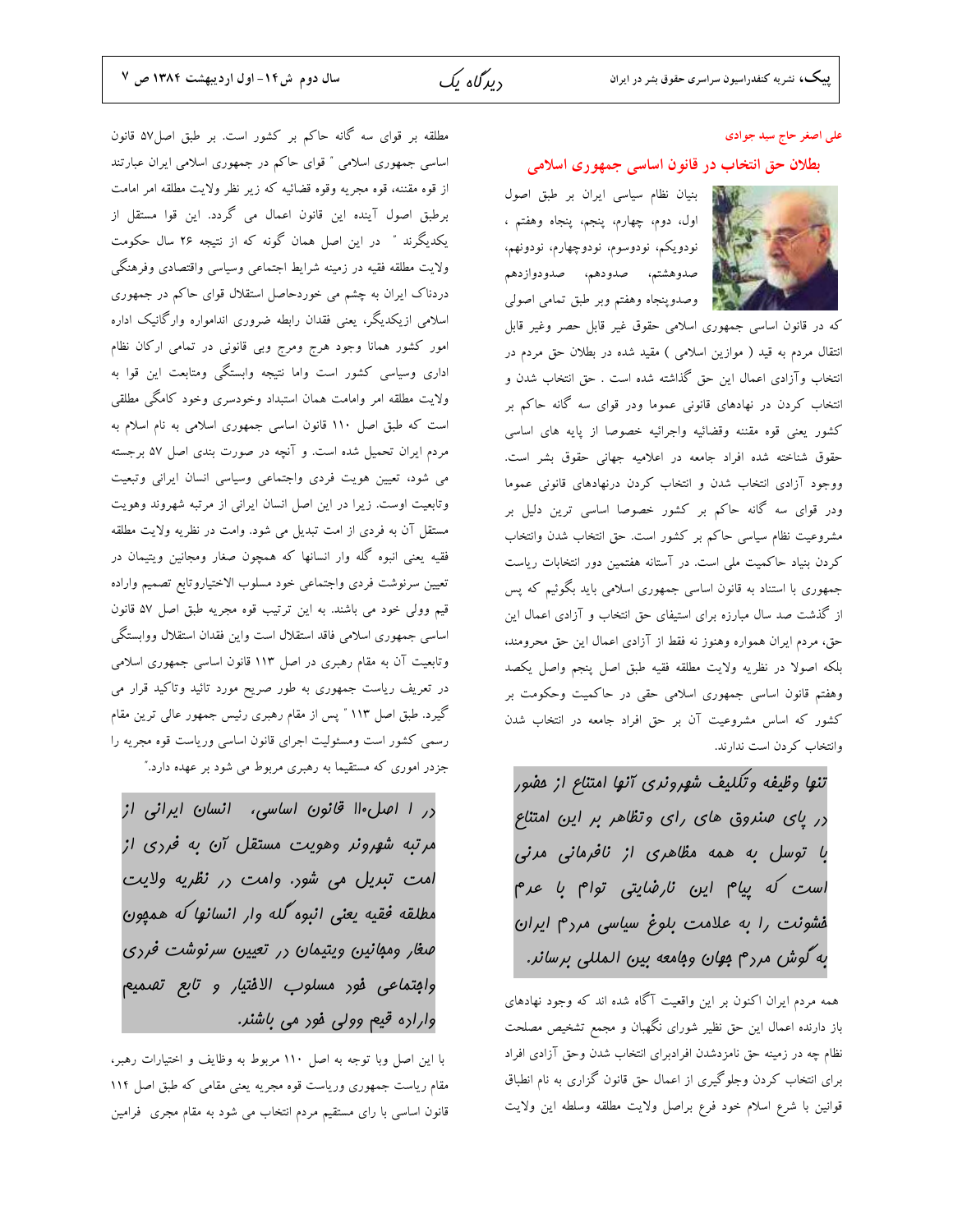سال دوم ش ١٤- اول ارديبهشت ١٣٨٤ ص ٨

بینی شده، بطوربا واسطه یا بی واسطه ومستقیم وغیرمستقیم زیر نظر وامر

دىدگاە ىك

واطاعت رهبر قرار داده شده اند. بنابر این رئیس جمهور ایران نظیر رئیس قوه قضائیه وقوه مقننه در برابر مردم مسئول وجوابگو نیست، بلکه مقام ریاست جمهوری نظیر ریاست سایر قوای حاکم مملکت وهمچنین وکلای مجلس شورای اسلامی ونمایندگان مجلس فقها هر یک به طریقی که در قانون اساسی جمهوری اسلامی پیش بینی شده اند چه انتخابی ًوچه انتصابی تابع ووابسته به اختیارات رهبری هستند وهیچ مسئولیتی در برابر مردم در مورد محدوده وظایف خودو شیوه اجرای این وظایف ندارند. در این زمینه وضع آقای خاتمی وسرنوشت ریاست جمهوری او در مدت هشت سال بهترین شاهد براین واقعیت است که گذشته از این که در شخص خاتمی جوهر مقابله با سدهائی که در قانون اساسی جمهوری اسلامی برای انکار شناخته شده ترین حقوق اجتماعی وسیاسی مردم ایران تعبیه شده است وجود نداشت. اما قانون اساسی جمهوری اسلامی تنها قانون اساسی جهان کنونی است که با صراحت ووضوح وبدون پرده پوشی زیر سایه شریعت اسلامی با قید مطلق بودن ولایت رهبر امت، استبداد وخودسرى مطلقه حاكميت رابر مردم خويش به رسميت شناخته ودر تمامی اصول یکصد وهفتاد و پنج گانه آن فقدان حق حاکمیت مردم وفقدان آزادی اعمال این حق را به تثبیت رسانده است. بنابراین با وجود این قانون اساسی از اساس وبا وجودولایت مطلقه فقیه واختیارات انحصاری یازده گانه آن در اصل صدوده این قانون، وبا وجود قید " موازین اسلامی " برپایه کلیه اصولی که در قانون اساسی به حقوق مردم و آزادی اعمال این حقوق مربوط می شودوبا وجود بستگی سرنوشت همه وظايف و اختيارات قانوني نهادها وبنيادهاى اجتماعي وسياسي واقتصادى وفرهنگی مملکت به اراده وتصمیم یک مقام غیر انتخابی، هر انتخاباتی واز جمله انتخابات رياست جمهورى فاقد ارزش حقوقى است ومردم ايران اگر نتوانند با حضور مستقیم ومصمم خود در صحنه، قبول بطلان انتخابات مبتنی بر رای استصوابی شورای نگهبان ومتکی بر اختیارات مطلقه رهبر را بر نظام استبدادى حاكم تحميل كنند، تنها وظيفه وتكليف شهروندى آنها امتناع از حضور در پای صندوق های رای وتظاهر بر این امتناع با توسل به همه مظاهری از نافرمانی مدنی است که پیام این نارضایتی توام با عدم خشونت را به علامت بلوغ سیاسی مردم ایران به گوش مردم جهان وجامعه بين المللي برساند. انتخابات رياست جمهوري از جمله مواقع حساسی از لحظات تاریخی است که برای مردم ایران این امکان را به وجود می آورد که باامتناع فعال خود، تکلیف خود را با قانون اساسی ای روشن کنند که در آن حق حاکمیت، یعنی حق تعیین سرنوشت نه از مردم، بلکه از آن خدا وتشریع وقانون گزاری نیز که اصل واساس شیرازه حاکمیت مردمی است، متعلق به خداست که کیفیت آن در اصل پنجم قانون اساسی جمهوری اسلامی این گونه از سوی خدا به آخوندها واگذار

واحكام رهبرانتصابي ( طبق اصل ١١۴ قانون اساسي ) تنزل مي يابد آنچنان که حتی طبق بند یک از اصل ۱۱۰ مربوط به اختیارات ووظایف رهبر با وجود رياست قوه مجريه وشخص دوم مملكت طبق اصل ١١٣ قانون اساسی رئیس جمهور از دایره مشورت وشور در تعیین سیاست های نظام جمهوری اسلامی نیز کنار گذاشته می شود. زیرا طبق این اصل " تعیین سیاست های کلی نظام جمهوری اسلامی پس از مشورت با مجمع تشخيص مصلحت نظام " در حوزه اختيارات رهبر است. وهمچنين طبق بند نهم از اصل ۱۱۰ حکم ریاست جمهوری پس از انتخاب مردم با امضای رهبر تنفیذ می شود.

مررم ایران بایر براننر که در قانون اساسی بمهوری اسلامی در زمینه انتقاب رئیس بمهوریقی برای مرزم در تعیین نامزر رلفواه ویا در راوطلبی برای نامزری ریاست بمهوری وبور نرارد. بلکه یایه واساس بمهوری اسلامی طبق بنر اول از اصل روم قانون اساسی ممهوری اسلامی برایمان به فرا و افتصاص ماکمیت وتشریع به فرا ( نه بر عقل انسان وهاکمیت انسانی ) ورر بنر پهار از همین اصل برامامت ورهبری مستمر ونقش اساسی آن رر تراو<sup>م</sup> انقلاب اسلامی ( نه بر م*اک*میت مرد<sup>م</sup> ) گزاشته شره است

واما در زمینه حق انتخاب مردم برای تعیین نامزدهای ریاست جمهوری آنجائی مخدوش وباطل می شود که طبق همین بند از همین اصل ″ صلاحیت داوطلبان ریاست جمهوری از جهت دارا بودن شرایطی که در این قانون می آید باید از قبل از انتخاب به تائید شورای نگهبان ودر دوره اول به تائید رهبری برسد. " به این ترتیب مردم ایران باید بدانند که در قانون اساسی جمهوری اسلامی در زمینه انتخاب رئیس جمهورحقی برای مردم در تعیین نامزد دلخواه ویا در داوطلبی برای نامزدی ریاست جمهوری وجود ندارد. بلکه پایه واساس جمهوری اسلامی طبق بند اول از اصل دوم قانون اساسی جمهوری اسلامی برایمان به خدا و اختصاص حاكميت وتشريع به خدا ( نه بر عقل انسان وحاكميت انساني ) ودر بندچهاراز همین اصل برامامت ورهبری مستمر ونقش اساسی آن در تداوم انقلاب اسلامی ( نه بر حاکمیت مردم ) گذاشته شده است . وبا تکیه بر همین اصل وهمچنیین اصل پنجم از قانون اساسی جمهوری، تمامی نهادها وبنیادهای قانونی کشور به ترتیبی که در اصول مختلف این قانون پیش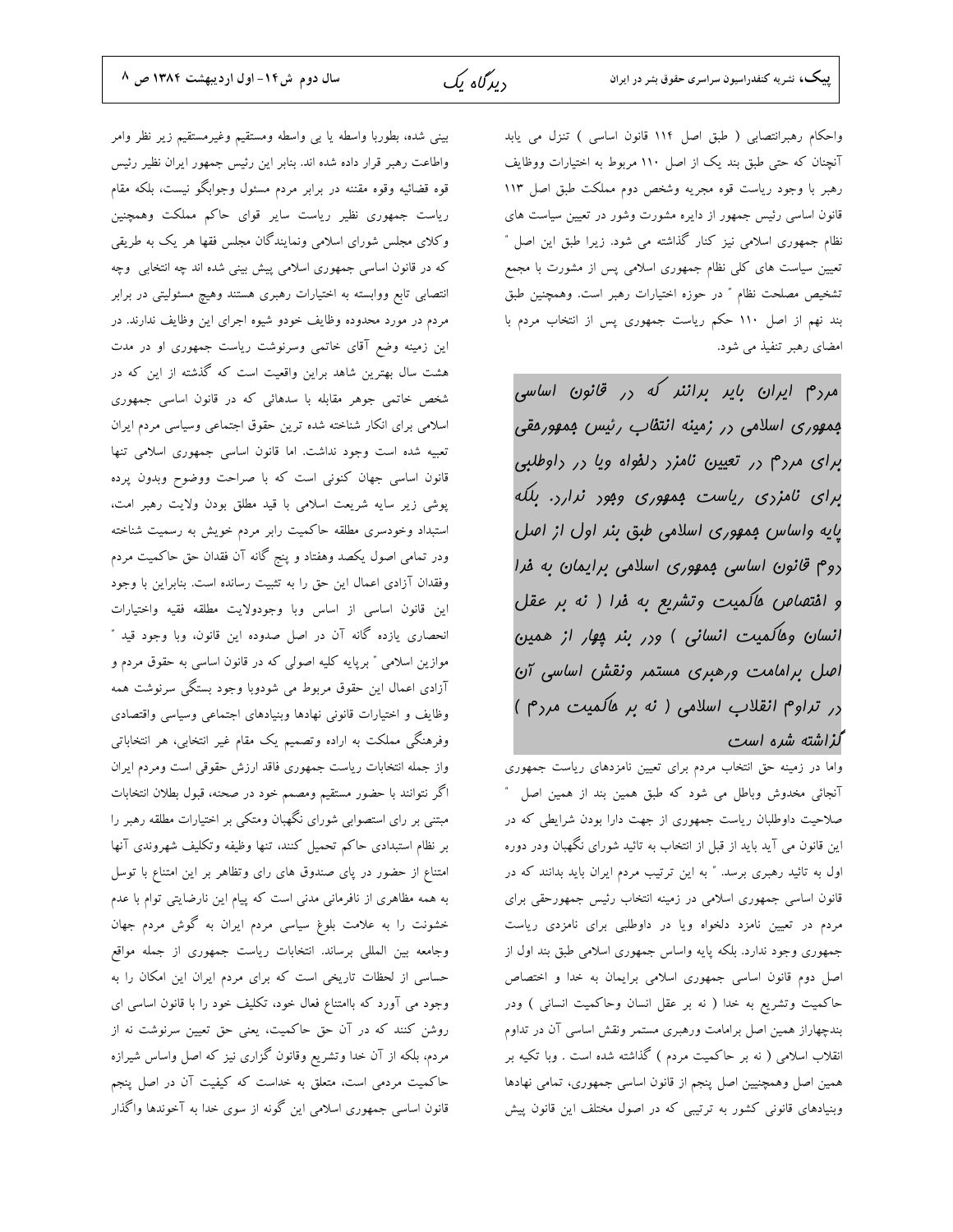دىدگاە ىك

ایران در قرن بیست ویک زندگی می کنند وولی عصریا امام امت وولایت امر ، هزار وسیصدسال پیش با مرگ خود امامت وولایت را رها کرددر حالی که در زمان مرگ، اواگر در امامت وولایت بود، هرگز درحکومت وحاکمیت نبود. زیرا از مدتها قبل از حیات او حکومت وحاکمیت آنهم به صورت سلطنت به دست معاویه وخاندان اموی وسپس آل عباس افتاده بود. ودرقران نیز به صراحت به صورت خطاب به پیامبر گفته می شود : بگوکه من هم انسانی مثل شما هستم. یعنی خدای اسلام مبعوث خودرا در سرنوشت حیاتی زندگی ومرگ تافته ای جدا بافته از سایرانسانها نمی داند. حال چگونه ممکن است در این حکم کلی نسل دوازدهم بازمانده از مبعوث، از قاعده مقرر خدشه ناپذیر سرنوشت موجودات که مرگ است خارج شودودر مقوله استثنائی قرار گیردکه در تاريخ هيچ موجودي از جانداران عالم خلقت سابقه نداشته است؟!. اين افسانه ای است که در خود کتاب مسلمانان تکذیب شده است. در این نقطه است که به این نتیجه می رسیم که کشور ایران به وسیله شیادان وكلاه برداراني اشغال شده است كه در دايره عقلانيت وخردباوري فرهنگ بشری جائی جز در زندان وسرنوشتی جز محاکمه دردادگاه عدالت مردم ایران ندارند. در این نقطه است که مردم ایران تا تکلیف خود را در رابطه بین عقل وایمان خود روشن نکنندورستگاری خود را به جای رجوع به عقل وخرد خود از ایمانی جست وجوکنندکه آنها را به خط مستقیم از قرن بیست ویکم به قرن هفتم پرتاب می کند، باید همچنان در چنگال استبداد دین ودولت هزاران ساله خود چشم امید به ظهور امامی غایب و یا نجات دهنده ای حاضر بدوزندکه نه آن هرگز یا ازپرده غیبت بیرون خواهدگذاشت ونه این هرگز به قصد نجات درصحنه قدرت حضور بهم خواهد رساند.

قانون اساسی بمهوری اسلامی تنها قانون اساسی بهان لنونی است که با صراحت ووضوح وبرون پرده پوشی زیر سایه شریعت اسلامی با قیر مطلق بورن ولایت رهبر امت، استبرار وفورسری مطلقه ه*اک*میت *ر*ابر مررم فویش به رسمیت شنافته ورر تمامی اصول یکصر وهفتار و ينج گانه آن فقدان مق ماكميت مررم وفقدان آزاری اعمال این مق را به تثبیت رسانره است

ودر این نقطه است که اکنون صدای آزادی نه یک کلمه کم ونه یک کلمه بیش از حلقوم خسته بشریت بگوش ناشنوای تاریخ سازان زورپرست می رسد. آزادی که مفهومی جهانی وکائناتی ولایتناهی است ودر جوهر هستی خود آن چنان است که در هیچ حصری از قید وبندهای بقیه در صفخه ۱۰

شده است: " در زمان غیبت حضرت ولی عصر عجل الله تعالی فرجه در جمهوری اسلامی ایران ولایت امر وامامت امت برعهده فقیه عادل وبا تقوی، آگاه به زمان، شجاع، مدیر ومدبراست که طبق اصل یکصد وهفتم عهده دار آن می گردد. ″

مردم ایران تا تکلیف فور را در رابطه بین عقل وایمان فور روشن نکنندو رستگاری فور را به فای ربوع به عقل وفرر فور از ایمانی بست وبوكنندكه آنها را به فط مستقيم از قرن بيست ویکم به قرن هفتم پرتاب می کند، باید همهنان <sub>د</sub>ر پ*نگال استبرا*ر رین ورولت هزا*ر*ان س*اله* فور یشم امیر به ظهور امامی غایب و یا نبات رهنره ای عاضر بروزنرکه نه آن هرگز یا ازیرده غیبت بیرون فواهرگزاشت ونه این هرگز به قهیر نبات درصمنه قررت مفلور بهم فواهر رساند.

در این اصل از قانون اساسی حکومت بر کشور وحاکمیت بر مردم یعنی ولایت امر وامامت امت در اساس متعلق به ولی عصر است که به خاطرغیبت بر عهده فقیه واگذار می شود. بنابراین جز این که بگوئیم نظر ولي عصرغايب را " كه صاحب حقيقي ولايت امر وامامت امت است " از راه الهام ووحی به فقهای شورای نگهبان ( که انتخاب آنها یا انتصاب آنها از قبل به تائید مقام رهبری رسیده است! ) تفهیم می شود، راه دیگری برای مشروعیت بخشیدن به ولایت مطلقه یعنی حکومت استبدادی مطلق یک نفر بر یک جامعه وجود ندارد، زیرا ولی عصر نه فقط در ولایت امروامامت یعنی حکومت و حاکمیت صاحب اختیار مطلق است، بلکه به خاطر معصوم بودن خود از مسئولیت وجوابگوئی در برابر امت معاف است. آیا در نظام سیاسی که اساس آن نظریه معصومیت ومطلق بودن حاکمیت امامی استوار است که غایب است و هیچ رابطه قابل رویت وقابل لمسی با امت خود ندارد می توان پدیده ای را به نام انتخابات که اساس آن بر حق وحقوق شهروندی بنا شده است به مرحله اجرا در آورد؟! از سوی دیگرمطلق بودن ولایت امر وامامت امت ولی عصر درعقیده تشیع به خاطر معصوم بودن اوست که از طریق پیوند با پیامبر به او رسیده است . اما مطلق بودن ولایت امروامامت آخوندی که در بالاترين حالت مرجع ديني است ودر ميانه ترين حالت مسئله گوي مسجد محله، ودر پائین ترین مرتبه روضه خوانی ومرثیه گوی ایام عاشورا، چه علتی جزتکیه برزورگوئی واعمال خشونت دارد؟ از همه گذشته مردم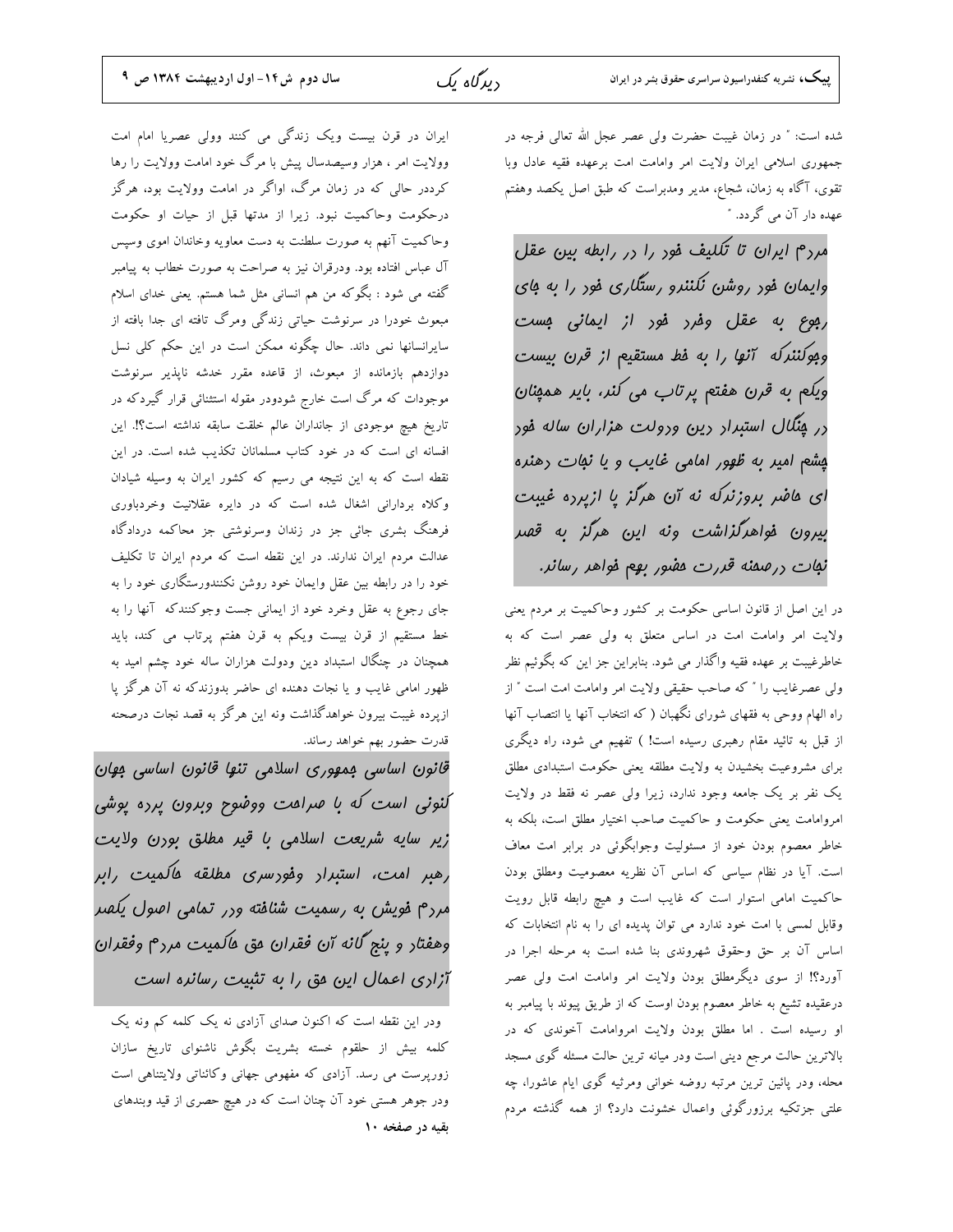$y_0$ لاه ۲ $y_0$ 

### عباس امیر انتظام

### از رفراندوم ملی سال ۱۳۳۲ تا رفراندوم اسلامی سال ۱۳۵۸



"درکشورهای دموکراسی و مشروطه هیچ قانونی بالاتر از اراده ملت نیست، به همین جهت دولت در این لحظه حساس تاریخی مشکلی را که با آن مواجه شده با ملت در میان می گذارد و راجع به این مجلس از خود مردم سؤال می شود که اگر با ادامهْ وضع کنونی مجلس تا سپری شدن

دورهٔ ۱۷ تقینه موافقت دارند، دولت دیگری روی کار بیاید که بتواند با این مجلس همکاری کند و اگر با این دولت و نقشه و هدف آن موافق اند رآی به انحلال آن بدهند تا مجلس دیگری تشکیل شود که بتواند در تامین آمال ملت با دولت همکاری کند" (پیام ۵ مرداد ۱۳۳۲ دکتر مصدق خطاب به ملت ایران) این نخستین تچربهٔ ملت ایران در اعمال دمکراسی مستقیم، خشم دشمنان استقلال و آزادی ایران را برانگیخت و حکومت ملی دکتر مصدق آماج خنجر کین کودتا شد. زمان سپری شد: بهمن ۵۷ بساط کودتاچیان را در هم پیجید و در ۱۲ فروردین سال ۵۸ مردم پس از ۲۶ سال با رفراندومی از جنس اسلامی (جمهوری اسلامی آری یا نه) در تشییع جنازه سلطنت حضور یافتند. اینک پس از گذشت ۲۶ سال تاریخ سیاسی ایران بار دیگر در آستانهٔ نوزایی دیگری قراردارد. بیش از ۷۵ درصد از واجدین شرایط شرکت در انتخابات و حضور در زندگی سیاسی کشور، هیج سهم و نقشی در رفراندوم سال ۵۸ نداشتند و از طرف دیگر بازماندگان رفراندوم سال ۵۸ ارزیابی مثبتی از کارنامهٔ ۲۶ سالهٔ جمهوری اسلامی ایران ندارند. اینجانب از همان ابتدای تشکیل دولت موقت به مخالفت با حرکتهای انحرافی و غیردمکراتیک و مستبدانه ایی که دست آوردهای جنبش مدنی و اجتماعی ملت ایران را هدف قرارداده بود برخاستم و خواستار انحلال مجلس خبرگان و تشکیل مجلس مؤسسان برای تصویب قانون اساسی شدم. از نحوهٔ برخورد مسئولین نظام اسلامی با پیشنهاد ملی خود، به قابلیت ها و ظرفیت های قانون اساسی و کارگزاران نظام اسلامی پی برده و آنان را فاقد شایستگی لازم برای هدایت جامعهْ ایران به سوی آزادی، دمکراسی و توسعه پایدار یافتم و در هر فرصتی ضرورت تغییر نظام اسلامی از طریق رفراندوم را خواستار شدم. خوشبختانه من در این مسیر تنها نبودم و تعداد زیادی از هموطنان، عدم هماهنگی نظام سیاسی طراحی شده در قالب قانون اساسی جمهوری اسلامی ایران را با مطالبات تاریخی و منافع ملی اعلام نمودند. بالاخره ملت ایران در یک حرکت هوشمندانه در دوم خرداد ۷۶ ارادهٔ خود را برای انجام تغییرات اساسی اعلام نمود. مسئولین جمهوری اسلامی با عدم

درک پیام تاریخی ملت ایران یکبار دیگر عدم قابلیت و شایستگی خود را نشان دادند. از اینرو مردم ایران با تحریم انتخابات بعدی تمایل خود را به برگزاری رفراندوم آشکار نمودند.

اگر هر نسلی حق تصمیم گیری نسبت به سرنوشت خود را دارد، در آنصورت نسل فعلی نیز از همان آزادی نسل سال ۵۸ برخوردار می باشد. این نسل حق دارد که تصمیم و انتخاب نسل قبل از خود را تأیید و یا آن را رد نماید. محروم کردن یک نسل از حقوق طبیعی و قانونی خود با هیچ منطق و مبنای عقلی سازگار نمی باشد. از طرف دیگر نه تنها هیچ نسلی حق تحمیل ارادهٔ خود به نسل بعدی را ندارد و بلکه هر نسلی حق دارد تصمیمات و انتخابات پیشین خود را مورد تجدیدنظر قرارداده و آن را در پرتو تجارب جدید تکمیل و اصلاح نماید. برای برگزاری رفراندوم در سال ۸۴ زمزمه ها را به فریاد و تک رویها را به حرکت ملی تبدیل کنیم.

### بقيه از صفحه ۹

قومی وملی ونژادی وجنسی نمی گنجدودرهیچ مرزی ازمرزهای تاریخی وجغرافیائی متوقف نمی شود. آن آزادی که درچارچوب دینی ومسلکی وجنسی ونژادی وملی وقومی تعریف شده ومی شود، آن آزادی سکه قلبی است كه در اراده معطوف به قدرت وقدرت معطوف به زور ورعب ضرب شده است. از این سکه قلب شده در خرابخانه های مذهبی ومسلکی وجنسی و قومی ونژادی است که آتش تعصب وکینه وویرانی وکشتار ورنج واندوه وفقر و فائقه بشرى زبانه مى كشد. اكنون كه مساله سرنوشت تاریخ بشری در جهانی شدن آزادی است، درآزادکردن " آزادی ″ اززندان های جنسی ونژادی ومسلکی ودینی وقومی وملی است، تاسف به حال کسانی که با پشت پا زدن به مفهوم جهانی شدن آزادی ورویگردانی از هماهنگ کردن مبارزه در راه آن درچنگال عقده های فروخته در محرومیت های ناشی از فشار روحی وجسمی رژیم های خود کامه ومستبد، تازه به صرافت تبدیل هویت سنتی قومی به هویت جدیدومدرن ملی ″ ناسیونالیستی ″ واز هم گسیختن رشته همزیستی ًها وهمبستگی های هزاران ساله ای افتاده اند که در میراثی مشترک ودرفضائی متنوع ورنگارنگ از فرهنگ های قومی در یکدیگر تنیده شده اند. وبدا به حال کسانی که تاریخ مبارزه صدساله مردم ایران را برای آزادی فارغ از هر گونه تعلقات خرافی دینی ومسلکی ونژادی وجنسی وقومی وملی که اکنون با عبور از آخرین تجربه ها وآزمون های دردناک استبدادی وخودکامگی به شفافیت تمام رسیده است، می خواهند بار دیگر با دریوزگی به درگاه کاخ سفید به قفس تنگ وتاریک تعصبات مذهبى ويازندان پرعفونت ونفرت سلطنت موروثى بكشانند. خودرا به صورت ماهی کوچک نگه داشتن ونهنگ را دعوت به بلعیدن کردن ، این رویائی است که جز در خاطر دخیل بستگان به کاخ سفید ونظريه پردازان محافظه كار جديد وحاميان صهيونيزم نمى گذرد.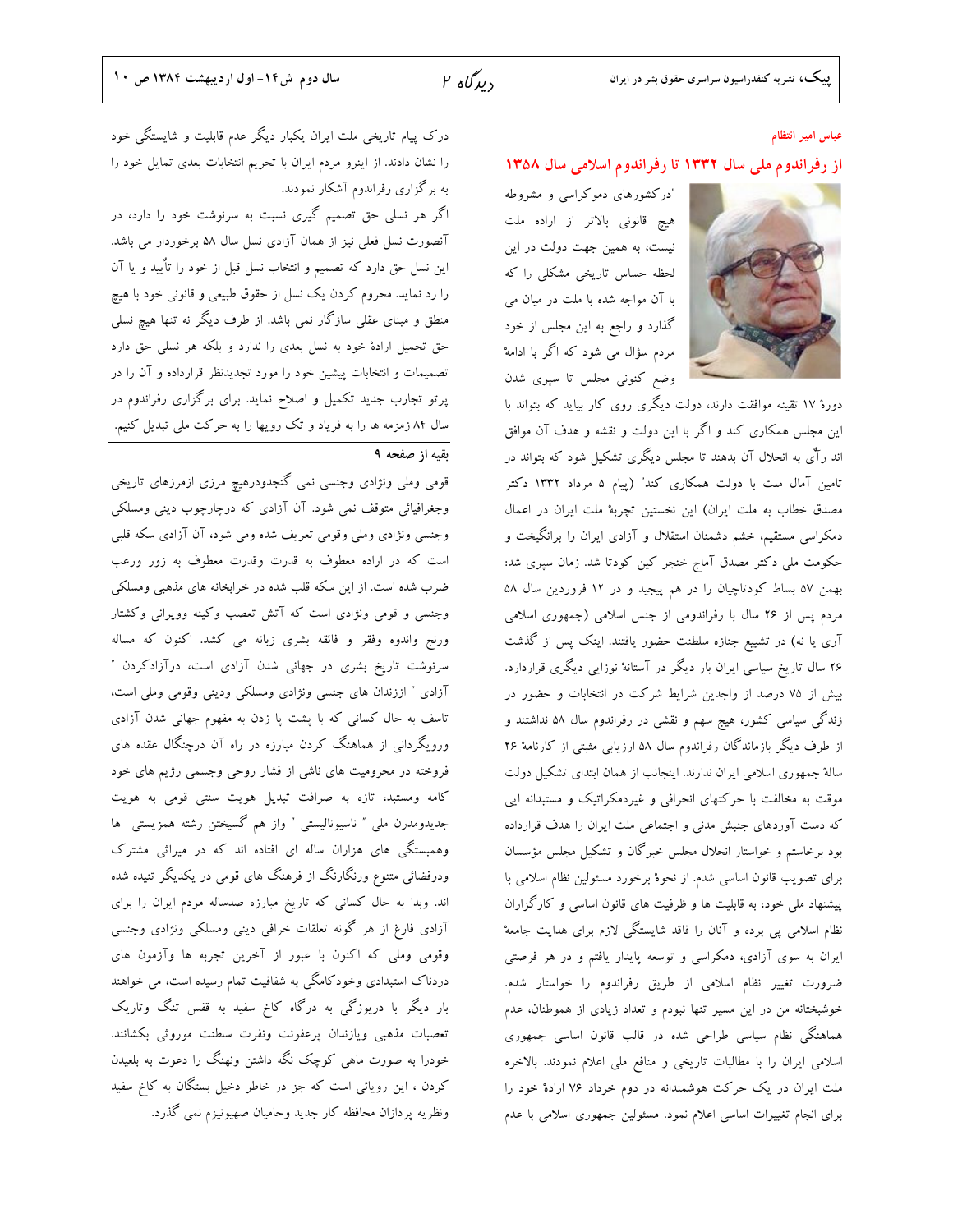گزارش یک

# گزارشي از اجلاس مجمع اجتماعي جهاني در برزيل تلاش براي تحقق اصول بنيادين حقوق بشر



هزار نفر از مدافعان حقوق بشر و فعالان اجتماعي ۵ روز تمام در چادرهایی سفید رنگ که در سواحل پورتو آلگره برزیل برافراشته بود، به دور هم جمع شدند تا پنجمين اجلاس مجمع جهاني اجتماعي « World Social Forum» متفاوت از دوره هاي قبل باشد. نشستی كه در نقطه مقابل اجلاس «داووس» قرار دارد و سرلوحه كاري آن تلاش براي تحقق اصول بنیادین حقوق بشر و مبارزه با جهانی سازي است. از همین رو، هزاران سازمان حقوق بشري و NGOهاي فعال در زمينه مسائل اجتماعي و حتى افراد علاقه مند به مباحث اين اجلاس ششم تا يازدهم بهمن سال گذشته (۲۶ الی ۳۱ ژانویه) روانه شهر ساحلی «پورتوآلگره» برزیل شدند و به موضوعات متنوعی از حقوق شهروندی، دموکراسی و مبارزه با جهانی سازی نئولیبرالی گرفته تا مضامینی چون جوانان، سالخوردگان، مبارزه با تعصب، مقابله با زندگی به معنای نفی زندگی و… پرداختند. برخلاف اجلاس «داووس» كه همزمان با پنجمين اجلاس «مجمع اجتماعی جهانی» با شرکت قدرت های برتر جهان در کشور سوئیس برگزار شد، نقطه اتکای اجلاس «WSF» افکار عمومي و سازمان هاي مدنی هستند. این مورد در اساسنامه و اصول اجلاس جهانی اجتماعی نیز مورد تاکید قرار گرفته است. چنان که در مبانی آن آمده است: «WSF» غيردولتي و غيرحزبي است. اين اجلاس به لحاظ سياسي خود را مكاني براي تجمع گروه ها و فعاليت هاي اجتماعي مخالف نئولیبرالیسم و تسلط کاپیتالیسم بر دنیا و هر نوع امپریالیسم می داند. این اساسنامه می افزاید: «WSF همواره یک گردهمایی خواهد بود که درهاي آن بر روي پلوراليسم و تنوع فعاليت ها و راه هاي مشاركت باز است و اين امر، سرمنشاء ثروت و قدرت در جنبش فوق و براي خلق دنیایی دیگر است. WSF همچنین اجلاسی همراه با تناقضات خواهد بود که ناشی از آرا و نظرات مخالف در میان سازمان ها و جنبش هایی است که در محدوده اصول و مبانی آن است» به این ترتیب دامنه فعالیت های اجلاس مجمع اجتماعی جهانی بسیار گسترده و متنوع و عمدتاً در مسیر احقاق صلح و دوستی در جهان است. شاید همین مسئله عامل

افزایش ۷۵ هزار نفری شرکت کنندگان در این دوره از گردهمایی WSF نسبت به دوره قبل که سال گذشته در هند برگزار شد باشد. اما از سوی دیگر بالا رفتن میزان حضور کشورهای مختلف در اجلاس از جنبه ای دیگر نیز قابل بررسی است. به این معنا که تعداد NGOها و سازمان های مدنی کشورهای مختلف در WSF، حضور فعال و پویاي این نهادهای مدنی در کشورهای فوق و قدرت سازمان های مردمی و دموکراسی در آنها را نشان می دهد. چنانچه حضور کشورهایی چون هند و افغانستان در پنجمین گردهمایی اجلاس اجتماعی جهانی جلب توجه بسیاری کرد. در این میان ایران نیز حضوری هر چند کم رنگ در اجلاسیه داشت. «کانون مدافعان حقوق بشر» دو دوره متوالی است که نماینده ای را از ایران روانه نشست WSF می کند و اولین کنفرانس آن پس از افتتاحیه با پیام «شیرین عبادي» برنده جایزه صلح نوبل در سال ۲۰۰۴ و رئیس کانون مدافعان حقوق بشر آغاز می شود.

### • مخالفت با نقض حقوق بشر

هر چند که برنامه اصلی اجلاس اجتماعی جهانی در قالب برگزاری كنفرانس هايي با موضوعات متنوع و صدور چندين بيانيه اجرا مي شود، ولی این گردهمایی مملو از فعالیت های جنبی است که علاوه بر عملیاتی کردن شعارها و اصول اولیه اجلاس خط مشی و نگاه آن را نشان می دهد. حتی تفاوت شکل برگزاری آن با سایر اجلاس ها تاکیدی بر این موضوع است. به طوری که محل تجمع شرکت کنندگان در پنجمین نشست WSF چادر هایی وسیع و برافراشته بود. در هر دسته از این چادر ها، موضوعی متفاوت به نمایش گذاشته شده بود. یکی از نمایشگاه هایی که از بازدید پر رونقی برخوردار شد، تزئین تعدادی از چادر ها با عكس ها، تصاوير، مجلات و چفيه هاي مربوط به فلسطينيان بود. استقبال تجمع کنندگان از این نمایشگاه به نوعی اعلام حمایت از مردم فلسطین بود كه سالانه ضمن خريد پوستر ها، مجلات و چفيه هاي آنان، قصد کمک و حمایت از ایشان را دارند. در چادر های دیگر عکس «بن لادن» و «بوش» در کنار یکدیگر قرار گرفته بود و مطالبی نیز در همسویی این دو نفر در مجلات و مطالب منتشر شده به چشم می خورد. همچنین در نمایشگاهی دیگر، طالبان به عنوان سمبل افراطیون با لباس بلند بر دوششان که در زیر آنها اسلحه پنهان بود، به نمایش گذاشته شده بود. علاوه بر این کیف ها و ساک های دستی بین حاضران توزیع شده بود و روي آنها عكس بوش با علامت ممنوع كه به «بوش ممنوع» معروف شد، به چاپ رسیده بود. این امر به معنای مخالفت صریح و علنی اجلاس با سیاست های جنگ طلبانه است. موضوعاتی چون جنگ، کشتار، محرومیت، استفاده از سلاح و تهاجم حتی به بهانه صدور تحقق و دموکراسی طی برگزاری اجلاس به جد مورد بحث و مخالفت مدافعان بقیه در صفحه ۲۱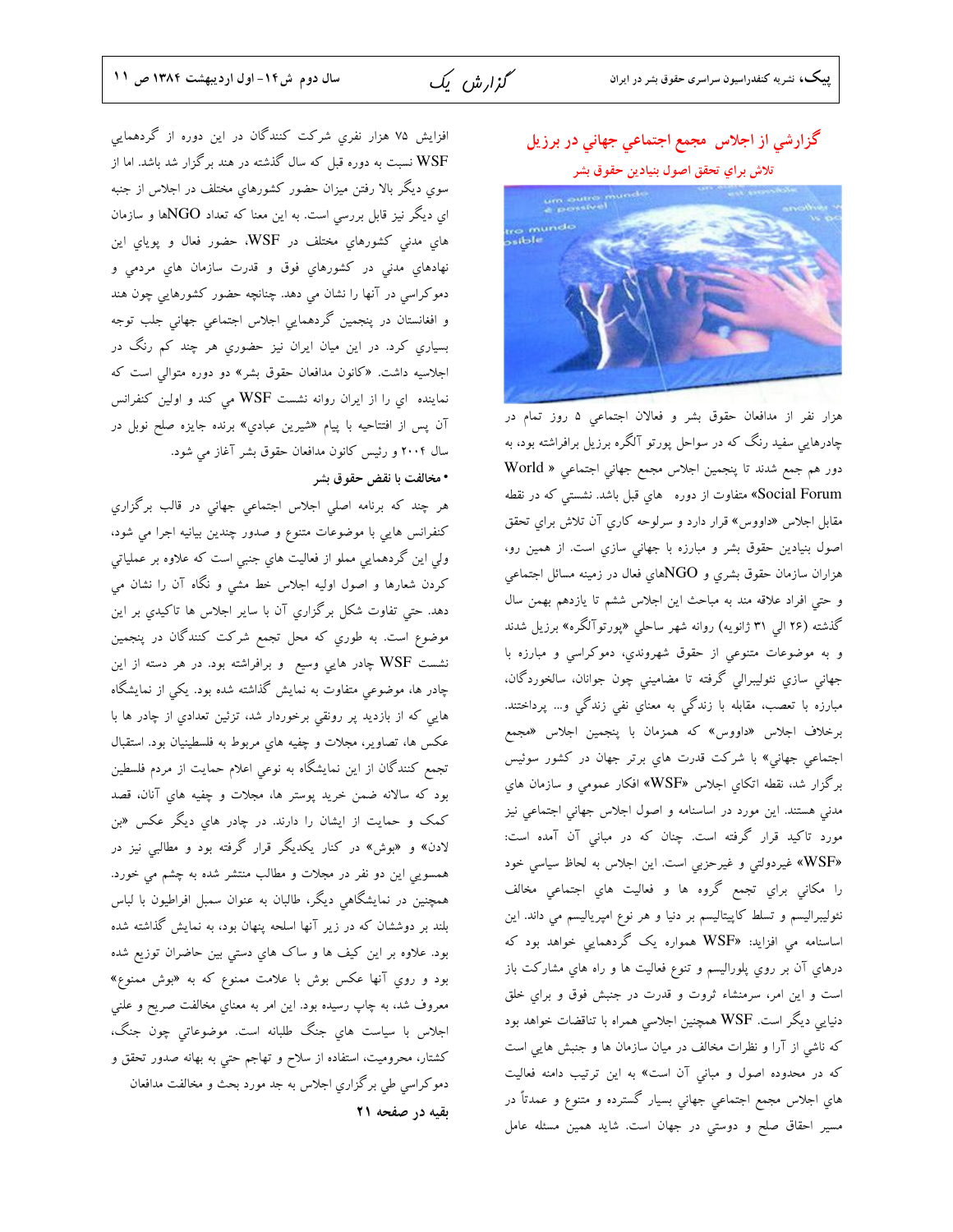گزارش ۲

### برگردان : مريم مصلي maryam.mosala@gmail.com دیگنا اَچَوا ای پلسیدو، قهرمان دفاع از حقوق بشر



دیگنا اچوا ای پلسیدو(۱) از يرآوازه ترين مدافعين حقوق بشر است که در ۱۹ اکتبر ۲۰۰۱ بدن بی جانش را در دفتر کارش در مکزیکو سیتی یافتند،او سالها برای مرکز حقوق بشر میگل آگوستین پرو خوارز کار کرد و جایزه Enduring Spirit را از

عفو بين الملل دريافت كرد. سخنی از او به یادگار مانده است که می گوید: ˚ این بی عدالتی ا**ست ک**ه ما را بر می انگیزد که کاری کنیم، ریسک کنیم، زیرا می دانیم که اگر کاری نکنیم همه چیز به همان شکل باقی خواهد ماند." بیو گرافی به اختصار – ۱۹۶۴

دیگنا اچوا متولد می شود.پدرش رهبر یک اتحادیه در یک کارخانه شکر واقع در وراکروز(۲) مکزیک است، درگیر فعالیتهایی برای ایمن سازی آب آشامیدنی، بهسازی وضع جاده ها و حق مالکیت زمین های کشاورزی برای کارگران و خرده کشاورزان است .هنگامی که اچوا هنوز یک کودک است پدرش به خاطر اتهامات جعلی بیش از یکسال زندانی شده، بعداً "ناپدید" و شکنجه می شود.رنج پدرش "عزم و اراده راسخ او را به سمتی هدایت کرد که برای کسانی که از بی عدالتی رنج می برند کاری انجام دهد چرا که او آثار این رنج را در پدرش دید."

دیگنا اچوا، که قبلا راهبه بوده، در رشته حقوق مدرک می گیرد.او پدرش را ستایش می کند که او را برانگیخت تا یک وکیل شود، زیرا او همیشه می گفت که آنها به وکلای بیشتری نیاز دارند و اینکه آنها خیلی پر هزينه هستند.

اولین پرونده او مربوط به دستگیری غیر قانونی و شکنجه چند کشاورز توسط پلیس قضایی است.در حین این که او پرونده را پیگیری می کند، پلیس او را به ستوه می آورد و پیامهای تهدید به مرگ برای او می فرستد.اچوا ربوده و "ناپدید" می شود.او یک ماه شکنجه را تحمل می کند، می گریزد و یک ماه دیگر پنهان می شود.در نهایت، وکلای همکار او، که بیشتر آنها زن بودند، از جانب او دادخواستی تنظیم کردند که در نهایت منجر به آزادی او می شود.

خاطرات هولناکش از آن تجربه را در یک مصاحبه با کری کندی کواُمو (۳)شرح داده است:

″ بدترین چیز وقتی بود که آنها گفتند پدر مرا گرفته اند.من از رنجی که پدرم برده بود آگاه بودم و نمی خواستم که دوباره آن را تجربه کند.شدیدترین شکنجه، شکنجه روانی است.گر چه آنها شوکهای الکتریکی به من وارد کردند و آب معدنی درون بینی ام ریختند، اما هیچ چیز قابل مقایسه با شکنجه های روانی نیست." برای امنیت خود و .<br>خانواده اش، او وراکروز را به مقصد مکزیکو سیتی ترک می کند، و در آنجا قوانين حقوق بشر مي خواند.

### دسامير ١٩٨٨

در مکزیکو سیتی، افرادی را که در مرکز تازه شکل گرفته حقوق بشر میگل آگوستین پرو خوآرز ا(عموما با نام "the Pro" شناخته شده) کار می کنند ملاقات می کند و بطور تمام وقت در آنجا شروع به کار می کند.اچوا چندین پرونده از جنجالی ترین پرونده های مکزیک را به عهده می گیرد، از جمله دفاع از اعضای متهم شورش زاپاتیستا در جیاپاس(۵)، و دفاع از رَدولفو مَنتييل

(۶) و تئودورو كابررا(۷)، طرفداران محيط زيست مخالف قطع درختان در ایالت گررو(۸ ). به پیروی از خواسته پدرش، خود را وقف پرونده های کوچکتر مربوط به کارگرها و کشاورزان نیز می کند.

#### آگوست ۱۹۹۹

بعد از آغاز کار بر روی پرونده منتییل و کابررا، دیگنا اچوا توسط دو مرد ناشناس ربوده و مضروب می شود، و قبل از آزادی به او اخطار می کنند که در صورت پیگیری آدم ربایی کشته خواهد شد.

### سيتامبر ١٩٩٩

سه نامه تهدید به مرگ در دفتر کارش دریافت می کند.یکی از کارتهای ویزیت دیگنا اچوا که طی آدم ربایی از او گرفته شده بود ضمیمه یکی از نامه ها است.

#### اكتبر ١٩٩٩

اداره the Pro زیر و رو می شود و پرونده ها از بین می روند، و همان شب سه مرد وارد خانه اچوا می شوند.آنها او را به یک صندلی می بندند، دستها و پاهایش را بی حرکت می کنند، درب اتاق را به روی او قفل کرده و شیر گاز را باز می کنند، و او را رها می کنند تا بمیرد.بار دیگر او به طرز معجزه آسایی موفق می شود خودش را نجات دهد.

### سيتامبر ٢٠٠٠

دیگنا اچوا جایزه Enduring Spirit را به خاطر فعالیتش از (سازمان) عفو بين الملل دريافت مي كند. اواخر ۲۰۰۰

بعد از دریافت تهدیدهای دیگر، دیگنا اچوا برای کار با اداره مرکزی عدالت و حقوق بین الملل به واشنگتن دی سی نقل مکان می کند.

بقیه در صفحه ۲۶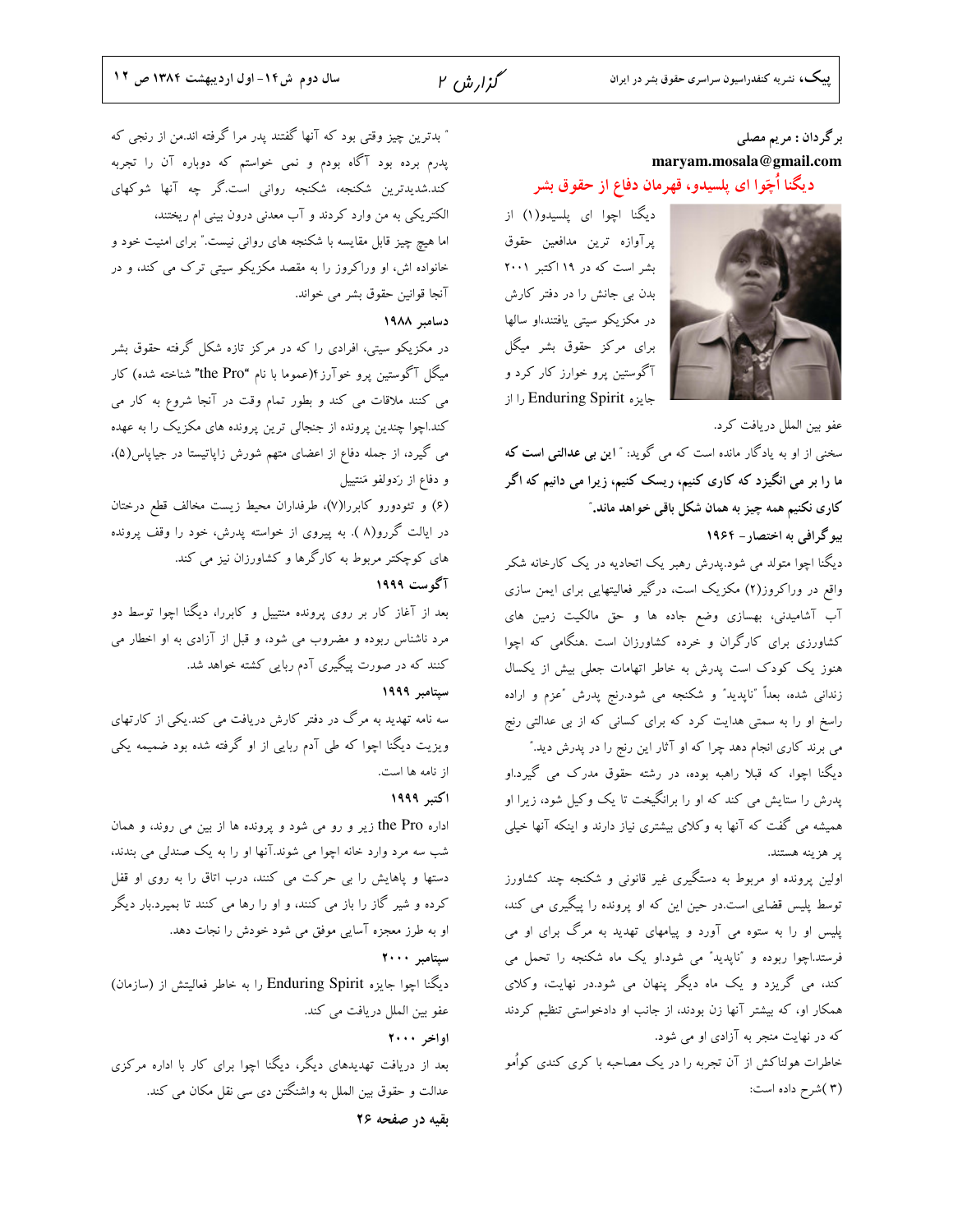گفتگه یک

پروفسور ارواند آبراهاميان

### بهترین متحد مردم صدای خود آنان است

١) لطفا در ابتدا تحليل خود را از برنامه های کلیدی و عملکرد دولت جورج بوش در عرصه جهانی توضیح دهید. آیا معتقد هستید که هدف″ نو

محافظه کاران" در هیئت حاکمه آمریکا اشاعه دمکراسی و مبارزه با تروریسم است و یا اینکه آنها به دنبال اهداف دیگری هستند؟ آیا این اهداف می توانند هم جهت و در راستای منافع مردم کشورهای جهان سوم باشند؟

1.1- بنظر من از نظر تاریخی میتوان دید که همه کشورها در خصوص سیاستهای خارجی خود دلایل بی آزار و مثبتی را برای آنچه که میکنند عنوان میکنند. معمولا دلایل حقیقی تر و پر آسیب تر عنوان نمیشود. در نتیجه در قرن نوزدهم استعمارگری یعنی اروپاییان به بهانه آزادی خواهی و یا ملغا کردن بردگی و یا آزاد کردن زنان به افریقا و آسیا رفتند. ولی ما میتوانیم از دیدگاه تاریخی به آن اتفاقات نگاه کرده و بگوییم که آنچه میخواستند توسعه قدرتشان در این مناطق بوده . در نتیجه آنچه معمولا به عنوان علت حقیقی عنوان میشود علت حقیقی نیست. باید بیشتر دقت کرد تا به انگیزه های این سیاستها پی برد. سیاست خارجی امریکا طی سالیان گذشته کاملا توسعه طلب بوده. این سیاست با گسترش محدوده قدرتش در محدوده امریکای مرکزی و امریکای جنوبی شروع شد. بطوریکه در ۱۹۱۴ عمده قاره امریکا تحت سلطه قدرت امریکا بود. دهه بیست که به نام دوران انزوا نیز شناخته میشود از نظر ساکنین امریکای مرکزی و جنوبی به هیچ وجه منعکس کننده انزواطلبی امریکا تلقی نمیشود. بعد از جنگ جهانی دوم که قدرتهای ژاپن و آلمان نابود شده اند امریکا فرصت دیگری یافت که قدرت خود را به مناطق دیگر گسترش دهد و اکثر جهان را تحت سلطه خود گیرد. آنچه در واقع مانع این هدف شد وجود نیروی متقابلی به نام شوروی بود. حاصل جنگ سرد شد. بعد از فروپاشی شوروی امریکا فرصت دوباره ای یافت که آنچه را ما هم اکنون در قرن بیست و یکم میبینم اعمال کند. همه نقاط دنیا در دسترس توسعه طلبی آمریکا واقع هستند. خاورمیانه به آن چیزی تبدیل شده است که در اواخر قرن نوزدهم و اوایل قرن بیستم امریکای جنوبی و آمریکای مرکزی بودند. طبیعتا هیچ سیاستمدار آمریکای نخواهد گفت که آنچه در ایران و عراق میکنند گسترش محدوده قدرت آمریکاست . آنها علل بی آزار همچون آزادیخواهی و یا تامین حقوق افراد و غیره را ابراز میکنند. اما میتوان به نقاط دیگری از دنیا پرداخت که در آنجا

آمریکا حمایت از آزادیها را مطرح نمیکند مثلا در آسیای مرکزی ازبکستان قزاقستان که حقیقتا حکومتهای دیکتاتوری دارند. آنچه برای آمریکا در آنجاها مهم است اجازه برقراری پایگاهای نظامی است. و آنچه بر مردم این مناطق میگذرد جلب توجه امریکا را نمی کند. پس هر وقت بگویند که کشور خاصی مثلا حقوق بشر را رعایت نمکند باید با شک و تردید به موضوع نگاه شود. چرا که حقوق بشر در کشورهای که از سیاستهای امریکا حمایت میکنند مطرح نمیشود. موضوع اصلی اینست که آیا این کشورهای خاص دنباله رو سیاستهای آمریکا و حامی آنها هستند یا خیر . اگر نیستند از نظر امریکا غیرمردمی بودن موضوعیت پیدا میکند. ۲) برنامه موسوم به ″ خاور میانه بزرگ″ مطرح شده از جانب دولت بوش را با در نظر گرفتن تحولات مربوط به عراق، انتخابات فلسطین، لبنان و سوریه را چگونه ارزیابی می نمایید.

سیاست فاربی امریکا طی سالیان گزشته کاملا توسعه طلب بوده. این سیاست با گسترش م*مر*وده *قرر تش در* ممروده امریکای مرکزی و امریکای منوبی شروع شر و ....

<mark>.آ</mark> – در منطقه هدف اصلی آمریکا تقویت پایگاه قدرت خود میباشد و اینکه بتواند تضمین امنیت اسراییل را بکند و به همکاری متقابل با اسراییل دوام بخشد. البته این به این معنا خواهد بود که فلسطینی ها باید به راه حلی تن دهند که به نوعی شکست طلقی میشود از انجا که اسراییل موجودیت دولت مستقل و موفق فلسطین را نمیپسندد. اسراییل حاضر به باز پس دادن مناطق اشغالی مهم در کرانه باختری نمیباشد و مسئله قبولاندن این شکست به فلسطینیها میباشد. یعنی چگونه فلسطینی ها باید از برخی مناطق خود در اینجا و آنجا از مواضع خود در کرانه باختری و نوار غزه چشم بپوشانند. از نظر دولت بوش این فقط با منزوی کردن جنبش فلسطین ممکن میشود تا حدی که با قطع امید از هر موفقیتی آنچه را که آمریکا و اسراییل پیشنهاد میکنند بپذیرند. این سیاست کنونی در منطقه است و بخشی از علت حمله به عراق تا کشورهای که از فلسطینی ها حمایت میکردند از میان برداشته شوند. و به ترتیب فلسطینی ها باید آنچه را آمریکا میگوید قبول کنند. اما من فکر میکنم در این سیاست مردم فلسطین و پویای جنبش فلسطین مورد توجه قرار نگرفته و هر چه برسر عراق ایران یا سوریه بیاید مردم فلسطین در صحنه باقی میمانند و تقاضای مملکتی پایدار را میخواهند.

۳) با در نظر گرفتن مواضع اخیر دولت جورج بوش در مورد ایران و اصرار رژیم ولایت فقیه بر ادامه برنامه هسته ای، تحولات آینده را در زمینه برخورد آمریکا با رژیم مبنی بر اجازه ورود ایران به سازمان تجارت جهانی در صورت توقف غنی سازی اورانیوم را به چه صورت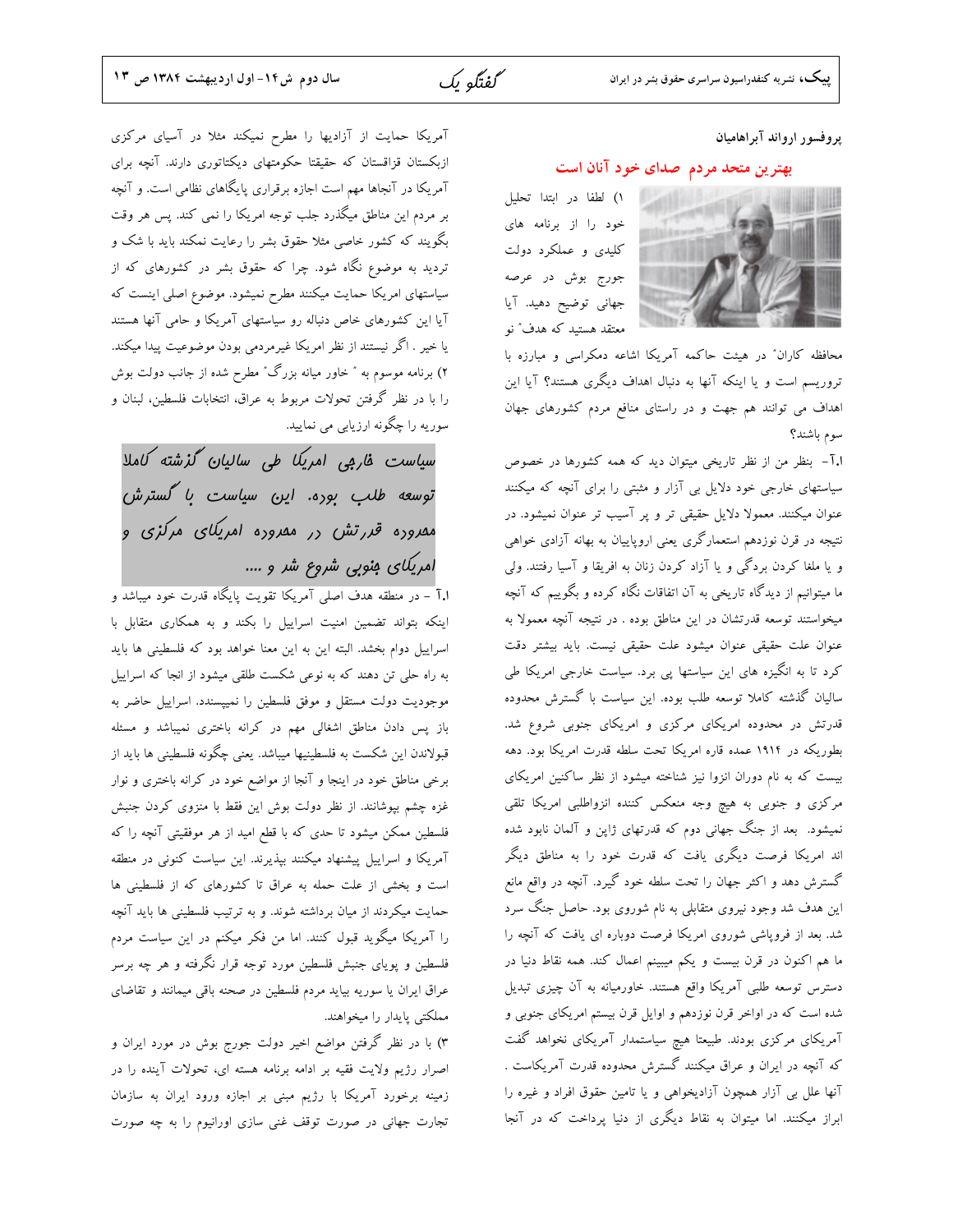پیش بینی می نمایید؟ آیا عضویت ایران در این سازمان به نفع منافع ملی كشورمان است؟

در قرن بیست و یکم میبینم اعمال کند. همه نقاط رنيا در دسترس توسعه طلبی آمريكا واقع هستنر. فاورمیانه به آن میزی تبریل شره است لّه در اواله قرن نوزدهم و اوایل قرن بیستم امریکای منوبی و آمریکای مرکزی بودند.

1.1 - این که امریکا در عوض رفتار مناسب در زمینه اتمی به ایران پیشنهاد عضویت در سازمان تجارت جهانی را مطرح کرده به عقیده من موضوعيت ندارد.

ایران در واقع دو دغدغه دارد. اول اینکه امریکا ضمانت کند که برای سرنگونی جمهوری اسلامی از طریق نظامی و یا اخلال گری اقدام نخواهد كرد. موضوع دوم اين است كه تحريمها عليه ايران بايد ملغا شوند تا جریان سرمایه های اروپایی و ژاپنی که متوقف مانده است بتواند جاری شود. این دو موضوع برای ایران مهم هستند که البته امریکا هیچ اشاره ای به آنها نکرده است. مسئله اصلی بین ایران و دولت بوش فعالیتهای اتمی ایران نیست چرا که خیلی قبل از مطرح شدن فعالیتهای اتمی محافظه کاران با ایران از سر مخالفت برخواسته بودند و از ۱۹۷۹ حرف از براندازی جمهوری اسلامی – حمایت آن از تروریسم و بعد از بحران گروگانگیری در ۱۹۸۰ – دشمنی با امریکا و غیره مکررا مطرح شده است.

شباهت زیادی با موضوع عراق وجود دارد که وقتی حرف از سلاح های کشتار جمعی زده میشد موضوع حقیقتا لزوم برکناری صدام بود. به همین طریق در مورد ایران اگر ایران برنامه اتمی نیزنداشت حرف از براندازی هم چنان باقی می ماند و بالنتیجه معتقدم که ایران و امریکا در مسیر رويارويي غير قابل اجتناب قرار دارند.

آیا ایران میتواند بعنوان یک نیروی ضد امریکایی در منطقه باقی بماند وامریکا به اهداف تقویت حضور و قدرت خود در منطقه برسد؟ من معتقدم این سیاست بازی است که برای مصرف عمومی حرف از خطر دستیابی ایران به سلاح اتمی و مسائل امنیتی مطرح میشوند.

حیرت آورتر بود که نومحافظه کاران بعد از عراق سرزده سراغ ایران نرفتند چون اگر اسناد مورد مطالعه قرار گیرند می بینیم که قویا این موضوع مطرح شده بود که ایران نیز باید اشغال شود. این نظرات طی تسخیر عراق مکررا مطرح شده بود وقابل توجه است که این چنین نشد. این ناشی از عدم تمایل امریکا یا جهت گیری ایران نبود. بلکه بیشتر ناشی از محدودیتهای بوجود آمده برای نیروهای امریکایی است. نیروهای

امریکایی تحت فشار هستند و حتی نیروی لازم را برای کنترل اوضاع در خود عراق ندارند. ۱۵۰۰۰۰ سرباز برای تامین امنیت عراق کافی نیست و در نتیجه حرف از اشغال کشوری دیگر به لحاظ نظامی منطقی نمیباشد. در دولت (امریکا) محافظه کاران سنتی نیز وجود دارند که طی چند ماه گذشته شنیده های خفیف تری از واشنگتون به گوش میرسانند.

در عین حال میتوان به اسناد نو محافظه کاران در واشنگتون اشاره کرد که مکررا حمله نظامی به ایران را مطرح میکردند و به راه مذاکره که اروپاییان و کالین پاول شروع کردند انتقاد داشتند. ولی ناگهان در اواخر دسامبر ۲۰۰۴ این سیاستها تغییر کردند و حرف از مذاکره زده میشود واشغال نظامی دیگر مطرح نمیشود این یک تغییر در سیاست گذاریست اگر چه هنوز حرف از براندازی زده میشود ولی از طریق راههای مرسوم تقویت مخالفت از درون ایران و گفتگو با دانشگاهیان دانشجویان و یا ماموران ضد اطلاعاتی. پس هدف براندازی جمهوری اسلامی همچنان پا برجاست ولی از طریق دموکراتیک و نه نظامی. کنار گذاشتن راههای نظامی بعلت احترام به قوانین بین المللی نمیباشد. بلکه ناشی از واقعیتهای محدویت توانایی نظامی و مالی در حال حاضر میباشد. وقتی عراق اشغال شد تصور میشد که نفت عراق هزینه نظامی این اشغال و لشکر کشی که اکنون بیشتر از ماهی شش بیلیون دلار است را خواهد پرداخت. پس با این هزینه ها که در محافل بانکی نگرانی هایی را ایجاد کرده اشغال کشوری دیگر به وسعت ایران مسئله عراق را ناچیز مینماید که فشار عظیمی را به منابع مالی و نظامی امریکا وارد خواهد کرد.

هر وقت آمریکایی ها بگوینر که کشور فاصی مثلا مقوق بشر را رعایت نمکنر بایر با شک و ترریر به موضوع نَلَاه شور. پرا که مقوق بشر در کشورهای که از سیاستهای امریکا ممایت میکنند مطرح نمیشود.

به علت این دونکته است که نو محافظه کاران لحن خود را تغییر داده اند و واقع بینانه تر شده اند. نکته دیگر این است که امریکاییان در عراق با مبارزان سنی روبرو هستند که قابل کنترل نیست آنها آخرین چیز که میخواهند دامن زدن به مشکلات در مناطق شیعه میباشد. آنها میدانند که ایران از نفوذ قابل توجهی در مناطق شیعه عراق برخوردار است که تاکنون برای ایجاد آرامش و ترویج فعالیتهای سیاسی در چارچوب جدید بکار گرفته میشدند. اگر به ایران حمله نظامی میشد مهرهایی چو موسی صدر عراق به مخالفت علیه امریکا تشویق خواهند شد که کابوس عراق را و حشتناکتر خواهد کرد. در شرایط کنونی مقاومت سنی ها در عراق ناآرامی در مناطق شیعه وضع امریکا را بسیار و خیم تر خواهد کرد و این مهمم ترین بازدارنده علیه نو محافظه کاران در برخورد با ایران میباشد.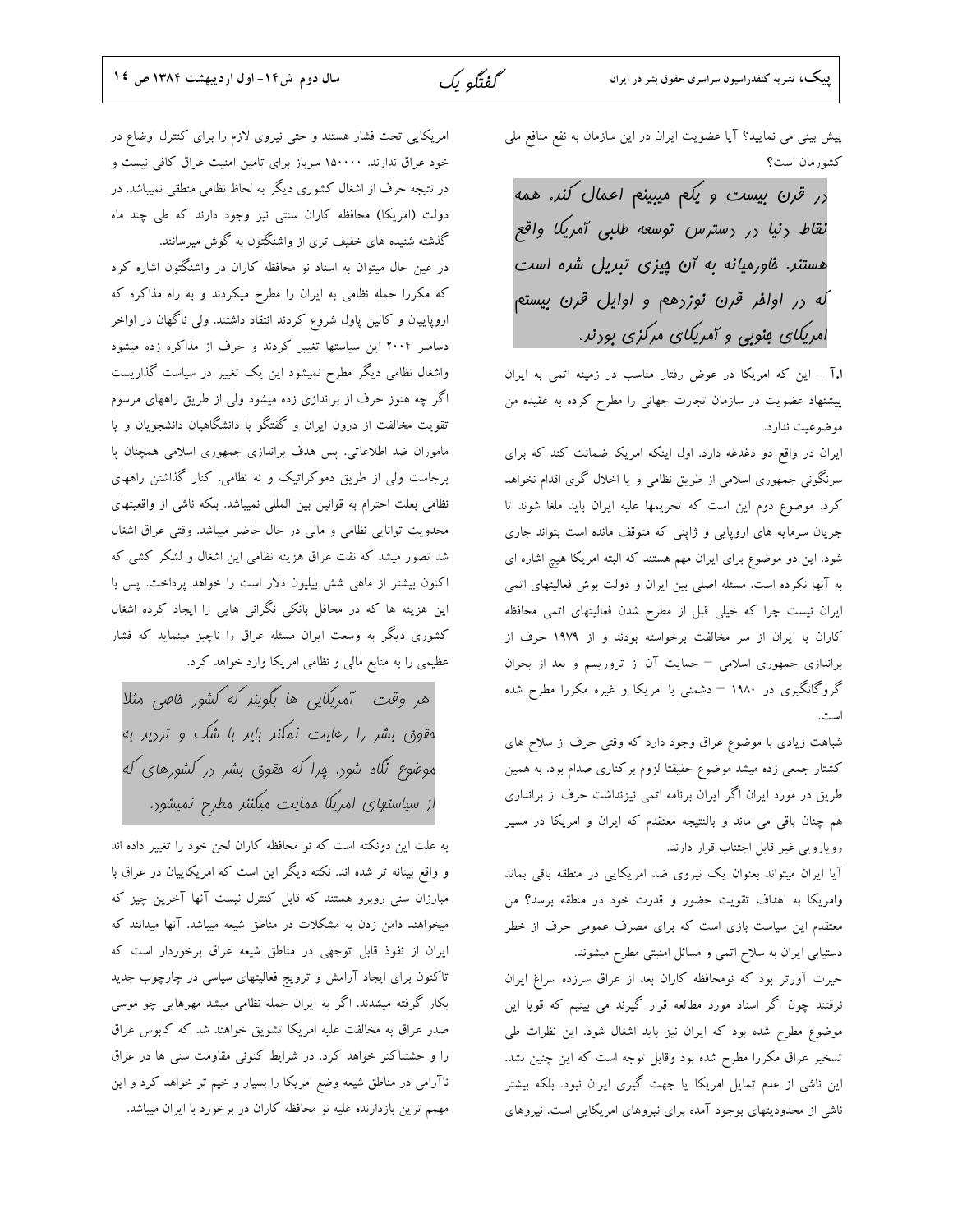گفتگه یک

ا.آ – خوب , من يک راه حل واقعي بين ايران و ايالات متحده نمي بينم, چون من فکر می کنم که سیاست حداقل امریکا این است که ایران تضمین کامل بدهد که برنامه ای برای تسلیحات اتمی نخواهند داشت و تتها راهی که ایران می تواند این تضمین مطلق را, بدون چون و چرا, بدهد این است که تمامی برنامه های اتمی خود, شامل انچه که هم اکنون برای تولید انرژی و برای اهداف مسالمت امیزدارد,را متوقف کند. این سیاست اعلام شده ای است. من فکر می کنم از طرف ایران این مسیله پرستیژ ملی است. دولت ایران هرگز قبول نخواهد کرد که برنامه اتمی خود را بطور كامل متوقف كند. بنابراين فكر نمى كنم كه توافقى صورت بگیرد و سیاست امریکا مبنی بر تغییر رژیم در ایران ادامه خواهد داشت و تاکتیکهای ان با انچه که برای برخورد با مصدق اتخاذ شد فرقی نخواهد داشت. ایزوله کردن سیاسی و اقتصادی, فشارهای اقتصادی, ممانعت از سرمایه گزاریهای خارجی, ایجاد فشارهای مالی, انها در واقع نمی توانند از فروش نفت ممانعت کنند زیرا اینکار بازار جهانی نفت را دچار هرج و مرج می کند اما سعی خواهند کرد تولید و سهم بازار نفت ایران را محدود کنندو سرانجام سعی خواهند کرد افکار عمومی مردم ایران را به منظور بوجود اوردن شرایط مشابهی مانند انچه که در گرجستان و اوکرایین گذشت و تغییر رژیم از داخل به پشتیبانی از خود جلب کنند. دیدگاهی را که غالبا از واشنگتن ابراز می شود که ایران شرایطی چندان متفاوت با گرجستان و اوکرایین ندارد و همانگونه از تحولات داخلی که در انجا بوقوع پیوست, که در واقع امریکا ان را ازخارج هدایت می کرد, قابل اجراست. انچه انها درک نمی کنند این است که ایران تاریخ متفاوتی نسبت به ان کشورها دارد. و در این مورد شرایط چندان مشابه نیست. در ان کشورها که در ان شاهد قیامهای مردمی بودیم, در واقع درتمام ان کشورها, روسیه به عنوان دشمن خارجی اصلی شناخته شده بود. روسیه نیروی اصلی امپریالیستی است. ایالات متحده بعنوان متحد جنبش مردمى عليه روسيه شناخته شده است. تاريخا در ایران این غرب بخصوص بریتانیا و ایالات متحده است که بعنوان دشمنان اصلی شناخته شده اند. البته روسیه حضور داشته است ولی هیچکس رژیم اکنون ایران را بعنوان عروسک خیمه شب بازی پوتین نشناخته است که در ان صورت انها می توانستند به امریکا به عنوان نجاتگر خارجی که به انها در برابر روسهای خطاکار کمک میکند نگاه کنند. و البته با این تاریخ حمایت امریکا از شاه, امریکا بسیار بیشتر بعنوان تهدید خارجی علیه جنبش مردمی مطرح است تا دوست این جنبش.

۶) با در نظر گرفتن نقش آمریکا در تحولات سالیان اخیر در کشورهایی مانند افغانستان، عراق، گرجستان و اوکراین تحلیل شما در مورد توجیه ۴) به نظر شما آیا حمله نظامی وسیع و یا محدود آمریکا به ایران محتمل است و در صورت حتی یک حمله نظامی محدود به ایران از جانب آمریکا و یا اسرائیل، تاثیر آنرا بر تحولات سیاسی درون کشورمان را چگونه ارزيابي مي نماييد؟

ا.آ - من فكر ميكنم كه دولت ايران از آن بعنوان يك فرصت مطلوب برای سرکوبی هر گونه مخالفت و یا اعتراضی استفاده خواهد کرد. در واقع بسیاری از مخالفان جمهوری اسلامی در داخل از اعتراض خودداری خواهند کرد اگر امریکا دست به مداخله نظامی بزند. بارها بارها دیده ایم که در شرایط مداخله نظامی قدرت خارجی عموما مردم باز هم به حمایت دولت خود هر چند هم كه با آن مخالفت باشند مى پردازند. بهر حال دولت خود را به یک نیروی خارجی استعماری ترجیح میدهند. پس برای اصول گرایان محافظه کار در ایران حمله نظامی به نوعی مفید است و آنها از این فرصت استفاده خواهند کرد تا موقعیت خود را مستحکمتر کنند. ولی همانطوریکه قبلا نیز گفته امکان حمله نظامی در حال حاضر مطرح نیست. اگر این سوال را در ماه دسامبر گذشته کرده بودید میگفتم که امریکا مشغول آماده شدن برای حمله نظامی میباشد و محافظه کاران سیاست خود را در اوسط دسامبر تغییر دادند و حرف از حمله نظامی به ایران دیگر مطرح نیست. هدف براندازی نهایتا پابرجاست و راههای دموکراتیک برای تضعیف جمهوری اسلامی مطرح است.

من قُلر میکنم که دولت ایران از عمله نظامی ممرور آمریکا بعنوان یک فرصت مطلوب برای سرکوبی هر گونه مقالفت و یا اعتراضی استفاره فواهر کرد. در واقع بسیاری از مفالفان ممهوری اسلامی در دافل از اعتراض فورداری فواهنر کرد آلر امریکا رست به مرافله نظامی بزنر و ... برای اصول گرایان مقافظه کار در ایران عمله نظامی به نوعی مفیر است و آنها از این فرصت استفاره فواهنر کرد تا موقعیت فور را مستفکمتر کننر.

۵) در صورت عدم امکان حمله نظامی به ایران در راستای "تغیر رژیم"، دولت بوش چه راهبردهای دیگری را میتواند در نظر داشته باشد؟ مخصوصا اينكه رژيم ولايت فقيه در داخل كشور ازطريق انتخابات ریاست جمهوری در چند ماه آینده در صدد یکدست نمودن کامل حکومت میباشد. آیا آمریکا و رژیم حاکم در انتها میتوانند به توافقی که به شکلی به حفظ نظام منتهی شود برسند؟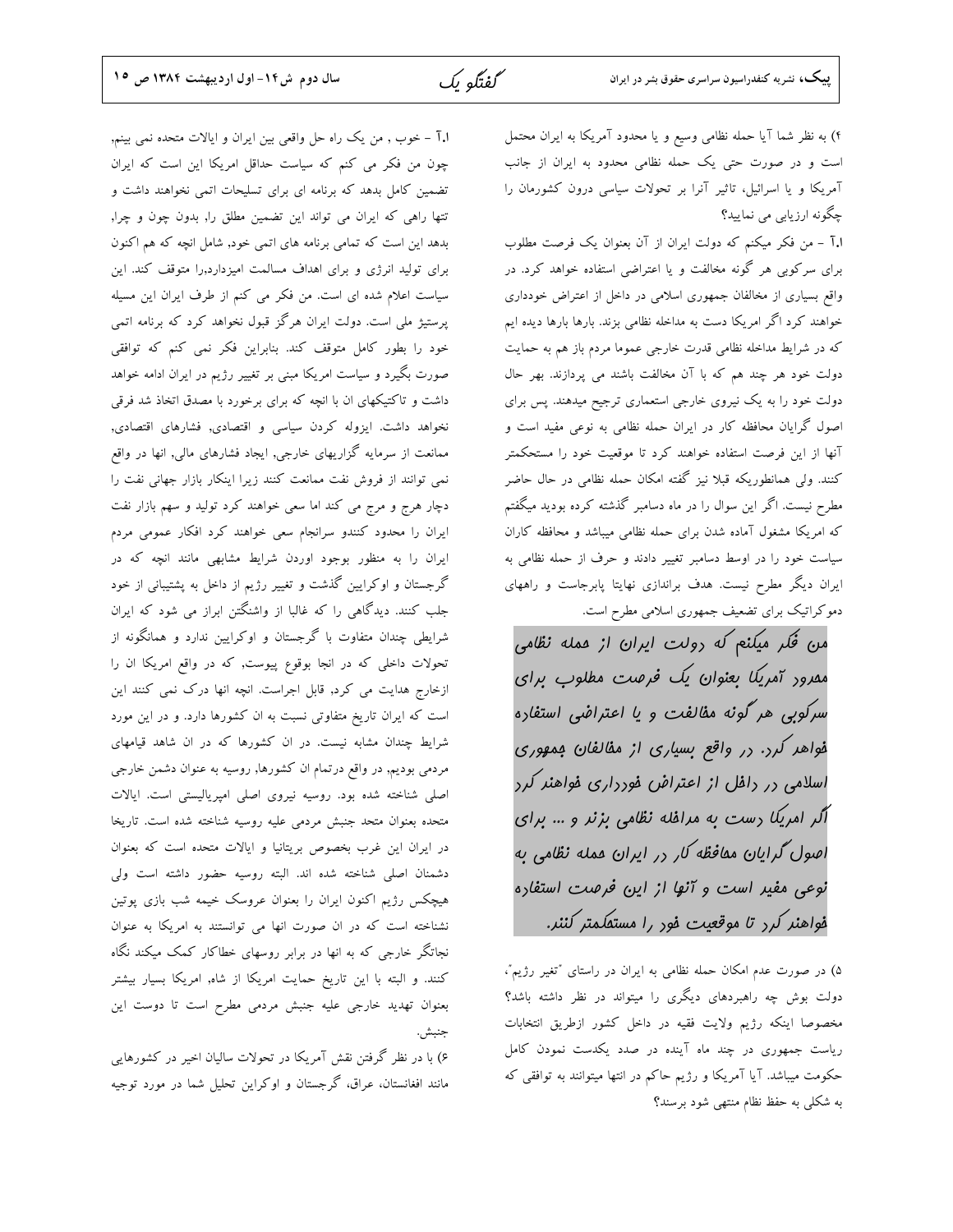گفتگه یک

برخی از نیروهای اپوزیسون که دخالت مستقیم آمریکا در ایران میتواند منجر به حرکتهای وسیع اعتراضی علیه رژیم شود چیست؟

ا.آ – من فکر میکنم به علت نقشی که ایالات متحده در تاریخ گذشته ایران بازی کرده است برای نیروهای مترقی تصور کمک امریکا مشکل باشد. بنابراین هرگونه حضور ایالات متحده میتواند نتیجه معکوس داشته باشد زیرا که این امر نیروهای پیشرو واقعی را وادار میکند از کارهایی که امریکا از انها میخواهد انجام دهند اجتناب کنند. به این تربیب در برابر وارد شدن امریکا و تعیین چهارچوب برای دمکراسی و جنبش دمکراتیک توسط امریکا, دمکراتهای واقعی باید ترجیح بدهند که فاصله خود را با امریکا حفظ کنند تا مورد سو ظن همکاری با امریکا قرار نگیرند. من فکر نمی کنم که اتحاد بین نیروهای دمکراتیک در ایران و امریکا در همکاری با هم برای تغییر رژیم امکان پذیر باشد بخصوص اگر توجه کنیم که نو محافظه کاران برای چه تلاش میکنند. اول اینکه انها در شرایط فعلی از دمکراسی در ایران صحبت میکنند. پرونده انها در دفاع از دمکراسی در ایران چندان خوب نیست. اشخاصی چون لدین که در زمینه تغییر رژبم در ایران بسیار فعال است یک نو محافظه کار است. او در واقع از شاه حمایت میکرد و یکی از انتقادات اصلی او به کارتر و دمکراتها این بود که انها پشتیبانی را که شاه لازم داشت به او ندادند. در ان زمان در واقع انتقاد او به کارتر این بود که او بیش از حد به مسایل حقوق بشر حساسیت نشان میدهد. بنابراین مشکل می توان باور کرد که این افراد در واقع نگران دمکراسی در ایران هستند. انها نه فقط از شاه پشتیبانی کردند بلکه از مجاهدین هم پشتیبانی کردند. این نظر که مجاهدین برای ایران دمکراسی به ارمغان میاورند بسیار دور از واقعیت به نظر میرسد. فاکتور دیگری که راه به روزنامه ها باز کرده است اینکه این نو محافظه کاران در واقع با گروههایی در ایران همکاری میکنند که بیشتر علاقه به تجزیه ایران به مناطق ملی دارند. این در واقع پدیده جدیدی در سیاست امریکا است. امریکا بطور سنتی از حاکمیت ایران حمایت کرده است. در گذشته در واقع کشورهای دیگری همچون روسیه بوده اند که سعی در شکستن ایران به قسمتهای کوچکتری داشته اند. ولی در ۱۵ سال گذشته این نو محافظه کاران بوده اند که در همکاری نزدیک باکارگردانان واشنگتن , اشکارا دم از وجود اقلیتهای عمده ای چون عربها, بلوچهاو كردها و اينكه اين اقليتها احتياج دارند كه استقلال داشته باشند میزنند. البته کشوری به نام ایران وجود خارجی نخواهد داشت اگر قسمتهای مختلف ایران حق حاکمیت مستقل خود را داشته باشند. بنابراین ایرانیهای مترقی ویا ناسیونالیست ویا وطن پرست که فکر میکنند ایالات متحده خواستار سلامت ايران است بايد با دقت بيشترى نگاه كنند و ببينند که نو محافظه کاران چه میکنند.

۷) به نظر شما با وجود غیر دمکراتیک بودن انتخابات ریاست جمهوری خرداد ماه آینده، آیا مردم ونیروهای سیاسی بوسیله این انتخابات میتوانند نقشى در فعل انفعالات بين رژيم ولايت فقيه و آمريكا ايفا نمايند؟ ا.آ – خوب انتخابات در ایران تا حدی می نواند بر دولت ایران اثر داشته باشد ولی من فکر میکنم در رابطه ایران و امریکا ان نیروی اصلی که اثر تعیین کننده دارد و جهتگیری را تعیین میکند ایالات متحده است. و البته مردم ایران تاثیر بسیار کمی بر دولت نو محافظه کاران امریکا دارند. انجه که انها می گویند و یا می کنند تاثیر بسیار ناچیزی بر نو محافظه کاران در واشنكتن دارد. بنابر اين من فكر ميكنم تا انجا كه به مردم ايران مربوط میشود نقش عمده ای در بحران افزایش یابنده در روابط بین ایران و امریکا بازی نمی کنند. ولی بهترین چیزی که می تواند اتقاق بیافتد محدودیت قدرت نو محافظه کاران است که محدود کننده عمل انها است. بنابر این بهترین متحد مردم ایران صدای خود انان است که می تواند قدرت عمل امريكا را محدود سازد.

مشکل می توان باور کرد که این افراد (نو مفافظه کاران) در واقع نگران دمکراسی در ایران هستند. آنها نه فقط از شاه پشتیبانی کردنر بلکه از مڢ*اهرین* هم پشتی*بانی کر<sub>د</sub>نر. این نظر که* مهاهرین برای ایران دمکراسی به ارمغان میاورند بسیار رور از واقعیت به نظر میرسر. فاکتور دیگری که راه به روزنامه ها باز کرده است اینکه این نو مقافظه کاران در واقع با گروههایی در ایران هم*کاری میکننر که بیشتر ع*لاقه به تهزیه ایران به مناطق ملی دارند. این در واقع پریده مریری در سیاست امریکا است.

۸) در سالهای اخیر رابطه بین آمریکا و اروپا دچار تنش ها و تضاد هایی بوده است، به نظر شما این رابطه به چه شکلی تحول خواهد یافت و آیا شما ایجاد یک جهان چند قطبی را لازم و یا محتمل میدانید؟ آیا كشورهاي جهان سوم مي توانند از وجود اين تضاد ها به نفع خود بهره بر داری کنند؟

ا.آ – باید گفت آمریکا در حال حاضر تنها "ابرقدرت" جهان است. مخصوصا وقتی که صحبت از قدرت نظامی میکنیم و یا اینکه حتی صحبت از قدرت سیاسی میشود. در مقابل باید از اروپا فقط به عنوان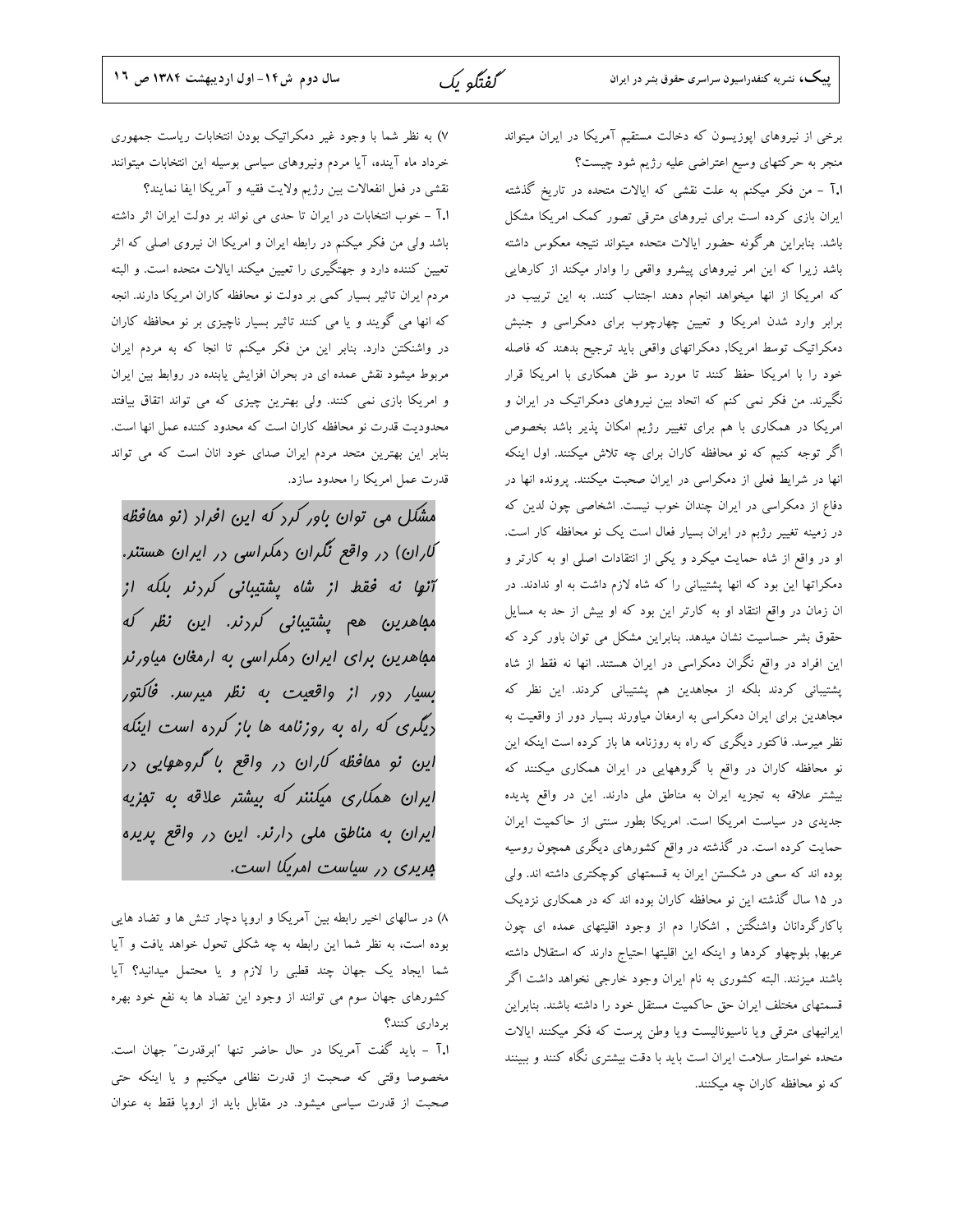قدرت اقتصادی یاد کنیم در ضمن این را باید افزود که اروپا توان تبدیل شدن از یک قدرت تنها اقتصادی به یک قدرت اقتصادی- نظامی را ندارد. بنابراین تنها تاثیری که ارویا میتواند روی آمریکا بگذارد و شیوه عمل آنرا محدود کند از طریق اعمال حق وتو در شورای امنیت سازمان ملل خواهد بود. در واقع ما شاهد اعمال همین روش در مورد عراق بودیم که اتفاقا موفقیت آمیز بود و البته در مورد ایران روشی پیش گرفته شد که واشنگتن را منصرف از اقدام نظامی علیه ایران کند. باید این نکته را متذکر شوم که عدم اقدام نظامی علیه ایران نه بواسطه مخالفت اروپا به عنوان یک قدرت بلکه بیشتر ناشی از ضعف نظامی است در عرصه

۹) با در نظر گرفتن رابطه تنگاتنگ اقتصادی ما بین چین و آمریکا و مخصوصا رشد توان اقتصادى و نظامى چين، سياست و استراتژى آمريكا در مورد این کشور ودر مجموع منطقه خاوردور را چگونه ارزیابی می نماسد؟

عمليات زميني.

ا.آ – زمانیکه دولت بوش در سال ۲۰۰۰ وارد کاخ سفید شد درواقع چین به عنوان مهمترین رقیب آمریکا بشمار میرفت و آن به این علت بود که .<br>چین به یک قدرت عمده اقتصادی بدل شده بود, قدرتیکه زیر نفوذ آمریکا قرار نداشت. بنابراین ما بسمت بروز جنگ سرد جدیدی مابین چین و آمریکا پیش میرفتیم. اگر بخاطر داشته باشید در آن دوران ما حتی شاهد ماجراهایی بین آنها بودیم که حتی منجر به صف کشی نظامی بین دو کشور شد. بهر صورت شرایط با پیش آمدن رویداد ۱۱ سپتامبر دچار چرخش شد و خاورمیانه به جای چین محورسیاست خارجی قرار گرفت. البته این به این معنا نیست که نئوکنسرواتیوها چین را فراموش کرده اند، بلکه آنها به این نتیجه رسیده اند که با توجه به بحران و مشکلاتی که در خاورمیانه با آن روبرو هستند امکان بازگشایی جبهه ای دیگر را ندارند بنابراین نوع برخوردشان را با چین تغییر داده اند. مبادلات اقتصادی با چین نیز بواسطه در جریان افتادن سرمایه مالی چینی در آمریکا دنبال شده است. این نکته را باید افزود که علیرغم مبادلات وسیع تجاری و حجم بالای واردات کالا از چین نگاه درازمدت و استراتژیک نئوکنسرواتیوها در واشنگتن به چین، از بستر اصلیترین رقیب آنان در آینده میباشد، و بر این اساس است که استراتژی آنها ادامه پروژه جنگ ستارگان و گسترش نظامیگری "های تک" میباشد تا در صورت لزوم علیه دشمن استرااتژیک از آنها بتوانند استفاده کنند. البته در جشم انداز كوتاه هم اين رقابتها ادامه خواهد داشت ولي بعلت قراردادهاى اقتصادى وسیع تعدیل خواهد شد. فاکتور دیگری که در این روابط تأثیر گذار میباشد برتری اقتصادی یکی بر دیگری است این برتری طرف مقابل را در موضع ضعف قرار خواهد داد، بنابراین اگر ما شاهد بهم خوردن وضعیت متعادل چین چه از نظر ایجاد بحرانهای اجتماعی بعلت از بین

رفتن تعادل اقتصادى بين اقشار مختلف اجتماعى ويا شاهد پايان دوران جادویی شکوفایی اقتصادی باشیم علیرغم تاثیر بسیار مخرب این شرایط بروی اقتصاد امریکا و باصطلاح درآمیختگی اقتصادی امریکا و چین سوءاستفاده آمریکا از این شرایط را بدون شک بدنبال خواهد داشت.

۱۰) با توجه به خطرات ناشی از عملکرد یکجانبه سیاست خارجی دولت بوش مبتنی بر سیاست جنگ های "دائم و پیشگیرانه" و "جنگ با تروریسم" چگونه میتوان در عرصه بین اللملی وزنه تعادلی ایجاد نمود که

بتواند در شکل دهی سیاست خارجی آمریکا موثر واقع گردد؟ ا.آ - مهمترین نیروی بازدارنده قدر قدرتی آمریکا واقعیتهاست. واقعیت این است که آمریکا دارای قدرت نامحدود نمیباشد. ما در واقع شاهد محدودیتهاو بروز ضعف در توان اقتصادی و نظامی آمریکا هستیم، دیدن همین واقعیتها خود عامل بازدارنده ای است. البته افکار عمومی مردم آمریکا هر چقدرآ گاهتر باشد بهمان میزان فشار بروی دولت برای عدم اجرای سیاستهای توسعه گرایانه آن بیشتر خواهد شد. هر چقدر مردم بهتر بتوانند تشخیص دهند که با یک دلار اضافه شدن به بودجه توسعه گری نظامی در واقع از بودجه برنامه های خدمات اجتماعی و یا آ موزشی آ نان کاسته میشود همانقدر کار برای بالاتر بردن آن دشوارتر خواهد شد. نه تنها افکار عمومی آمریکا بلکه افکار عمومی جهان بسیار تعیین کننده است. باید برای مردم جهان روشن ساخت که واقعأ چه عواملی و به چه دلایلی علیرغم مخالفت وسیع جهانی آن فاجعه را در عراق ایجاد کردند. توضیح این موارد و مواردی از این دست به مردم اروپا، آمریکا و کانادا مقاومتی را سبب خواهد شد که عملا مانع اجرای سیاستهای توسعه طلبانه و جنگ طلبانه بیمارگونه واشنگتن در جهان خواهد شد.

### تقيه از صفحه ٢٢

میکند. آنچه که این مدارک نشان میدهند گویای این حقیقت است که وجود وهستی رژیم آقای کاسترو مقاومتی موفق بر علیه سیاستهای آمریکا بوده و میباشد. سیاستهایی که به دوره دکترین مونرو از سال ۱۸۲۳ بازمیگردد. آنها ( رژیم کوبا ) در مقابل ارباب این منطقه مقاومت نشان میدهند و این غیرقابل تحمل است. به همین دلیل از طرف آمریکا کشوری یاغی محسوب میشوند. کوبا در لیست کشورهای حامی تروریزم قرار ندارد. در واقع فقط یک کشور از آن لیست خارج شده است و آن کشور عراق در دوره رهبری صدام حسین بود. او از لیست خارج شد تا دولت رونالد ریگان، که اکثرشان همین افرادی هستند که در دولت فعلی مشغول فعالیت میباشند، بتوانند اسلحه بفروشند. بنابراین رژیم صدام از لیست خارج شد وبرای پر کردن خلا، کوبا وارد لیست شد. آیا بدلیل حمایتشان از تروریزم بود؟ در آن زمان کوبا از قربانیان تروریزم بود.این ها تبلیغاتی بیش از طرف آمریکا نیست. شما اگر فرمان نبرید بعنوان كشورى ياغى شناخته ميشويد.

**پییک،** نشریه کنفدراسیون سراسری حقوق بشر در ایران

گفتگه یک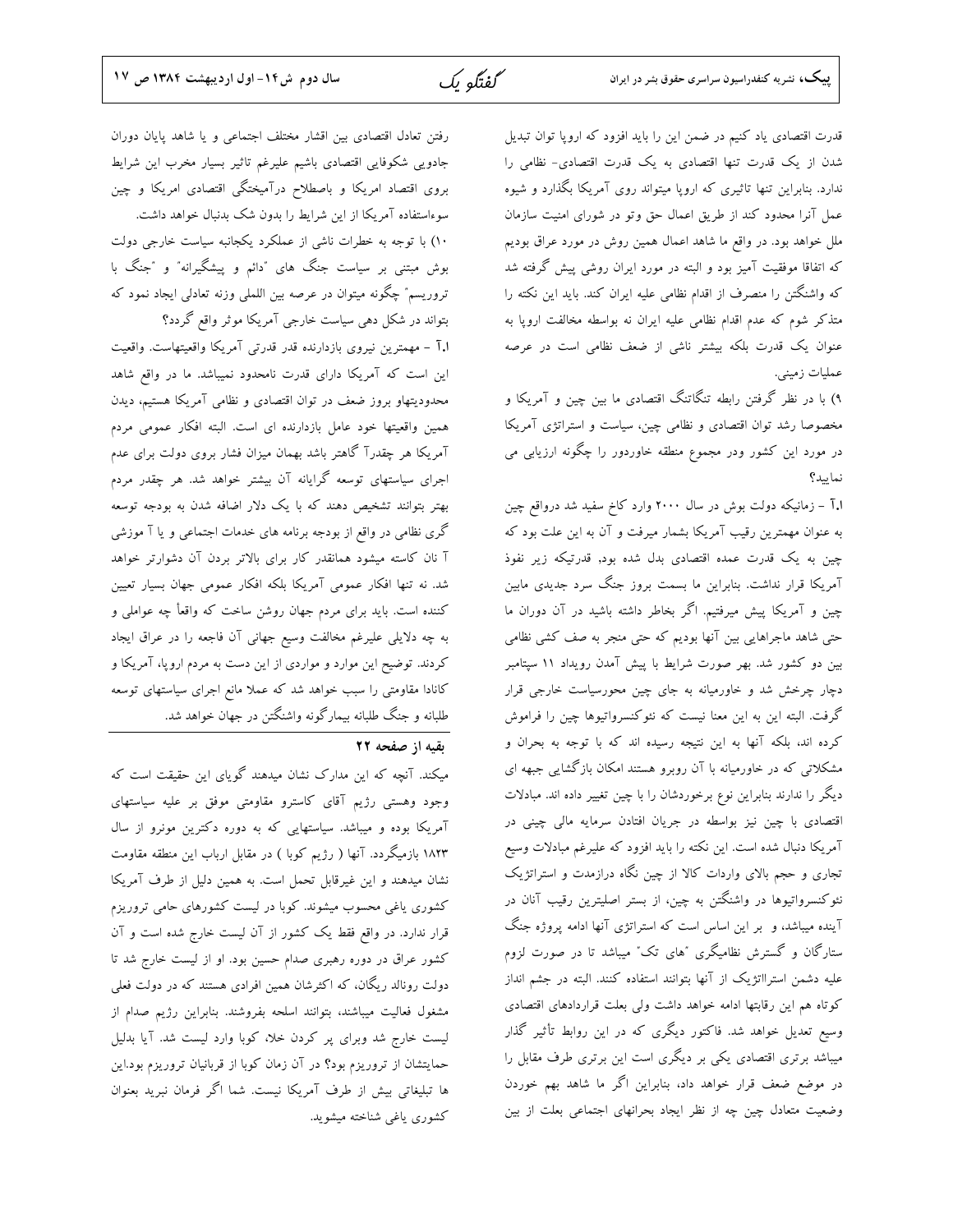#### بهرام محبى

### فلسفهى حقوق بشر – حق طبیعی در پویهى تاریخ (گفتار سوم)

امروزه حقوق بشر، به مثابه عالی ترین هنجار حقوقی فهم میشود که نسبت به حقوق موضوعه (يعنى حقوق وضع شده توسط انسان) و نیز حقوق شخصی (که آن را حقوق ذهنی یا باطنی نیز می نامند)، در مرتبهی والاتری قرار دارد. گفتیم که سکوی حرکت برای ایضاح مفهوم حقوق بشر، همانا مركزيترين



ارزش آن، یعنی حرمت و منزلت انسان است، که نه قابل انتقال و واگذاری است و نه صرفنظر کردنی.

در فلسفهی حقوق بشر در فرهنگ مغربزمین، چنین ارزشی از بدو زایش همراه انسان است و به منزلهی «حق طبیعی» وی محسوب میگردد. این پیوند تنگاتنگ میان «حقوق بشر» و «حق طبیعی»، نیاز به درنگی بیشتر بر مفهوم دوم را ناگزیر میسازد.

در توضیح حق طبیعی می توان گفت که به مجموعه حقوقی اطلاق می گردد که در ذات هر فرد انسانی و به مثابه بنیاد طبیعت وی مستتر است و همراه او زاده می شود. بنابراین، هر انسانی از منظر حقوق طبیعی، از حقوق مساوی با دیگران برخوردار است. در ادبیات مربوط به حقوق بشر، حقوقی مانند حق زندگی، حق خدشه ناپذیری جسمی و نیز حق آزادی فردي را جزو حقوقي طبيعي و همزاد فرد انساني مي دانند.

پس بر پایهی آموزههای مربوط به فلسفه ی حق طبیعی، می توان گفت که حقوق بشر به قدمت خود بشر است. حقوق بشر همیشه وجود داشته است، حتى پيش از آنكه جامعه، اقتصاد، دولت و مذهب بتوانند بر انسان مسلط گردند و او را در حق خود محدود سازند. اما باید افزود که حقوق بشر را صرفا" در حقی طبیعی خلاصه کردن خطاست. حقوق بشر در عین حال مفهومی است تاریخی که به مرور رشد و تکامل یافته و ملموس<mark>تر</mark> شده است. لذا باید فراروند تاریخی این شکل گیری را نیز مورد توجه قرار داد. زادگاه اندیشه حقوق بشر در مغرب زمین است و ریشه های حق طبیعی در فرهنگ مغرب زمین، به یونان باستان می رسد. این یونانی ها بودند که برای نخستین بار موضوع «انسان خودمختار» را در رابطه ی پر تنش آن با جامعه و دولت مورد توجه و بررسی قرار دادند. اما در دولتشهرهای یونانی، فقط شهروندان آزادمرد از حرمت انسانی برخوردار بودند و حق شرکت در امور سیاسی را داشتند. زنان و بردگان از چنین امتیازی محروم بودند. اما همین حقوق شهروندی اولیه را می توان نخستین نطفهی حقوق بشر ارزیابی کرد، چرا که بر اساس آن، شهروندان مذکر دولتشهر یونانی، هم در مقابل قانون برابر بودند و هم از آزادی سخن و

احترام مساوی برخوردار. در واقع، نظم سیاسی دولتشهر، جایگاهی ثابت و تعریف شده برای آنان در نظر گرفته بود.

تأمل و تعمق درباره ی حق طبیعی را می توان در اندیشهی سوفسطائیان ردیابی کرد. آنان نزدیک به پنج سده پیش از میلاد مسیح می آموختند که حق طبیعی، بالاتر از قوانین موضوعه قرار دارد. بعدها در فلسفهی افلاطون و ارسطو نیز می توان اندیشهی حق طبیعی را پی گرفت. افلاطون و ارسطو، هر دو انسان را موجودی صاحب عقل میدانستند که باید در امور حکومت مشارکت داشته باشد. برای آنان، حقوق طبیعی انسان از ذات انسان به مثابه موجودی خردمند ناشی می شد. ارسطو حق طبیعی را جزیی از جامعهی سیاسی می دانست که مستقل از قوانین موضوعه وجود دارد. اما برای او حق طبیعی تنها در وضعیت ایده آل دولتشهر قابل رعایت بود. فراتر از آن ارسطو استدلال می کرد که تفاوت در توانایی های روحی و جسمی میان انسانها، خود نشانهی آن است که آنان بنا بر طبیعت خود نیز برابر نیستند. از همین رو، نابرابری میان انسانها و از جمله نهادهای برده داری در دولتشهرهای یونانی توجیه می شد.

در روم باستان نیز، حقوق طبیعی به عنوان بخشی از حقوق رومی، در اندیشهٔ کسانی چون سیسرو Cicero حقوقدان و متفکر امپراتوری روم مطرح شده است. سیسرو حق طبیعی را موهبتی خدایی ًو لغو ناپذیر می شمرد. اما سیسرو نیز برده داری را امری اجتناب ناپذیر می دانست و خود بردگانی در خدمت داشت. این فلسفه ی رواقی بود که تصور یونانی ــ رومی باستان از انسان را دگرگون ساخت. رواقیون همه ی انسانها را صرفنظر از تعلق جنسی و جایگاه اجتماعی و صرفا" بر پایه ی طبیعتشان آزاد و برابر می دانستند. اپیکتت Epiktet متفکر رواقی روم که خود زمانی برده بود، گفته بود: «همه ی انسانها برادرند، چرا که خدا پدر مشترک همهی آنان است».

این تکانههای نیرومند فکری اما هنوز برای تحقق حقوق بشر کافی نبود. امر برابری انسانها آرمان و نگرشی صرفا" اخلاقی بود که تأثیری بر واقعیت های نظام سیاسی و اقتصادی دوران باستان نداشت.

### بقيه از صفحه ٢١

و زمانی که یکی از فرقههای مسیحی ضدکلیسای کاتولیک توانست ٢٠٠ هزار تن را در خیابانهای ریودوژانیرو، پایتخت برزیل بسیج کند؛ پاپ به فکر مقابله با این وضع افتاد و راهی برزیل شد. اما دیگر دیر شده بود، زیرا کابوس نئولیبرال حتی آن فرقههای مذهبی پیش ساخته را نیز به رقبای کلیسایی تضعیف شده تبدیل کرده بود. وضعی که همچنان در برزيل ادامه دارد.

جانشین پاپ جان پل دوم، از دل چنین مسائلی که در مطبوعات و رسانه های عمده جهانی راه ندارد بیرون خواهد آمد.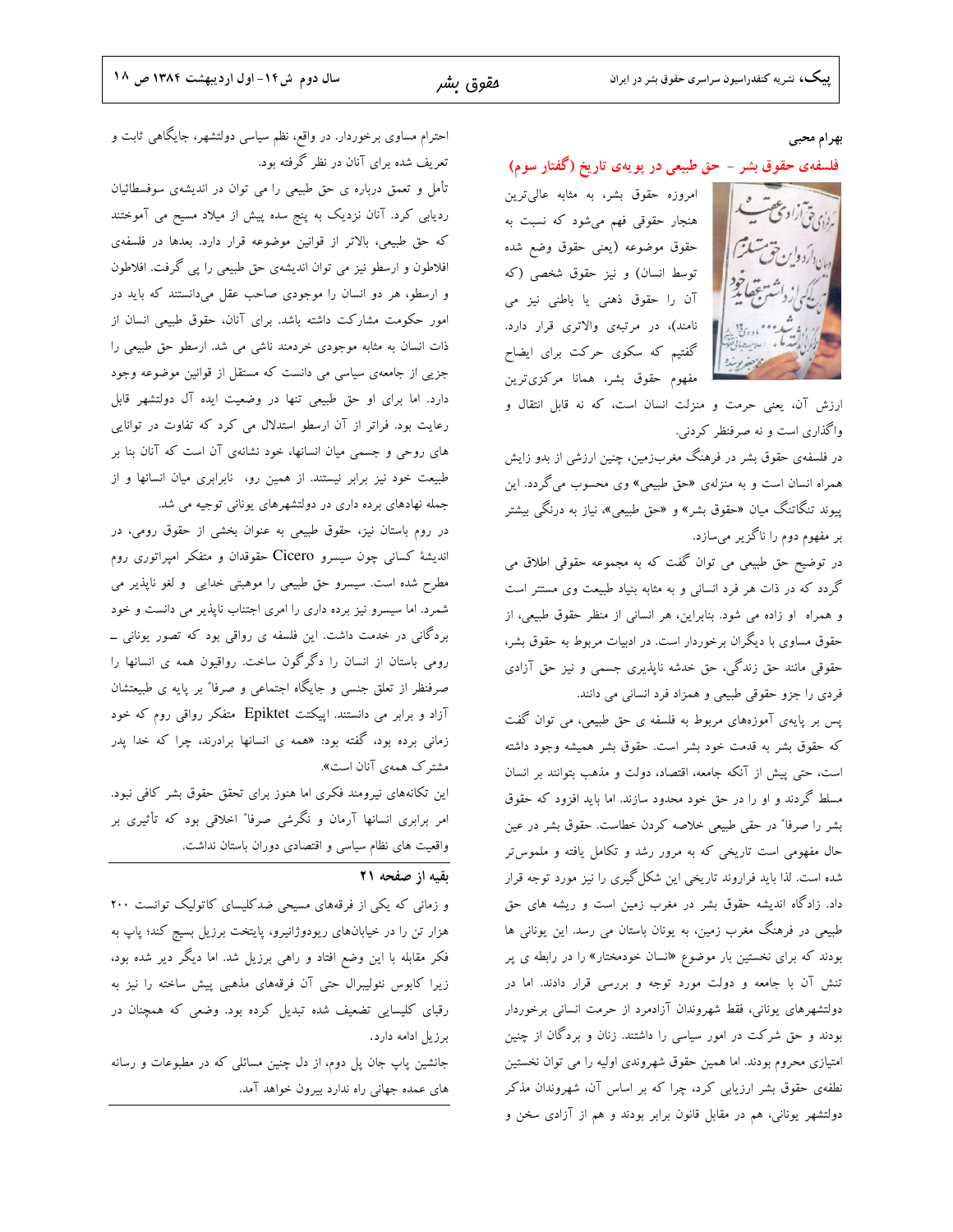اومانيته – برونو دوراند

### جدال الهيات واتيكان با الهيات رهايي بخش



از هر دو کاتولیک جهان، یکی در امریکای لاتین زندگی می کند. منطقه ای که بیش از ۹۰ درصد جمعیت آن مسیحی است و ۸۰ درصد آن کاتولیک. در این جغرافیای مذهبی، برزیل بزرگترین کشور کاتولیک جهان قرار دارد. کلیسای کاتولیک در تمام تاریخ خود در این قاره، كليساى فتوحات اسپانيا يا "سرزمين صليب مقدس" (استعمار پرتقال) همراه با خشونت و غصب بوده است. این کلیسا، کلیسای استعماری، كليساى اقليت سفيد، هوادار قدرت حاكم و حافظ امتيازات بوده است.

کلیسای کاتولیک توانست به برکت موقعیت رسمی خود مدتی طولانی بر این قاره حاکم شود. اما ضمنا ناگزیر شد با واقعیتها، با رفتارها و اعتقادات محلی همآهنگ شود. در دهه ۶۰ کلیسا با پدیده جنبشهای انقلابی در آمریکای لاتین مواجه شد. پدیده ای که کلیسا کوشید با ترویج نظریههایی که تعادل در تحولات اجتماعی را موعظه می کرد و خواهان پاسخ به مسایل توسعه نیافتگی بود آن را مهار کند. اما مسایل اجتماعی همچنان با شدت بیسابقه ای اوج گرفت و همراه با آن، الهیات رهایی بخش در آمریکای لاتین در دهه هفتاد و هشتاد رشدی چشمگیر یافت که به آسیا و آفریقا نیز سرایت کرد. نیرو و تحرک کلیسای رهایی بخش که از سیاستهای کلیسا موسوم به″واتیکان دوم″ (یعنی تحولات واتیکان در فاصله ۱۹۶۲–۱۹۶۵) الهام میگرفت، ″تقدم ًفقرا″ (کنفرانس مادلن در ۱۹۶۸) را بعنوان سیاست خود برگزید و مثلا در برزیل سمتگیری مشخص و سیاسی مبارزه برعلیه فقر و ستم را در پیش گر فت.

ایالات متحده بشدت نگران این اوضاع جدید بود. رژیمهای مستبد و محافظه کار و دیکتاتورهای نظامی که در حکومتهای آنان ترور و ناپدیدشدن کشیشها و مذهبیون به امری مکرر تبدیل شده بود خطری جدی برای ثبات و ادامه اوضاع محسوب میشد .

در این شرایط بود که پاپ ژان پل دوم بدون آنکه رسما برضد این "کلیسای سرخ" موضع بگیرد، به جنگ با آنچه "پیامبران دروغین" میiامید و تفسیر آنان از انجیل با "الهام از دیدگاههای سیاسی- اجتماعی» برخاست. (سخنرانی ۱۹۸۵ در پرو) بدینسان پاپ لهستانی که قبلا به

جنگ "کمونیسم خداناباور" در اروپای شرقی رفته بود، کوشید تا هدایت کلیسای کاتولیک امریکای لاتین را فوق محافظه کاران در دست بگیرند و آن را به ارگان "تجدید ساختار" کاتولیکی در خط تند و افراطی که کاردینال راتزینگر ترسیم کرده بود تبدیل کرد. (راتزینگر از مسیحیان محافظه کار و چهره محبوب رسانههای افراطی امریکا و غرب است. وی مسیحیت را در ایمان مذهبی، مبارزه بابیخدایی و عدم دخالت در سیاست، یعنی درواقع پذیرش منفعلانه سیاست حاکم خلاصه می کند.

ھم*کاری پاپ ژان پل دو*م با ایالات متمرہ برای ررهم شُلستن الهِیات رهایی بِفْش تا آنها پیش رفت که به سکوت کلیسا دربرابر ترور کشیش "رمرو" در السالوادور انبامیر و.... قرار گرفتن پاپ در کنار پینوشه دیکتاتور سابق شیلی در سفر به آن کشور و دیکتاتور نظامی آر ژانتین ارامه همین سیاست بود.

همگان از ادامه اوضاع آگاه هستند. محکوم کردن الهیات رهایی بخش از سوی کلیسا، تحمیل سکوت به لئونارد بوف (کشیش معروف و مترقی برزیل که خواهان ادغام مذهب و سیاست و سمتگیری به سود فقرا بود و زیر فشار کلیسا بنوعی خلع لباس شد) و فشارهای وارده بر مقامات مذهبی پرو درباره گوستاو گورتیرز. (کشیش پرویی و نخستین سخنگوی الهیات رهایی بخش که هدف نخست مسیح را مبارزه سیاسی انقلابی می دانست) در امریکای مرکزی، مشارکت مسیحیان مترقی در جنبش انقلابی در دهه هفتاد و هشتاد واتیکان را به شدت به خشم آورد: در السالوادور، گواتمالا و بویژه در نیکاراگوئه زمانی که پس از سقوط سوموزا سه كشيش در مقامات بلندپايه دولت "ماركسيستى" ساندينيستها قرار گرفتند. کلیسا همه اینها را به منزله "انحراف مارکسیستی" مومنین تلقى مى كرد .

همکاری پاپ ژان پل دوم با ایالات متحده برای درهم شکستن الهیات رهایی بخش تا آنجا پیش رفت که به سکوت کلیسا دربرابر ترور کشیش "رمرو" در السالوادور انجامید. در همین چارچوب بود که کلیسای کاتولیک در برابر ترویج فرقههای پروتستان که آلمان و آمریکا برای مقابله با کلیسای کاتولیک فقرا به راه انداخته بودند واکنشی نشان نداد. قرار گرفتن پاپ در کنار پینوشه دیکتاتور سابق شیلی در سفر به آن کشور و دیکتاتور نظامی آرژانتین ادامه همین سیاست بود. تنها در سال ۱۹۹۱، پس از فروپاشی کشورهای( به اصطلاح) سوسیالیستی

بقیه در صفحه ۱۹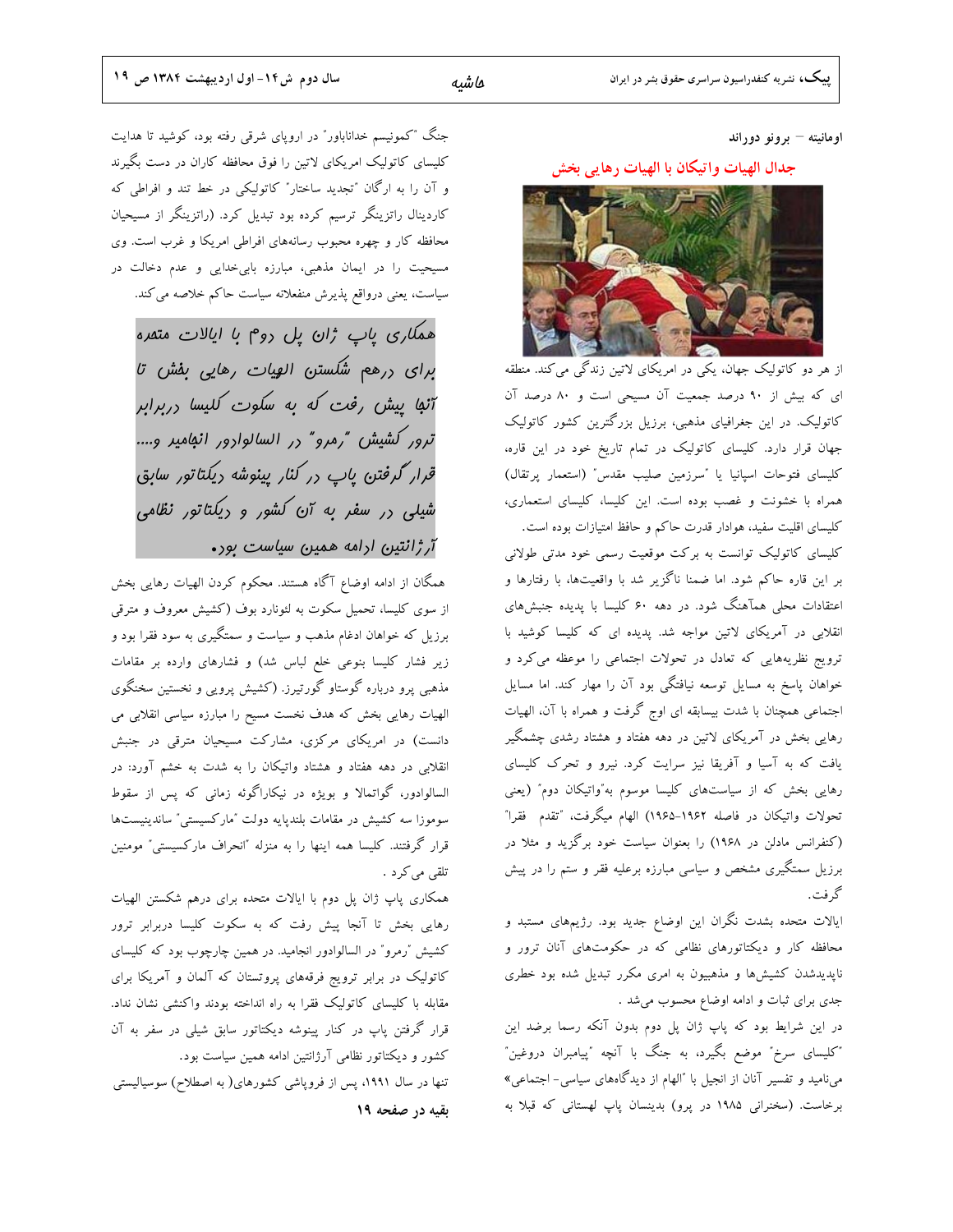گفتگه ۲

#### فاجعه قتل ناموسى

به گزارش سازمان ملل متحد سالانه بیش از ۵۰۰۰ نفر از دختران و زنان در جهان، قربانی قتل های ناموسی می شوند. قتل ناموسی کشته شدن دختران و زنان بدست همسران، یدران، برادران و یا افراد فامیل شان، به بهانه ي حفظ آبرو و حيثيت خانواده است. كشور



پاکستان با حدود ۱۵۰۰ مورد قتل ناموسی در سال، در صدر این آمار قرار دارد. در کشور آلمان نیز، از تابستان گذشته تا بحال، ده زن جوان در خانواده های مهاجرین مسلمان به همین دلیل به قتل رسیده اند. کشور ما ایران نیز، از نقاطی در دنیاست که این نوع جنایات در آن اتفاق می افتند. در هفته ی گذشته خبر سربریدن زن جوانی بدست برادرش در یکی از روستاهای اطراف مریوان، مردم این شهر و سایر شهرهای ایران را تکان داد.

شیرین جزایری درباره ی این قتل و علل ریشه های این نوع جنایات با خانم شیمن جوانرودی، مددکار اجتماعی و از مدافعان حقوق زنان در مریوان گفتگویی داشته است.

س: خانم جوانمرودی، شما نیز خبر مربوط به کشته شدن و در واقع سربریده شدن یک دختر جوان در مریوان شنیده اید. علت این امر چه بوده است؟

شیمن جوانرودی: خانم دلبر خسروی، ۲۱ سال داشت و ازدواج کرده بود. (این قتل بعد از زمانی رخ داد که) به او تهمت زده بودند و خانواده اش به او مشکوک شده بود. گفته می شود که این خانم مدتی با پسری دوست بوده و بعد از دو روز که به خانه بازگشته، او را زندانی کردند. همراه با زندانی کردنش او را شکنجه ی زیادی دادند. سپس او را مجبور به زندگی مجدد با شوهرش کردند که منتها شوهرش دیگر او را نخواست و می خواست که او را طلاق بدهد. بخاطر همین برادرش او را سربرید و در پایین روستا جنازه ی او را لای درختها پنهان کرد و به پدرش زنگ زده و گفته که برو دخترت را بردار و به خانه ببر.

س: آیا تا بحال نیز شما به این نوع قتل های ناموسی در مریوان برخورد داشته اید؟

شیمن جوانرودی: بله، بخصوص که جدیدا بسیار زیاد شده است. در واقع امسال در همین پاییز از ۴ مورد قتل ناموسی باخبر شده ایم که یکی از این قربانیان ۳ بچه دارد. یکی از این قربانیان دختر بوده و دیگری زنی بوده که ۳ بچه داشته است. این قتل ها از اول مهرماه تا الان که اسفند ماه است اتفاق افتاده.

س: چه مشکلات عمده ی دیگری را در ارتباط با زنان مریوان می بینید؟ شیمن جوانرودی: زنها در فشار بسیار زیادی بسر می برند. از طرف دولت که حمایت نمی شوند، یعنی حتا وقتی به دادگاه می روند و می خواهند طلاق بگیرند سدهای بسیاری برایشان درست می شود. منتها مردها، در خانه هر بلایی بر سر زنشان می آورند. زنان از یکطرف در خانه ی پدرشان جایی ندارند و از طرف دیگر هم، شوهرانشان زن دیگری می گیرند. تعدد زوجات بسیار زیاد است. ما جدیدا حدود ۱۸ مورد از جمله در میان افراد تحصیل کرده، برای نمونه معلمان و یا افراد باسواد دیگر و یا کسانی که زن شان معلم یا کارمند است با این حال زن جدیدی می گیرند. در واقع دیگر اینطور شده است. بخاطر همین زنها مجبور به تحمل فشار زیادی هستند. و حتا ۳ مورد وجود دارد که همین زنها، منظور زنانی که مجبور به تحمل سختی های بسیاری شده بودند، شوهرانشان را کشته اند. در همین سال ۸۳ شانزده مورد خودسوزی داشته ایم که ۴ نفر از آنها یک الی سه بچه داشته اند. متأسفانه وضع به اين صورت است.

س: به نظر شما برای جلوگیری از چنین فجایعی چه اقداماتی را می شود انجام داد؟

**شیمن جوانرودی:** برای جلوگیری از این فجایع هم مردم باید تلاش کنند و هم دولت. یعنی زنان باید پشتوانه ای داشته باشند. متأسفانه ندارند. این وظیفه ی قانون است. قانون باید تغییراتی بیابد که زنان راحت تر باشند. یعنی اگر می خواهند متارکه کنند و یا زندگی کنند و یا اگر می خواهند از بچه هایشان نگهداری کنند بتوانند این کار را انجام دهند و هر روز مجبور به تحمل این فشارهانشوند. الان دختران فراری بسیاری در همین شهر مریوان داریم. یعنی وقتی آمار زنان فراری را می گیرند، آمار زنان مریوان خیلی بیشتر از شهرهای دیگر است. دختران حتا از روستاها فرار می کنند و به خانه های سلامت، روی می آورند که در نام خانه ی سلامت است، وگرنه آنجا پر از آسیب است.

س: آیا از طرف تشکل های زنان نیز امکانی برای کمک به این زنان وجود دارد؟

شیمن جوانرودی: در رابطه با تشکل زنان باید بگویم که از سال ۷۸ تا کنون ما یک اساسنامه داده ایم، جمعی از زنان مریوان به نام جمعیت زنان پیشرو. تا الان هیچ مجوزی به ما داده نشده است. اصلا مجوزی به ما نمی دهند تا ما بتوانیم قانونا از این زنان دفاع کنیم یا بتوانیم جمعی از زنان را گردهم آوریم. وقتی تشکل ما مجوز ندارد، نمی توانیم با مردم راحت صحبت کنیم و یا راحت به زنها بگوییم که ما فرضا سرپناهی برای شما هستیم. اصولا اگر جمعی از زنان بخواهد مشکلات زنان دیگر را حل کند به مجوز احتیاج دارد. وقتی مجوز نداریم چه کاری می توانیم انجام دهیم.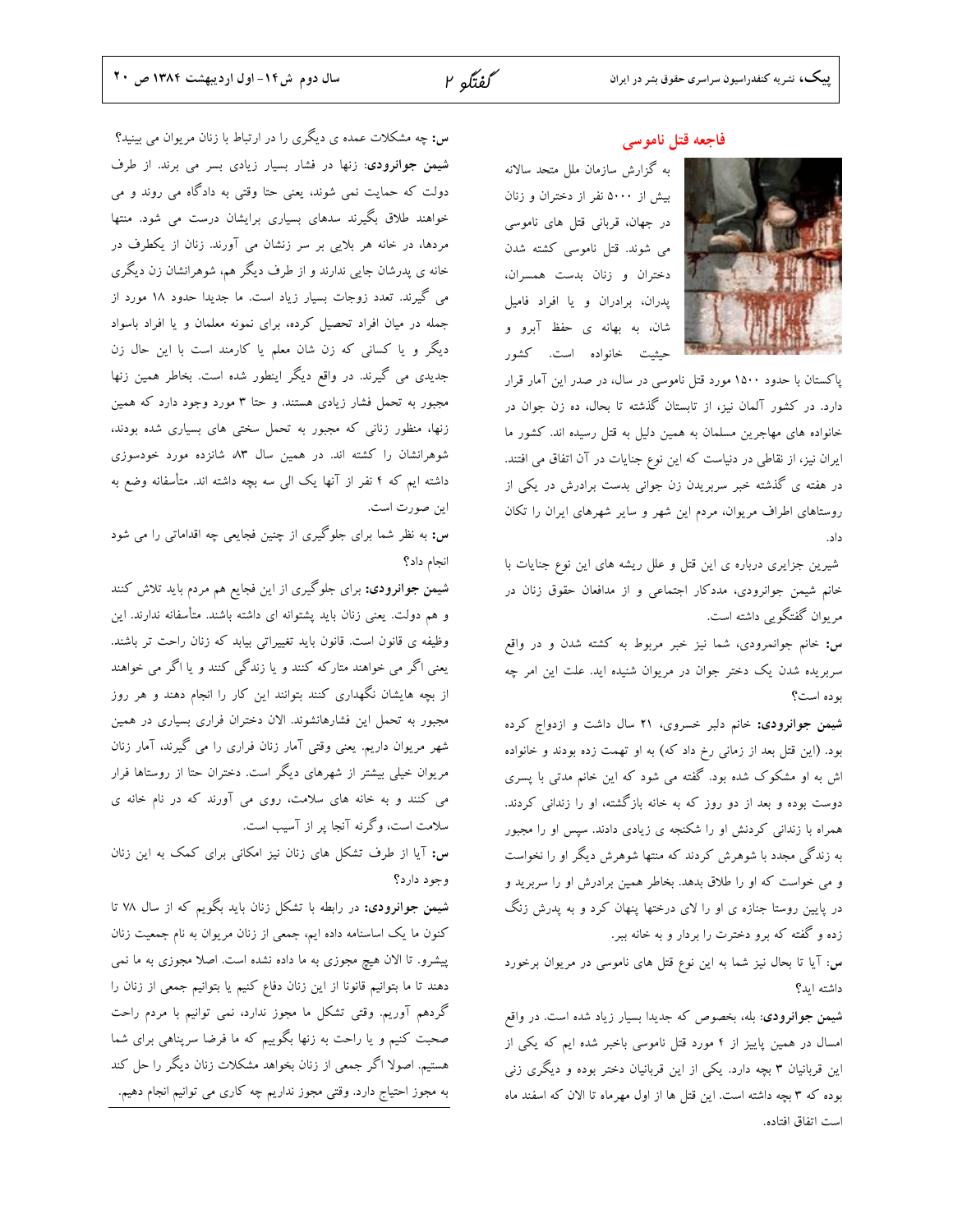امكانات بهداشتى و درماني براي همه



سازمان بهداشت جهانی (WHO) از سازمانهای وابسته به سازمان ملل متحد است که در هفتم آوریل سال ۱۹۴۸ میلادیِ تاسیس شد. هدف از تاسيس سازمان مزبور طبق اساسنامه آن، برخورداري انسانهاي سراسر جهان از بالاترین استاندارد بهداشتی ممکن است. در اساسنامه این سازمان آمده است، سلامتي تنها به معناي فقدان بيماري و يا آسيب پذيري نيست، بلکه دربرگيرندهي همهي عرصههاي جسمي، روحي و اجتماعي زندگي انسان هاست.

با وجود اين هنوز انسانهاي بسياري از حقوق خود از اين موهبت برخوردار نیستند. آمار نشان میدهد که در هر دقیقه یک زن بر اثر مشکلات ناشی از بارداری یا زایمان می میرد. این امر نه تنها نشانگر استاندارد پايين حقوق اجتماعي زنان در اين گونه جوامع است، بلكه حکایت از بیعدالتی اسفباری در سطح جهان دارد.

رر مالی که مررم بوامع صنعتی غرب، ماهانه هزينههاي *گزافى مىر*ف فرم*ات <sub>در</sub>مانى* فور می کنند، کودکان و مادران در بوامع فقیر متی از بريهي ترين امكانات پايهاي بهراشت و ررمان بي بهره انر و اين به معناي تبعيض و تمقير و فطري اڢتماعي است، ڥراكه وقتي كسي مي بيند، زنرگي اش براي ڢامعه مِهاني ارزشي ندارد، هور نیز ارزشی براي اين ڢامعه قايل نفواهر شر.

موضوع مرگ ترحمی "تري شايوو" بيمار آمريکايی که سال&ا در بیهوشی بسر میبرد، توجه بسیاری از رسانهها و مردم جهان را به خود جلب كرد. بسياري با والدين او، كه تا آخرين لحظه تلاش داشتند از طريق مراجعه به ارگان هاي قضايي، وي را زنده نگاه دارند همدردي و همکاریِ کردند، چرا که جان انسان در جوامع صنعتی ارزش بسیار دارد. اما در جوامع فقير اوضاع به گونه ديگري است. هيچ مجلس، دولت و يا نخست وزیری نمیخواهد برای دفاع از جان مادران و کودکان این جوامع

جلسه ویژهای تشکیل دهد. هیچ قانونی در این گونه کشورها برای حفظ و افزايش شانس زندگي آنان وضع نمي شود. سه میلیون نوزاد، مرده بدنیا میآیند و بیش از ده میلیون کودک به سن ۵

سالگی نمی رسند. و این در حالی ست که میتوان از مرگ آنان با عرضه سادهترین امکانات مانند چادرهای حفاظت در برابر پشه در مناطق گرمسیری، دادن اطلاعات و توضیحات لازم به آنها، افزودن امکانات بهداشتی، تامین آب آشامیدنی سالم و دارو جلوگیری کرد. حتی مرگ و میر مادران را میتوان به یکسوم خود تقلیل داد در صورتی جامعه جهانی در تعلیم امور بهداشتی و یا ارائه برنامه تنظیم خانواده مشارکت بیشتری کند. وقتی در جنوب صحرای آفریقا، از هر ۱۶ زن یک زن بر اثر پیامدهاي بارداري و یا زایمان ميميرد، این دیگر تنها فاجعه استانداردهای پایین بهداشت و درمان نیست، بلکه این به معنای حقیر شمردن ارزش هاي انساني در اين گونه جوامع است. همچنين شکايت نهادهاي مربوطه آلمانی از اینکه جامعه جهانی به پیمان منعقد در سال ۱۹۹۴ در قاهره برای مبارزه با افزایش جمعیت جهان عمل نکرده است، نه تنها بازگو کننده عملی نکردن اهداف سازمان ملل است، که امتناع کشورهای جهان را از کمک٫سانی به جوامع فقیر می٫ساند.

در حالي كه مردم جوامع صنعتي غرب، ماهانه هزينههاي گزافي صرف خدمات درمانی خود میکنند، کودکان و مادران در جوامع فقیر حتی از بديهي ترين امكانات پايهاي بهداشت و درمان بيبهرهاند و اين به معناي تبعیض و تحقیر و خطري اجتماعي است، چراكه وقتي كسي مي بيند، زندگیاش براي جامعه جهانی ارزشی ندارد، خود نيز ارزشی براي اين جامعه قايل نخواهد شد.

### بقيه از صفحه ١١

حقوق بشر قرار گرفت. از سوی دیگر موارد نقض حقوق بشر، مقابله با تهدیدات، دستگیری، شکنجه و قتل فعالان حقوق بشر نیز از مباحث پر اهميت اجلاس پنجم WSF بود. مجموعه اين فعاليت ها ۵ روز تمام يعني تا یازدهم بهمن سال گذشته ادامه یافت. ۱۵۵ هزار نفر از مدافعان حقوق بشر و فعالان اجتماعی، در حالی چادر هاي سفيد رنگ را که در سواحل «پورتوآلگره» برزیل برافراشته بودند، ترک می کردند که پنجمین اجلاس «مجمع اجتماعي جهاني» متفاوت از دوره هاي قبل بود و بايد در انتظار باشیم که ششمین گرد همایی مهم و تاثیر گذار از چه ویژگی هایی برخوردار خواهد بود؟

هیچ کس نباید شکنجه شود یا تحت مجازات یارفتارظالمانه، ضد انسانی یا تحقیرآمیز قرار **گیر د.** ماده ۵ اعلامیه جهانی حقوق بشر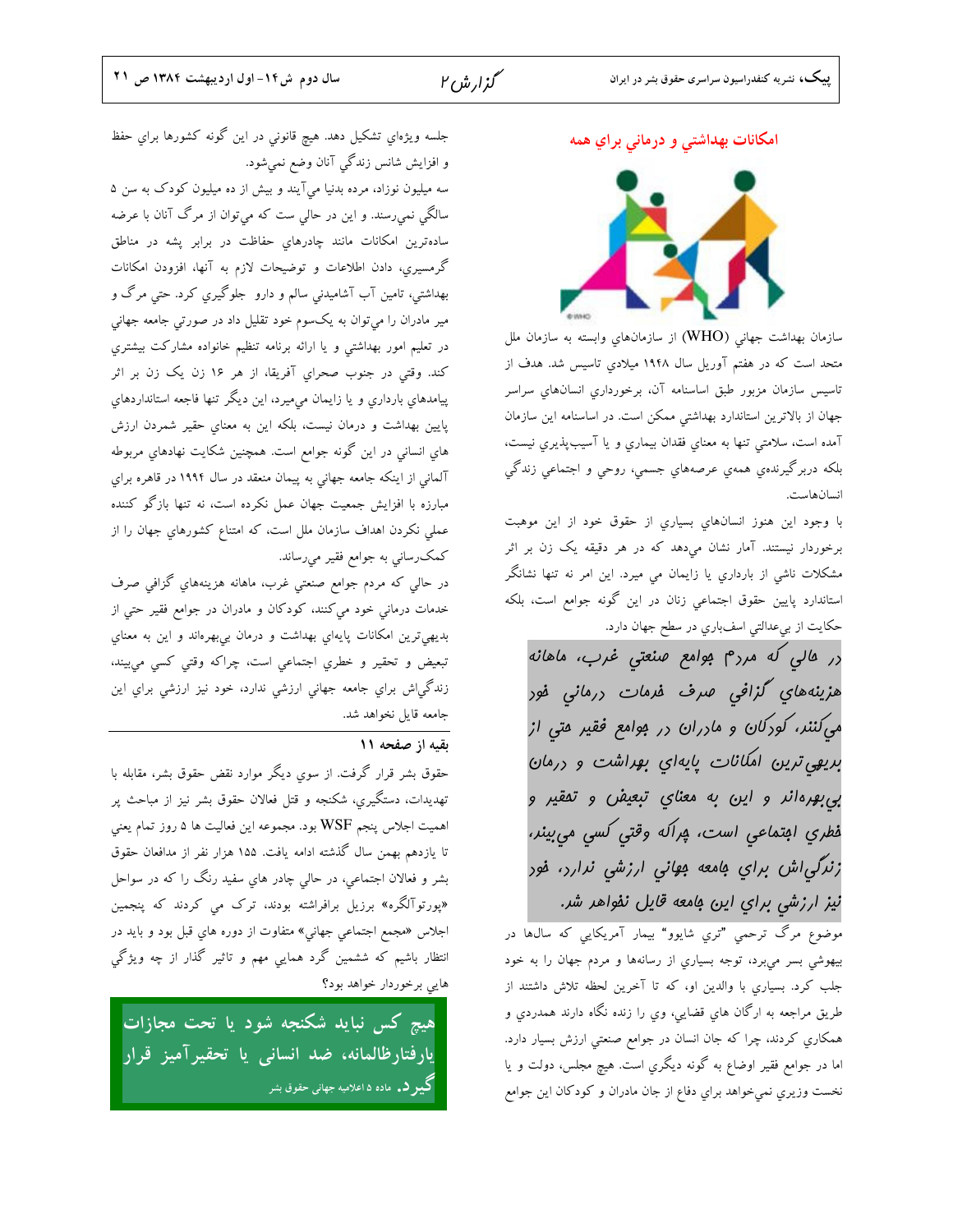### نوام چامسکی

### اگر فرمان نبرید کشور یاغی شناخته می شوید

× عقاید و نظریات شما مدتهای مدیدی است که در دنیا مطرح هستند. در طول این مدت آیا این نظریات نفوذی هم بر روی سیاست آمریکا داشته اند؟



نوام چامسکی: دولت آمریکا مخاطب

سخنان و نظریات من نیست. مخاطب من جنبشهای ملی هستند. این جنبشها در سالهای اخیر اهمیت بسیاری پیدا کرده اند، البته نه بخاطر سخنان من، چون من خودم جزئي از اين جنبش هستم. وليكن تكامل و شکل گیری این جنبشها در طول تاریخ بر روی تصمیمگیری رهبران حکومت تاثیر داشته است. بنابراین گفته های من شاید که بطور غیرمستقیم تاثیر داشته اما نه به آن صورت که مثلا من به هنری کیسینجرآنچه را که میداند توضیح دهم.

× با در نظر گرفتن جنگ با عراق، آیا ایده حمله پیشگیرانه عکس العمل مناسبی برای مقابله با تهدید و خطرهای این دوره میباشد؟

**چامسکی:** لازم به یادآوری است که آمریکا اولین کشوری نیست که به این ایده جامعه عمل پوشانده است. این نوع حملات قدمتی طولانی در تاریخ بشریت دارند اما حقیقت امر این است که حمله پیشگیرانه معنای واقعیش همان تجاوزاست. هرکس خشونت و تجاوز را در سرآمد کار خود قرار میدهد و به کشوری حمله میکند ( مثل حمله هیتلر به لهستان) به اسم حمله پیشگیرانه این عمل را انجام میدهد. آنها ادعا میکنند که خطری را حس میکردند و میبایست از خود دفاع میکردند. ما این ادعا ها واقدامات را جدی نمیگیریم بخصوص وقتی که مدعی آمریکا است. این یک تجاوز صریح است نه جلوگیری از خطر. این تخلف از قانون بین الملل است، قانونی که بنابر قضاوت دادگاه نورنبرگ بعنوان یک جرم بین المللی شناخته شده است. بنابراین زمانی که این عمل از طرف آمریکا انجام میگیرد، بدلیل قدرت و مقامش مورد شماتت قرار میگیرد در حالی که دیگران مرتب دست به چنین تجاوزاتی میزنند. البته وقتی چنین حرکتی ازطرف مشتریان و متحدان دولتهای قدرتمند سر میزند، ما عکس العملی نشان نمیدهیم ولیکن به کشورهای مخالف چنین دولتهایی اعتراض میکنیم. متاسفانه این طرز رفتارکشورهای بی قانون است. بعنوان مثال اگر ایران با اشاره به خطر وجود اسلحه های اتمی در اسراییل و رفتارخصمانه آن دولت تصمیم به حمله پیش گیرانه و اشغال آن کشور برای دفاع از هستی خود بگیرد، آیا ما این اقدام را قانونی حساب میکنیم؟ نه، چون دولتی که با آنان مخالفت داریم دست به چنین اقدامی زده است. اما اگر اسراییل دست به حمله بزند آن اقدام را قانونی میشماریم.

× آیا ایران و دیگر کشورهایی که بر چسب " دولتهای یاغی " بر آنان نقش بسته خطری واقعی و تهدید کننده میباشند و یا این برچسب بدلایل سیاسی مورد استفاده قرار گرفته است؟

چامسکی: تمامی آن کشورها یاغی هستند. یاغی بودن یعنی از فرمان پیروی نکردن. یکی از جالبترین مثالها در تاریخ عصر کنونی کشور کوبا است. آیا این کشور خطری تهدید کنننده برای ایالات متحده میباشد؟ آیا هرگز خطری بوده؟ تنها موردی هم که میتوان به آن اشاره کرد زمانی بود که دولت جان اف کندی تهدید کوبا را بطور مصنوعی ساخت. کندی مشغول انجام جنگی تروریستی بر علیه کوبا بود و خروشچف به منطور دفاع از خاک آن کشورتعدادی موشک گذاشت. البته این حرکت جنون محض بود. جنونی که دنیا را تا یک قدمی جنگ جهانی کشاند. اما هدفش یک حرکت دفاعی بر علیه حملات آمریکا بود. جدا از آن حادثه، کوبا هیچگاه خطری نبوده و خطری نمیتواند باشد. ولیکن بیش از چهل سال است که آمریکا با استفاده از حملات تروریستی و تحریم اقتصادی سعی درنابودی کوبا داشته است. در وزارت خزانه داری آمریکا بخشي وجود دارد كه فعاليتش فقط نظارت بر انتقال وجوه بين المللي به این کشور است. این قسمت عمده ای از عملیات جنگ بر علیه تروریزم است. این گروه اخیراً طی گزارشی به کنگره آمریکااعلام کرد تعداد افرادی که فعالیتهای ضد تحریمی در رابطه با کوبا را دنبال میکنند پنج برابر تعداد کسانی است که فعالیتهای مالی گروه القاعده را دنبال میکنند.

همله پیشگیرانه (آمریکا) معنای واقعیش همان تهاوزاست. هرکس فشونت و تهاوز را در سرآمد کار فور قرار میرهر و به کشوری عمله میکنر ( مثل عمله هیتلر به لهستان) به اسم ممله پیشگیرانه این عمل را انهام میرهر. این یک تهاوز صریح است نه بِلوَّلْيِرِي از فَطر. اين تفلف از قانون بين الملل است، قانونی که بنابر قفیاوت دادگاه نورنبرگ بعنوان یک مِرم بین المللی شنافته شره است.

این نشان دهنده اولویت این دولت است. آیا دلیل این اولویت خطر تهدید آمیز کوبا میباشد؟ ما میدانیم موضوع واقعی از چه قرار است. آمریکا کشوری است بسیارآزاد و از این نظر میتوان گفت کشوری است بی نظیر چون بیش از هر کشور دیگری امکان دسترسی به مدارک داخلی دولت وجود دارد. ما مدارکی از اوایل دهه شصت و دولتهای کندی و جانسون در دست داریم که سیاست اصلی آمریکا را در قبال کوبا توجیه بقیه در صفحه ۱۷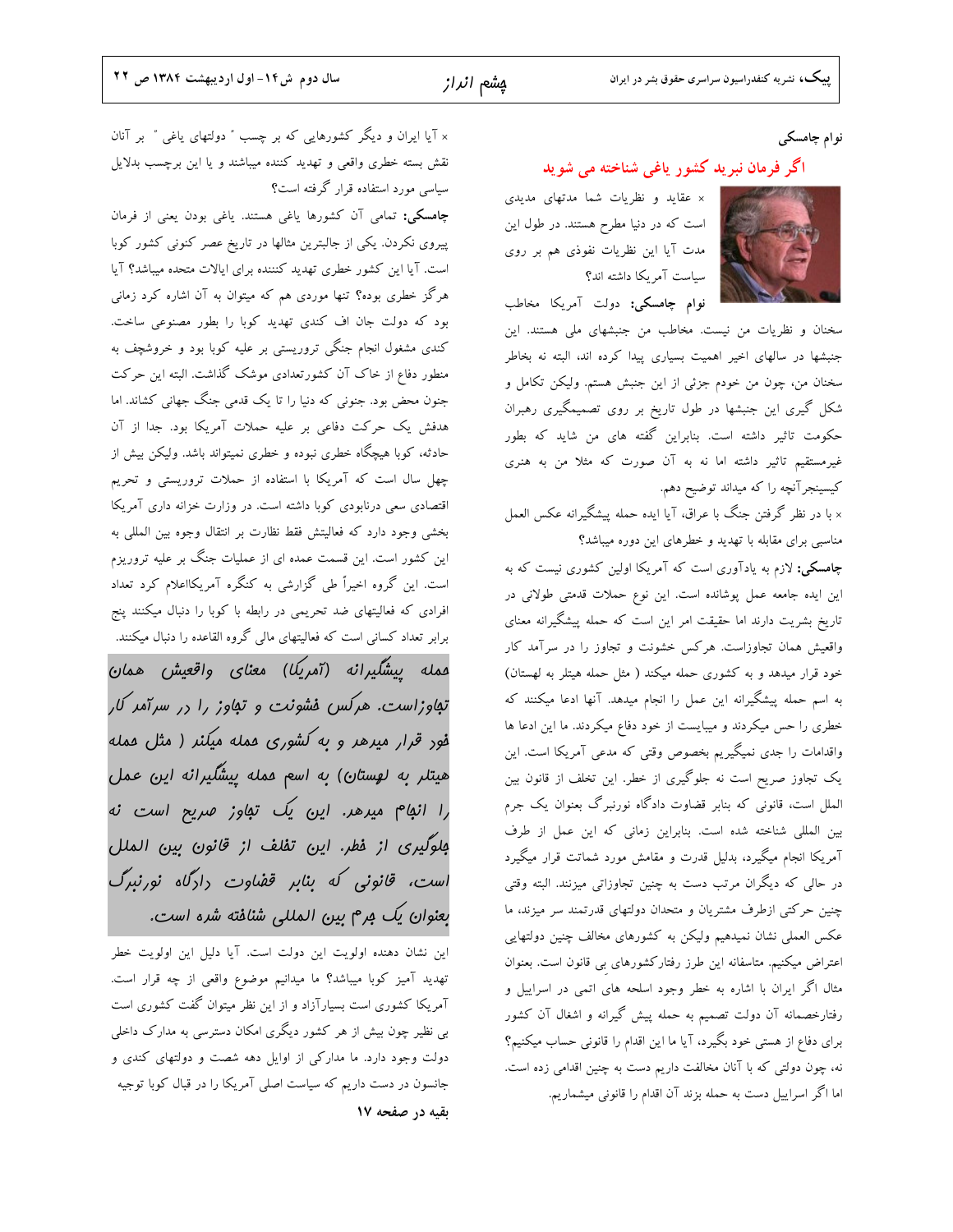### گفتگو با دکتر عبدالکریم لاهیجی

سران رژیم، همه متهم اند

در رسیدگی به پرونده زهرا کاظمی، از سعید مرتضوی (فرمانبر خامنه ای) تا که دستور محمد بخشی(فرمانبر مرتضوی) همه متهم هستند



س: آقاي دکتر عبدالکريم لاهيجي، شما در دو روز گذشته براي شرکت در اجلاس كميسيون حقوق بشر سازمان ملل متحد به ژنو رفته بوديد. میخواستم خواهش کنم از میان نکاتی که در این کمیسیون چه از جانب خودتان، چه از جانب شرکت کنندگان دیگر مطرح شد، نکته یا موضوعی را که به نظرتان کانونی بوده است را با شنوندگان ما در میان بگذارید. عبدالکریم لاهیجی: روال کار کمیسیون به این صورت است که مطابق برنامهایِ که کمیسیون در پیش دارد هر یک از کشورها میتوانند راجع به وضع حقوق بشر در كشورشان و در دنيا اظهار نظر بكنند، وقت كافي هم بین ۱۰ تا ۱۵ دقیقه دارند. ولی سازمانهای حقوق بشر متاسفانه، آن هم سازمانهای حقوق بشر که اجازه اظهار نظر در کمیسیون دارند، بیش از ۳ دقيقه وقت ندارند و از جمله فدراسيون بين|لمللي جامعههاي حقوق بشر . از این رو ما گزارش کاملی راجع به وضعیت حقوق بشر در بسیاري از كشورهايي كه ميخواستيم كميسيون راجع به آن اظهار نظر بكند به کمیسیون دادیم و از جمله در باره ایران. ولی متاسفانه وقت صحبت شفاهی برای فدراسیون مثل دیگر سازمانهایِ حقوق بشر بیشتر از ۳ دقیقه نبود و در این فاصله ما توانستیم فقط بگوییم که در برخی از کشورها از جمله ایران، توگو، روسه، جمهوری چچن و سودان، وضعیت حقوق بشر به حدي وخيم است كه كميسيون حقوق بشر نمي تواند راجع به اين مسائل اظهار نظر نكند و قطعنامهاي را به تصويب نرساند.

س: آقاي لاهيجي، برخي از سازمانهاي مدافع حقوق بشر چون سازمان گزارشگران بدون مرز در اعتراض به ترکیب کشورها در کمیسیون و سیاستها و مواضع اخیرش شرکت در آن را رد کردهاند. نظر شما در باره اين موضع گيري چيست؟

عبدالکریم لاهیجی: ما اصولا با هر نوع بایکوت مخالف هستیم، اما ما به موازات کار کمیسیون اجلاسی را تشکیل دادیم ، روز چهارشنبه گذشته چهار سازمان بزرگ حقوق بشر " سازمان دیدهبان حقوق بشر"، "فدراسيون بين|لمللي جامعههاي حقوق بشر"، "عفو بين|لملل" و "سازمان جهانی ضدشکنجه". محل کنفرانس هم در همان سالن سینمایی بود که

فستیوال فیلمهای حقوق بشر در دو هفته گذشته در آنجا برگزار شد. در این اجلاس که چهارشنبه شب گذشته بود، کار کمیسیون را به دید انتقادی مورد بررسی قرار دادیم. جمعیت زیادی هم حضور داشت و فکر می کنیم که اثر یک چنین کنفرانسی و تاثیری که روی کار کمیسیون طی هفتههای آینده خواهد گذاشت، بسیار بیشتر خواهد بود تا اینکه اگر ما هم مثل چند سازمان حقوق بشر دیگر شرکت در کمیسیون را تحریم بكنيم.

س: در کمیسیون حقوق بشر موضوع ایران تا چه حد مطرح است؟ آیا میشود گفت که هنوز هم مسئله حقوق بشر در ایران زیر تاثیر معادلات اقتصادي و سياسي است؟

عبدالکریم لاهیجی: به این صورت است، به خاطر اینکه تا هم اینک که با شما صحبت می کنم، قطعنامهای از سوی اتحادیه اروپا مثل سال گذشته در باره ایران تسلیم کمیسیون نشده است. کانادا هم متاسفانه با تمام تلاشها و کوششهایی که ما کردیم حاضر به تسلیم این قطعنامه نشد و حتی شگفت اینکه امریکا هم حاضر به دادن قطعنامه به کمیسیون حقوق بشر در باره ایران نیست، ولی در مورد کوبا این کار را کردهاند. یعنی شگفتی|ی که ما داریم این است که برخلاف آن دشمنی ظاهریٍ|ی که بین دو دولت وجود دارد، اما دولت امریکا همچنان با همان دید به وضعیت حقوق بشر در ایران نگاه نمی کند که در کوبا. به همین دلیل هم در مورد كوبا قطعنامهاي از طرف دولت امريكا به كميسيون حقوق بشر داده شده، ولی در مورد ایران قطعنامهای داده نشده است.

س: آقای دکتر لاهیجی، حال مایلم در زمینه دیگری که در دو روز گذشته بسیار خبرساز بوده با شما پرسشی را مطرح کنم. در طی ۲ روز گذشته افشاگری های پزشکی ایرانی درباره شکنجه شدن خانم زهرا کاظمی در رسانه ها منتشر شده است. ارزیابی شما از این افشاگری ها چیست؟

**عبدالکریم لاهیجی:** اظهارات این شخص در صورتی که مسلم بشود که جزو پزشکان بیمارستان بقیهٔ الله الاعظم بوده و جزو پزشکانی بوده است که معاینه ی پزشکی و معاینههای نخستین زهرا کاظمی را پس از انتقال او به بیمارستان انجام داده است، بسیار حائز اهمیت است. بویژه که در اظهارات وی من دیدم که گفته است، زهرا کاظمی مورد تجاوز جنسی هم قرار گرفته است. این اظهارات می تواند برای دادگاهی که به پرونده ی زهرا کاظمی و کشته شدن او رسیدگی می کند، فوق العاده حائز اهمیت باشد. متاسفانه، اکنون وقتی که این شهادت بجای اینکه بطور مستقیم در محضر بازپرس یا دادگاه گفته شود، این اظهارات در طی یک مصاحبه ی مطبوعاتی یا یک مصاحبه با یک روزنامه نگار آلمانی گفته شده است آن تاثیر اصلی را که می توانسته در جریان یک محاکمه وجود داشته باشد دیگر ایجاد نخواهد کرد. ولی در هرحال روزی که پرونده ی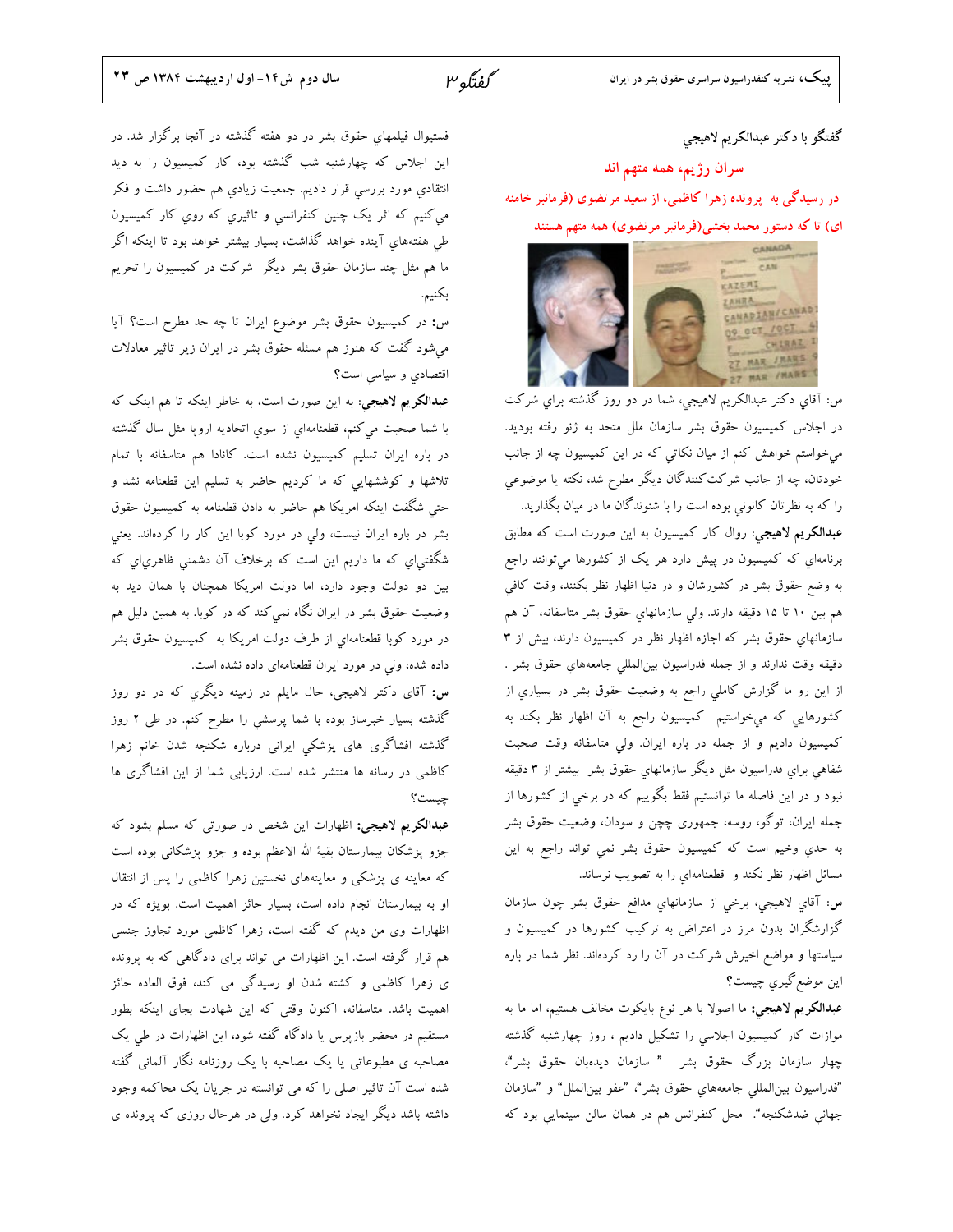$\mu$  مُعْتَلُه ٣

قتل زهرا کاظمی در یک مرجع صلاحیتدار قضایی و مستقل مطرح بشود، مسلم می تواند شهادت این شخص مورد توجه قرار بگیرد. س: چرا افشای چنین چیزی در رسانه ها از تاثیر آن در دادگاه می كاهد؟

عبدالکریم لاهیجی: بخاطر اینکه شهادت شهود باید در حضور قاضی باشد و با حضور طرفین یک دعوا، یعنی از یکطرف، دادستان و وکلای قربانی آن جنایت و از طرف دیگر، وکیل یا وکلای متهم یا متهمان به ارتکاب آن جنایت. و طی این رسیدگی و گفتگویی که میان دو طرف صورت می گیرد معلوم می شود که اظهارات شاهد تا چه اندازه واقعیت داشته و تا چه اندازه می تواند در کار دادگاه تاثیر بگذارد. در صورتی که در جریان یک کنفرانس مطبوعاتی یا در جریان یک مصاحبه این گفته ها شنیده می شود بدون اینکه از یک طرف دیگر بخواهد مورد تردید قرار بگیرد و امکان این باشد که آدم بداند تا چه اندازه اظهارات شاهد عینیت و واقعیت داشته است.

اظهارات این شفص (شهرام اعظم) در صورتی لَه مسلم بِشور که مِزو یزشُکان بیمارستان بقیهٔ الله الاعظم بوده و مِزو پزشکانی بوده است که معاینه ی پزشکی و معاینههای نفستین زهرا لاظمی را پس از انتقال او به بیمارستان انبا<sup>م</sup> راره ا*ست، بسیار هائز اهمیت است و ....* متاسفانه، اکنون وقتی که این شهارت بهای اینکه بطور مستقیم در ممضر بازیرس یا دادگاه گفته شور، این اظهارات در طی یک مهنامیه ی مطبوعاتی یا یک مصاحبه یا یک روزنامه نگار آلمانی گفته شده است آن تاثیر اصلی را که می توانسته در مریان یک مقالمه وجود داشته باشد

اینجاست که من بعنوان یک حقوقدان ترجیح می دادم که این آقا این مطالبش را یا در ایران، لااقل با توجه به اینکه دادگستری جمهوری اسلامی در قضیه ی زهرا کاظمی مثل بقیه ی پرونده های حساس نه از خودش استقلال عملی نشان داد و نه اینکه این پرونده را متاسفانه به جایی رساند، من ترجیح می دادم که این شخص این اظهارات را در حضور وکلای ورثه ی زهرا کاظمی، یعنی مادرش و استفان هاشمی، می کرد و آنها می توانستند این اظهارات را ضبط بکنند تا شاید یکروزی مورد

استفاده قرار بدهند، ولي اكنون با طرح اين موضوع در رسانه هاى خبرى متاسفانه آن تاثیری که می توانست این شهادت در این پرونده بگذارد دیگر طی ماهها یا سالهای آینده نخواهد گذاشت. س: آقای لاهیجی، اشاره کردید به تشکیل دادگاه در آینده. آیا امکان

گشوده شدن دوباره ی پرونده را در ایران می بینید؟ عبدالکریم لاهیجی: در ایران پرونده هنوز تمام نشده است. بخاطر اینکه، می دانید که در ایران متاسفانه متهمان واقعی پرونده از سعید مرتضوی، که دستور بازداشت زهرا کاظمی را بعنوان جاسوس داده، بگیرید تا محمد بخشی، که آن ضربات مهلک را به سر او وارد آورده است، و تمام کسانی که در بازجویی های زهرا کاظمی شرکت داشتند و او را مورد شکنجه و آزار و به این صورتی که الان مطرح است، شاید مورد تجاوز جنسی هم قرار داده اند، که اصلا رسیدگی در مورد آنها هرگز آغاز نشد. می دانید که فقط یک مامور وزارت اطلاعات را بعنوان یکی از کسانی که در جریان بازجویی ها بوده است مورد تعقیب قرار داده اند و بعد هم حکم برائت او را دادگاه صادر کرده است. البته نسبت به این حکم وکلای ورثه ی زهرا کاظمی اعتراض کرده اند و موضوع در دادگاه پژوهشی مطرح است. ولی این تصمیمی که بخواهد صادر شود هیچ تاثیری در اصل قضیه نخواهد داد، بخاطر اینکه یا حکم دادگاه ابتدایی را دادگاه پژوهشی تایید می کند یا ممکن است آن شخص را موثر در این قضیه دانسته باشند و او را محکوم بکنند. محکومیت او باز، درست است که او نیز یکی از کسانی هست که در ایراد صدمه به زهرا کاظمی موثر بوده و دخالت داشته است، ولی تا زمانی که تمام کسانی که در این پرونده مورد اتهام واقعی هستند و اسامی شان در ۲ گزارش، هم گزارش هیات مامور از طرف رییس جمهور ً و بویژه در گزارش مفصل کمیسیون اصل ۹۰ مجلس ششم هست، تا زمانی که تمام این اشخاص مورد تعقیب و مورد محاکمه قرار نگیرند، این پرونده متاسفانه نمی شود گفت که در دادگستری جمهوری اسلامی مطرح شده است. از اینرو ما از نخستین روز که جمهوری اسلامی حاضر به مسترد کردن جنازه ی زهرا کاظمی نشد، برخلاف قولی که به مقامات کانادایی در سفارت کانادا در تهران داده بودند، ما خواستار اعزام ناظران بين المللي شديم و اين درخواست نیز مورد قبول قرار نگرفت. بنابراین من در گفتگوهای متعددم در مونترال و بعد در مذاکرات متعدد تلفنی با مقامات وزارت خارجه ی کانادا و با وکلای کانادایی استفان هاشمی بارها و بارها گفته ام که این موضوع باید از دو طریق مورد رسیدگی قرار بگیرد. نخست بعنوان اختلافی که میان دو کشور و دو دولت هست، کانادا و ایران و جمهوری اسلامی ایران می تواند در دیوان بین المللی دادگستری لاهه مورد رسیدگی قرار بگیرد و به لحاظ اینکه هم زهرا کاظمی شهروند کانادایی بوده و هم استفان هاشمی شهروند کاناداست. و جمهوری اسلامی برخلاف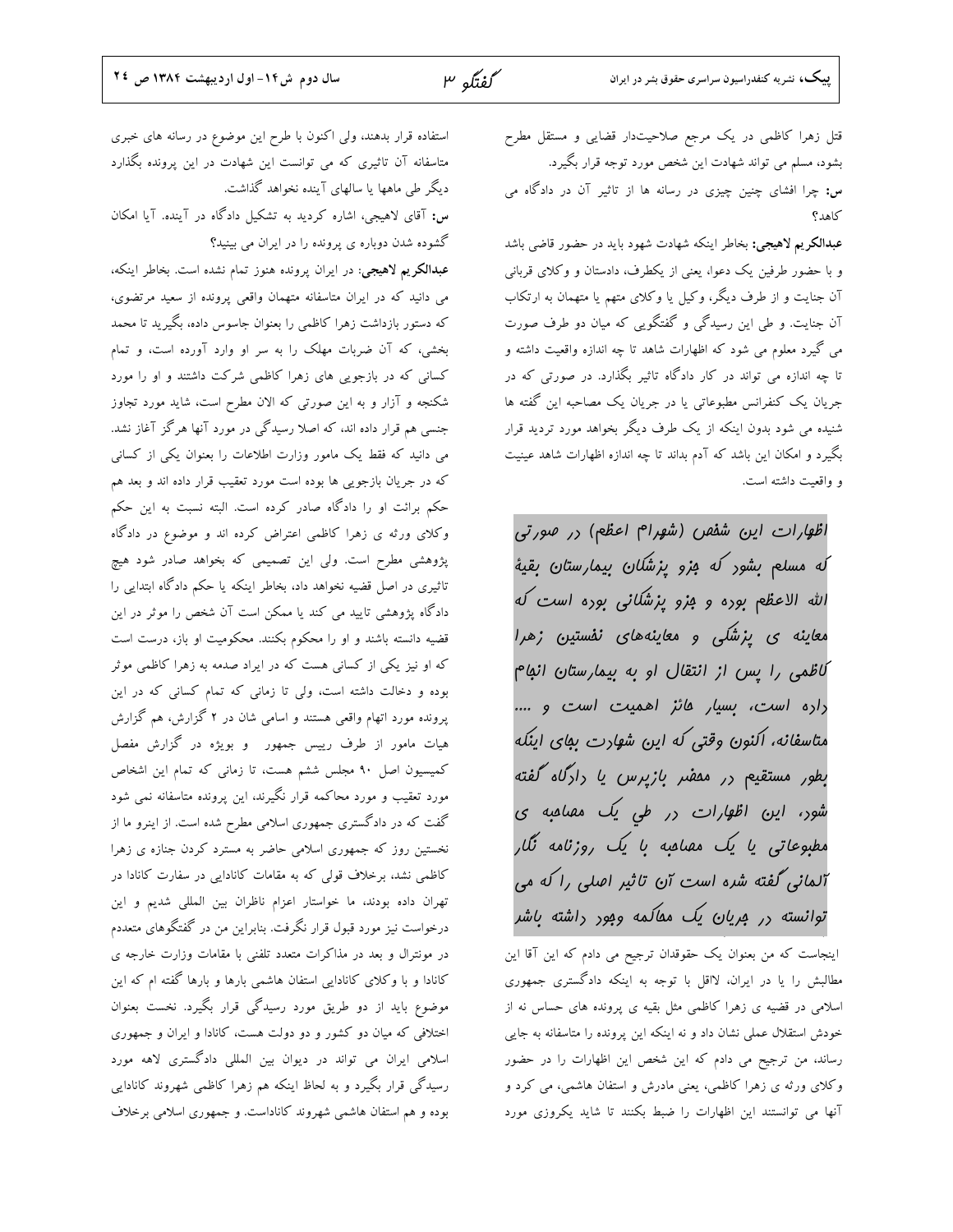$\mu$  مُعْتَلُه ٣

موازین قانونی بین المللی جنازه ی این شهروند را به دولت کانادا مسترد نکرده و به پسر او تحویل نداده است و هیچ اقدامی نیز برای مجازات عاملان این جنایت طی ۲ سال و نیم گذشته متاسفانه از طرف جمهوری اسلامی صورت نگرفته است. مقامات کانادایی همواره به ما گفته اند که با توجه به اینکه ایران تصمیمات دیوان بین المللی دادگستری را به عنوان تصمیمات به اصطلاح قابل اجرا در ایران نپذیرفته است، رجوع به این دیوان تاثیری ندارد. من بارها پاسخ داده ام که اگر هم چنین چیزی واقعیت داشته باشد، باز تصمیم دیوان نمی تواند در حوزه ی روابط بین المللي و مناسبات ايران و كانادا موثر نباشد.

من بعنوان یک مقوقران ترمیح می رارم که این آقا (شهرام اعظم) این مطالبش را یا در ایران، لااقل با توجه به اینکه رارگستری جمهوری اسلامی <sub>د</sub>ر قفسه ی زهرا کاظمی مثل بقیه ی پرونده های مساس نه از فورش استقلال عملی نشان رار و نه اینکه این پرونره را متاسفانه به بایی رس*انر،* من ترمیح می رار<sup>م</sup> که این شف*ص این* اظهارات را در مفتور وکلای ورثه ی زهرا گاظمی، یعنی ماررش و استفان هاشمی، می کرد و آنها می توانستنر این اظهارات را ضبط بکننر تا شایر یکروزی مورد استفاده قرار برهنر،

همچنان که می دانیم، سال گذشته دولت موقت فلسطین در ارتباط با دیوار حایل میان فلسطین و اسراییل که دولت اسراییل مشغول کشیدن آن است به این دیوان شکایت کرد، و با اینکه دولت اسراییل هم در گذشته گفته بود و همچنان گفت که رای احتمالی این دیوان هیچگونه ضمانت اجرایی برای اسراییل ندارد، ولی این دیوان رای خودش را صادر کرد و بالاخره در پرونده ای که در شورای امنیت، در سازمان ملل در ارتباط با فلسطین و اسراییل هست این رای نیز بعنوان یک سند محکومیت اسراییل وارد این پرونده شد. توصیه ی من همیشه به دولت کانادا این بوده است که به دیوان بین المللی دادگستری شکایت بکنند. و دوم اینکه، با توجه به اینکه ۲ دادگاه از نظر اصول حقوقی می تواند در این قضیه رسیدگی بکند. نخست دادگاهی که جنایت در آنجا صورت گرفته است که دادگاه ایرانی ست، ولی با توجه به اینکه دادگاه ایرانی نه مستقل و نه غیرجانبدار در این قضیه است و جانب جمهوری اسلامی را گرفته است به لحاظ اینکه مستقل نیست، بنابراین دادگاه دوم می تواند دادگاه کشوری باشد

که مقتول شهروند آن کشور بوده است و این کشور، کشور کاناداست. بخصوص که پسر مقتول هم که استفان هاشمی باشد، او هم شهروند كانادايي ست. بنابراين به اعتقاد من در چارچوب قواعد حقوق بين الملل، بخصوص حقوق جزایی بین الملل دادگاه کانادا می تواند به این جنایت رسیدگی کند. و من در این راستا گفتگوهای مفصلی با وکلای کانادایی استفان هاشمی داشته ام، ولی متاسفانه مثل اینکه تا امروز همچنان دولت کانادا ترجیج می دهد که این موضوع در دادگستری جمهوری اسلامی مطرح بشود. با اینکه پس از دو سال و نیم متاسفانه سرشان به سنگ خورده است، ولی مثل اینکه همچنان ترجیح می دهند که راه گذشته را ادامه بدهند. شاید با ورود شاهد جدید در این پرونده دولت کانادا طی هفته ها یا ماههای آینده نظر خود را عوض کند و به توصیه هایی که در گذشته من به آنها کرده ام ترتیب اثر بدهند.

### بقيه از صفحه ٣٣

می کردند. برای مثال، دانشجوئی که در خلال ناآرامیهای ۸ جولای ۰۰۳(۷۴) دستگیر شده بود بیاد می آورد که او را بمدت ۵ ساعت در شرایط بسیار سخت و با چشمان بسته مورد بازجوئی قرار دادند و سئوالهای ویژه و از پیش دستچین شده زیر را از او پرسیدند:

آيا ما (دانشجويان) با راديو فردا ارتباطي داشته ايم؟(٧٥)، آيا ما با ایستگاههای ماهواره ای لوس آنجلس در ارتباط بوده ایم؟ آیا ما با غربیها در تماس بودیم؟ و اطلاعاتی را به آنها داده ایم؟ آیا ما در خانه ارتباطات اینترنتی با بیگانگان برقرار کرده ایم؟ و بالاخره آیا ما شاه دوست هستیم؟.(۷۶) از دانشجوی فعال دیگری، سئوالات مشابه ای که عمدتا بر اساس ارتباط و تماس با خارج از کشور تنظیم شده بود را پرسیدند.

"هر روز سه بار مرا به اطاق بازجوئی می بردند، اغلب به دلیل اینکه چشم بند داشتم، به زمین می خوردم. به من گفته میشد که روی صندلی بنشینم و به جلو نگاه کنم و آدم حرف گوش کنی باشم. آنها پرسیدند که:"باچه کسانی رابطه و یا گفتگو داشتی و یا با آنها کار می کردی؟ چرا به آقای خامنه ای (سید علی) توهین کرده ای؟" بنظر می آید آنها سئوالاتی را که دوست داشتند بپرسند، بارها تکرار می کردند و من هر دفعه پاسخ مشابه ای به آن سئوالات می دادم. آنها تکرار می کردند و منهم دوباره پاسخ مشابه می دادم. آنها (از کوره در می رفتند) و با مشت به سرم می کوبیدند و می گفتند که: "نه اینجور جواب دادن ها". بازجویا ن میگفتند افرادی که در امریکا با تو تماس گرفته اند، به تو چی گفته اند، بهتر است که به ما راستش را بگی. تو با رادیو های بیگانه مصاحبه های زیادی داشتی".(۷۷)

هر کس حق آزادی عقیده و بیان دارد ماده ۱۹ آعلامیه جهانی حقوق بشر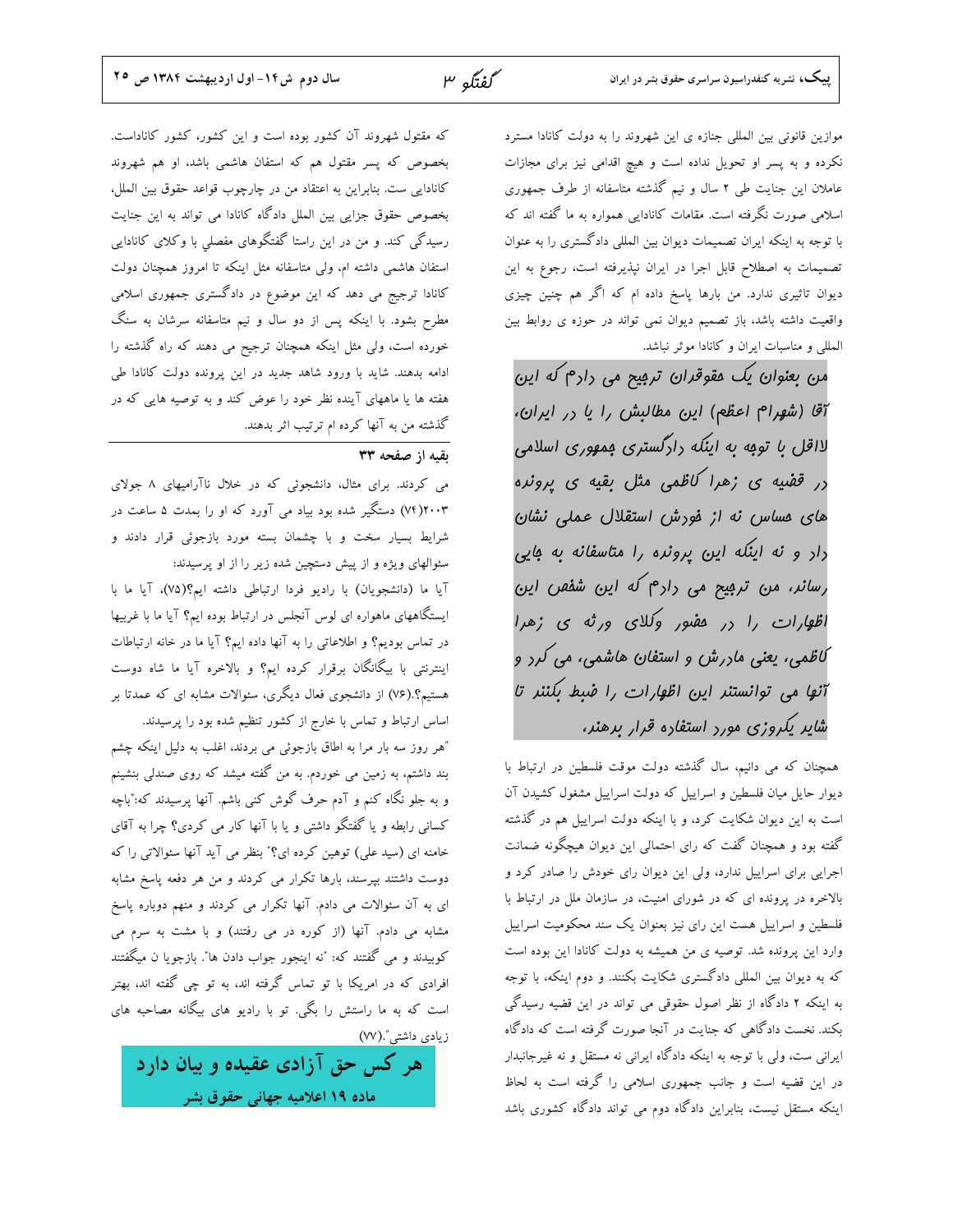گزارش ۳

سرزمین موعود



#### "Promised Land"

گزارش کمیته تحقیق در مورد تجارت زن در اسرائیل روز ۲۳ مارس منتشر شد. بر اساس این گزارش تجارت زن در اسرائیل به صنعتی با سرمايه ۵ ميليارد شكل (NIS واحد پول اسرائيل) فراروئيده است. در گزارش گفته می شود تنها در سال های اخیر بین ۳۰۰۰ تا ۵۰۰۰ زن برای فروش تن به اسرائیل قاچاق شده اند.

نویسندگان گزارش, بهای هر زن را بین ۸۰۰۰ تا ۱۰۰۰۰ دلار اعلام کرده اند. این رقم نشان می دهد علیرغم رشد تورم در ده سال اخیر بهای تن زن بالا نرفته، حتی پائین هم آمده است. در گزارشی که در سال ۱۹۹۷ در اورشلیم پست چاپ شده بود، قیمت یک زن روسی که به اسرائیل قاچاق می شد در سطح بالا تا ۲۰۰۰۰ دلار اعلام شده بود. علت پائین آمدن پائین بهای تن زن، گسترش بازار آزاد، افزایش شکاف طبقاتی و فمینیزه شدن فقر در همه کشورها بویژه در اقتصاد های عقب مانده و کشورهای اروپی شرقی است. در این کشورها فمینیزه شدن فقر انبوه میلیونی زنان را به زیر خط فقر می راند و بسیاری از آن ها برای تامین کودکان خود و نیز دختران جوان برای رسیدن به آرزو هایی که به سرعت به سراب تبدیل می شود، مجبور یا به زور وادار می شوند تن خود را به معرض فروش بگذارند.

در گزارش کمیته تحقیق که خلاصه آن در .Globes [online], Israel business news به چاپ رسیده گفته میشود، در روسیی خانه های اسرائیل که تعداد آن ها به ۳۰۰ تا ۴۰۰ عدد می رسد، زن ها مجبورند ۱۴ تا ۱۸ ساعت در شبانه روز و هر هفت روز هفته کار کنند. این زنان به تعداد زیادی مشتری سرویس می دهند،هر مشتری حدود ۱۱۵ دلار برای آن ها می پردازد ولی به زنان تنها ۴ دلار آن می رسد.

در همین خبر آمده است: یک پژوهش که توسط کمیته نام برده در فوق صورت گرفته نشان میدهد افکار عمومی اسرائیل ،تجارت زن را نقض حقوق بشر تلقى نمى كند.

عفو بین الملل و وزارت خارجه آمریکا نیز گزارشاتی در مورد وسعت تجارت زن در اسرائیل منتشر کرده اند. در حقیقت رشد تجارت زن در اسرائیل از اواسط دهه نود و در زمان جذب یهودیان اروپای شرقی به اسرائیل آغاز شده است. اورشلیم پست در همان سال ۱۹۹۸ نوشت صنعت تن فروشی در اسرائیل به حدی رونق دارد که دلالان از هر زن حدود

۵۰۰۰۰ تا ۱۰۰۰۰۰ دلار درآمد خالص دارند و و تن فروشی در اسرائیل به صنعتی ۴۵۰ میلیون دلاری فرا روئیده است.

نیویورک تایمز در۱۱ ژانویه ۱۹۹۸ نوشته بود یک روسپی خانه کوچک در اسرائیل ماهیانه ۲۱۵۰۰۰ دلار در آمد دارد. در همین مقاله آمده بود زنانی که از اروپای شرقی به اسرائیل قاچاق می شوند مثل بردگان قدیمی لخت به خریدار تحویل داده می شوند. نیویورک تایمز نوشته بود بر اساس مدارک صاحبان روسپی خانه ها و پلیس با هم در این مورد همکاری دارند. نیویورک تایمز اضافه کرده بود رفتار خشن، کتک زدن، و بدرفتاری جنسی امری است که به طور روزمره در این روسپی خانه ها روی میدهد. شبکه زنان اسرائیل که از دهه نود در این رابطه و مبارزه با دلالان و تجارت زن فعال است گزارش داد پلیس نمی تواند در این مورد کاری بکند، چون در اسرائیل قانون ویژه ای علیه فروش انسان وجود ندارد، زنان حتی وقتی مورد بدرفتاری شدید قرار می گیرند نمی توانند به پلیس مراجعه کنند چون اغلب در اسرائیل اقامت غیر قانونی دارند و بلافاصله دستگیرشده و به زندان فرستاده می شوند و خطر اخراج آن ها را تهدید می کند درحالیکه قاچاق چیان و دلالان که اکثریت آن ها پاس شهروندی اسرائیل را دارند مصون از مجازات به فعالیت خود ادامه می دهند. مثل اغلب کشورهای دیگراز غرب و شرق گرفته تا جمهوری اسلامی، در اسرائیل نیز رونق صنعت تن فروشی، یک سیاست تنظیم شده و مطلوب دولت نیست و بدنامی حاصل از آن برای دولت ها حتی باعث می شود آن ها گاه و بی گاه به فکر تنظیم برنامه هایی برای مقابله با آن بیفتند. اما قانون بازارنولیبرال که تمام آزادی ها را به سرمایه و سود داده و همه چیز از آدم گرفته تا اجناس و خدماتی مثل بازجویی و زندانی كردن را به عنوان كالا در اختيار صاحب سرمايه قرار داده است به ناگزیر به این فاجعه رشد یابنده می انجامد.

سیاست در این زمینه اثر غیر مستقیم دارد. مثلا در ایران فساد سیاسی و سرکوب فرهنگی و سود جویبی عناصر و دلالان وابسته به قدرت عواملی هستند که اثرات سیاست های اقتصادی دولت، ۸ سال جنگ، تعدیل اقتصادی و فساد اقتصادی را تکمیل کرده و تجارت زن راتشدید می کنند. در اسرائیل سیاست به طرق مختلف این امر را تقویت کرده است. سیاست توسعه طلبی اسرائیل و وارد کردن ۸۰۰۰۰۰ مهاجر از کشورهای اروپای شرقی برای جاگزین کردن فلسطینی هایی که از سرزمین و خانه های خود رانده می شوند، برنامه های مشترک آمریکا و اسرائیل در کشورهای اروپای شرقی برای ایجاد تعداد زیادی انجمن، سازمان غیر دولتی، گروه های کلیسیایی و امثال آن به منظور ایجاد یک پایه سیاسی طرفدار بازار آزاد که نام رسانه ای آن ها″ نیروهای طرفدار دموکراسی″ است، عواملی هستند که مراودات ناسالم بین اسرائیل و کشورهای اروپای شرقی را رشد داده است و همین عوامل مورد سوء استفاده قاچاق چیان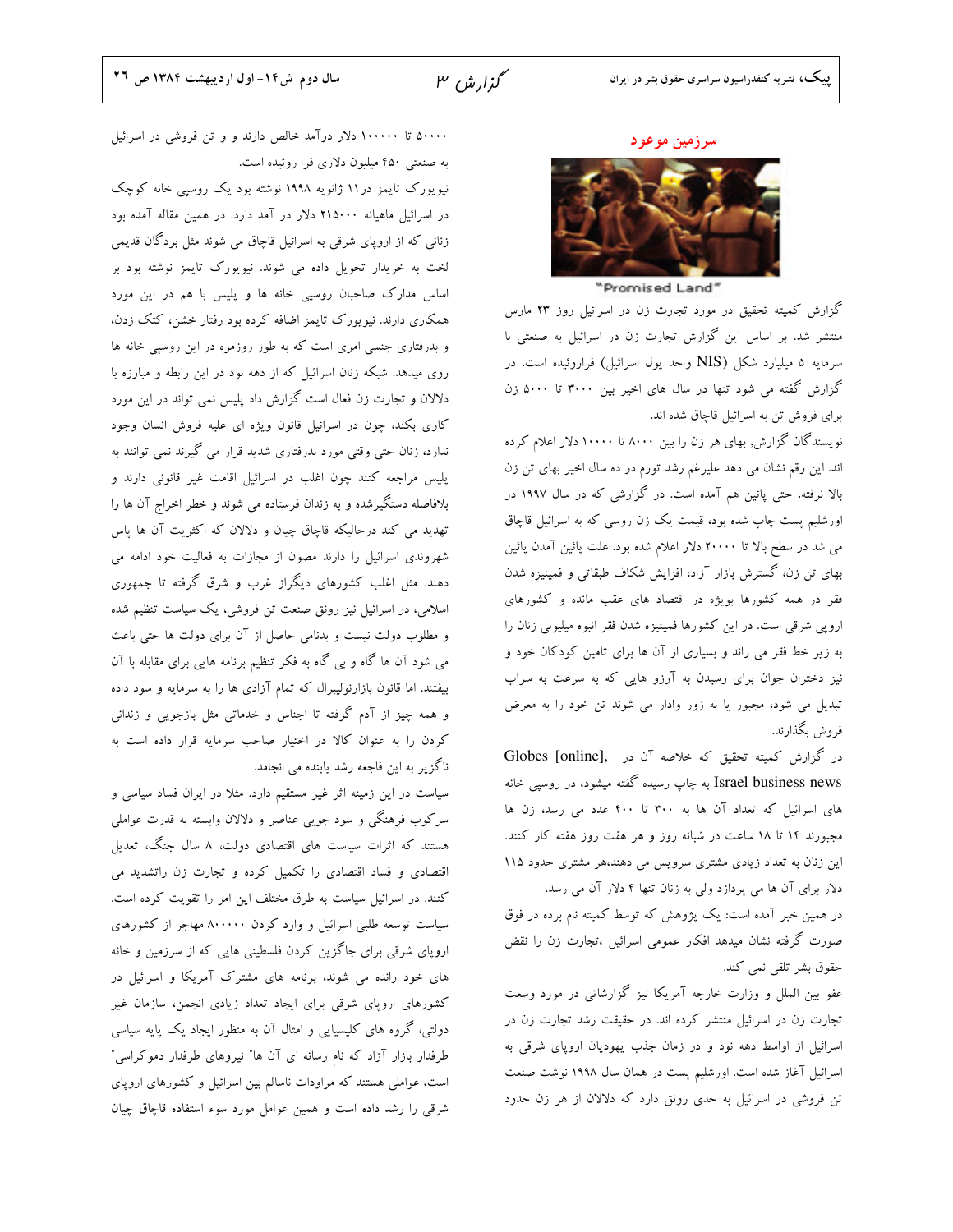قرار می گیرد و همین عوامل به نوبه خود مبارزه جدی دولت و پلیس با قاچاق تن را دشوار کرده است.

طرفه آن که دولت هایی که به لحاظ سیستم سیاسی متفاوت و حتی دشمن هم هستند، راه های مشابهی برای مقابله با عوارض سیاست های خود و گسترش تن فروشی به کار می گیرند. از یک طرف مقرراتی برای تشدید مجازات و پیگرد قانونی پیشنهاد می شود، از طرف دیگر ایده های مذهبی از نوع مسیحایی یا اسلامی یا یهودی ترویج می گردد ودولت ها برای به راه انداختن جنبش هایی مثل دفاع از بکارت یا قوانینی برای محدودیت سقط جنین از جیب مالیات دهندگان هزینه می دهند. البته این هر دو نوع تدبیر به جایی نمی رسد و صنعت تن فروشی هم چنان رو به گسترش است. چون پایه اصلی رونق تن فروشی یعنی گسترش فقر و شکاف طبقاتی و حق سرمایه برای تبدیل کردن هر چیزی که سود می دهد به کالا بر جای می ماند وهرنوع تعرض به این "حق" بلافاصله در بازار جهانی مورد کیفر قرار می گیرد. چرا که در ایدئولوژی محافظه کاران جدید در نظم جهانی، دموکراسی چیزی نیست به جز سازمان دادن جامعه برای دفاع از این "حق" یعنی حق سرمایه برای کالا کردن همه چیز و همه کس اگر سود داشته باشد.

به همین جهت اکنون بیش از یک دهه است که از یک طرف مقالات و اخبار موحش مربوط به تجارت زن و کودک در رسانه های خبری و غیر خبری رو به افزایش می رود، از طرف دیگرانواع دولت ها و نیروهای محافظه کا ر و ارتجاعی در عین این که از این اخبار برای افشاگری علیه یکدیگر استفاده می کنند، آن ها را به وسیله ای تبدیل می کنند برای طرح های جدید ضد اجتماعی و قوانین ضد آزادی زن و متضاد با حقوق بشر. برای جمهوری اسلامی این اخبار بهانه ای است برای تشدید سرکوب زن، ضدیت با دستاوردهای پیشرفته فرهنگ غربی ،وتبلیغات وایسگرایانه در رابطه با ,نجابت, زن . برای آقایان تونی بلر و هوارد در انگلیس و بوش و دارو دسته اش در آمریکا و تندروهای طرفدار شارون در اسرائیل همین اخباروسیله ای است برای حمله به دولت سکولار و جدایی دین و دولت، تلاش برای تصویب قوانین ضد آزادی سقط جنین و ضد پناهندگی ، تشدید قوانین مجازات، محدودیت آزادی های مدنی ، تامین هزینه آموزش های مذهبی و تامین منبع مالی برای جنبش های ارتجاعی و فیلم و تئاتر و برنامه تلویزیونی ساختن برای تبلیغ نجابت و بکارت. یکی از رادیکال ترین نیروهایی که در برابر همه این گروه ها ٫که با یک دیگرنیز در تخاصم هستند, در سطح جهانی به مبارزه برخاسته است جنبش فمینیستی است که همه آن ها رااز بنیاد گرایان در دولت ها گرفته تا بنیاد گرایان اسلامی و مسیحی و یهودی در جامعه، از بنیادگرایان اقتصادی طرفدار بازار آزاد گرفته تا محافظه کاران مرتجع سیاسی به چالش می خواند.

در ایران شرایط ویژه ای که جمهوری اسلامی حاکم کرده است، باعث شده علاوه بر بنیاد گرایان حاکم که تشکل های و انجمن های زنان وابسته به خود را دارند، بنیادگرایان و محافظه کاران مخالف جمهوری اسلامی هم بتوانند برخی از گرایشات روشنفکری را به سوی خود بکشانند و یا حد اقل آن ها را تشویق کنند که در برابر سیاست های ارتجاعی محافظه کاری نوین نسبت به زنان و تاثیر مهیب نئو لیبرالیسم اقتصادی بر وضعیت زنان عموما و گسترش تن فروشی خصوصا سکوت اختیار کنند. با وجود این شلاق بنیادگرایی و محافظه کاری از هرنوعش بر پیکر زن در ایران و جهان چنان افشاگر است که هیچ نوع محافظه کاری نمی تواند در رابطه با آن روبپوشاند و همه انواع آن مثل بنیادگرایان حاکم بر ایران به سرعت روی سیاه خود را به نمایش می گذارندو زیر چک جنبش های مترقی زنان قرار می گیرند.

«خبر اصلی از منبع اسرائیلی زیر نقل شده است: http://www.globes.co.il/serveen/globes/docview.asp?did=897067& ×در گزارش زیر اطلاعات مهمی در مورد تن فروشی در اسرائیل که اگرچه مربوط به سال ۲۰۰۰ است ولی اطلاعات جالبی در مورد علل تن فروشی در اسرائیل و انواع آن به دست بل دهد . http://www.friends-partners.org/partners/stoptraffic/1999/0000.html بقیه از صفحه ۱۲

اوايل ٢٠٠١

دیگنا اچوا برای ادامه کار دفاع اش به مکزیکو سیتی بر می گردد. ١٩ اکتبر ٢٠٠١ دیگنا اچوا را در دفترش، در حالیکه با شلیک گلوله ای از یا در آمده بود،يافتند.او ٣٧ ساله بود.

 $Y \cdot Y$  جو لای ۲۰۰۳

مارگاریتا گررا۹، دادستان ویژه،اعلام می کند که تحقیقاتش را در مورد مرگ دیگنا اچوا، نماینده مکزیکی پرآوازه حقوق بشر، کامل کرده است و به این نتیجه رسیده که احتمالا خودکشی بوده است.این موضوع خشم حقوق بشر را در سرتاسر جهان برانگیخت.

۲۷ فوریه ۲۰۰۵

دادگاهی در مکزیکو سیتی به دنبال درخواست خانواده دیگنا اچوا دستور از سر گیری تحقیقات را درباره مرگ وی می دهد.

> Digna Ochoa y Plácido.1 Veracruz.2 **Kerry Kennedy Cuomo.3 Miguel Agustin Pro Juarez.4** Chiapas.5 Rodolfo Montiel.6 **Teodoro Cabrera.7** Guerrero.8 ایالتی در جنوب مکزیک **Margarita Guerra .9**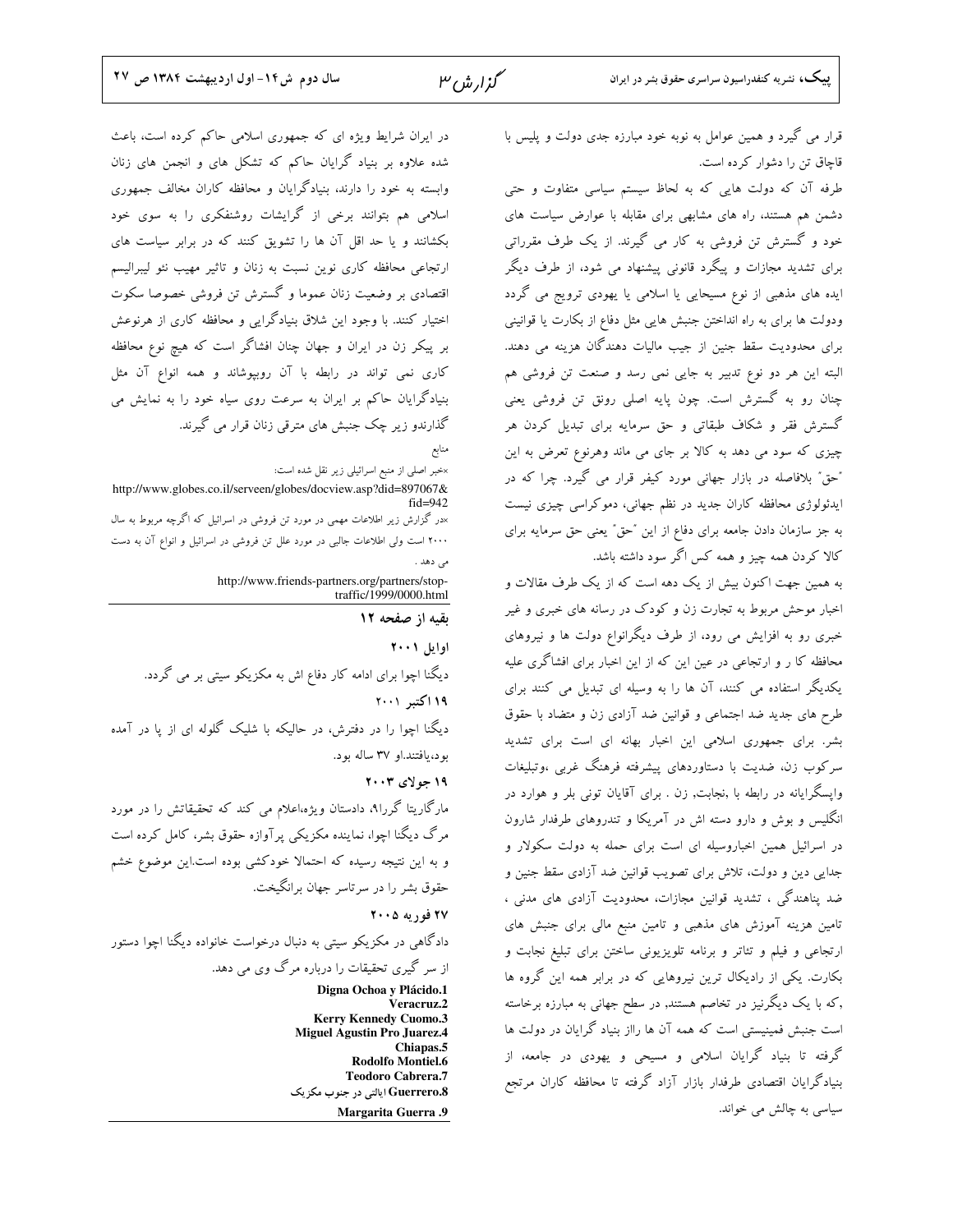گزار ش<sup>م ع</sup>ل

### ترجمه: ن. نوريزاده

### گزارش کامل ناظران حقوق بشر در مورد ایران

ژوئن ۲۰۰۴ ( خرداد ۱۳۸۲) ش E / ۲



### مثل مرده در تابوت

شکنجه، بازداشت و سرکوب مخالفین در ایران

### دنباله بخش پنجم: د- اداره اماکن

در سالهای اخیر، فعالان سیاسی به یکی از بازداشتگاههای غیر قانونی به نام اداره اماکن عمومی جهت ارائه گزارش روزانه، احضار و سپس آزاد شده اند. وظیفه اماکن بعنوان "نیروهای اجرائی قانون نظارت بر جرمهای خلاف اخلاق عمومی" مانند تماس فیزیکی بین مردان و زنان و موسیقی نواختن است. بنظر می رسد که این اداره امکانات دفاتر خود در تهران را در اختیار نهادهای موازی امنیتی و اطلاعاتی گذاشته است.(۳۹) ساختمانهای این اداره دارای سلولهای متعدد زیرزمینی است که برای تهدید و بازجوئی از فعالین سیاسی و نویسندگان مورد استفاده قرار می گېر د.

بازجوئی در اداره اماکن برای دانشجویان و جامعه روزنامه نگار امری شناخته شده است. بنظر می رسد که قصد اداره اماکن از بازداشت و تهدید موقت دانشجویان و فعالان سیاسی اشاعه رعب و وحشت است. اغلب بازداشت شدگان بعد از یکروز بازجوئی و بدون فرستادن آنها به زندان به خانه باز می گشتند. از بعضی بازداشت شدگان خواسته میشد که بطور کتبی اقرار نمایند و بعضی دیگر را تهدید می کردند که اگر با آنها همکاری نکنند در آینده نزدیک دستگیر خواهند شد در حالیکه به عده ای دیگر از فعالین سیاسی می گفتند که پرونده ای علیه آنان گشوده خواهد شد. طبق گزارش از فعالین سیاسی در مورد مقاله ای ویژه یا وب سایت و یا تلفن هائی که از خارج از کشور به آنها میشده است بازجوئی می کردند و به آنها تاکید می کردند که نهادهای امنیتی و اطلاعاتی در حال تحقیق و گشودن پرونده برای آنها هستند. در اداره اماکن معمولا با فعالین سیاسی با خشونت رفتار میشد و ضمن تهدید و آزار و اذیت کردن آنها اجازه می دادند که مرخص شوند.(۴۰)

یکی از افراد به ناظران حقوق بشر در این مورد گفت که "برای آنها كارى ندارد، هر وقت كه دوست داشته باشند ترا احضار مى كنند".

نهادهای موازی امنیتی و اطلاعاتی مانند انصار حزب الله و بسیج که در واقع سایه های سرویسهای امنیتی "حفاظت اطلاعات سپاه پاسداران" و "حفاظت و اطلاعات قوه قضائيه" مي باشند، با در اختيار داشتن و كنترل بازداشتگاههای ناشناخته و غیر قانونی، بمثابه نیروهای امنیتی رسمی بشمار می روند و مورد تائید حکومت می باشند. این نهادهای موازی و بازداشتگاههای غیر قانونی که خارج از اداره زندانهای عمومی عمل می نمایند دارای مجوز هستند و جهت شکنجه دادن زندانیان از مصونیت برخودار مي باشند.

رژیم به تعهدات خود نسبت به شهروندان در مقابل انواع بدرفتاریها و بازداشت های غیر قانونی، بستن مراکز و بازداشتگاههای ناشناخته عمل ننموده است و نتوانسته و یا نخواسته که افراد متخلف را در مقابل قانون و عدالت حاضر نمايد.

### ه- "شکنجه سفید" استفاده از سلولهای انفرادی

در ایران، روشنفکران، نویسندگان، فعالان (سیاسی) و زندانیان، واژه شکنجه سفید را در مورد سلولهای انفرادی بکار می برند. زیرا شرایط سلولهای انفرادی بگونه ای ترتیب داده شده است که آنها را تسلیم خواسته بازجویان میکنند تا فیلم های ویدئویی از اقرار و اعتراف گرفتن و امضاء كردن زندانيان تهيه كنند و نيز بتوانند اطلاعات لازم را در مورد موسسات و انجمن های سیاسی بدست آورند. زندانیان در سلولهای انفرادی محبوس بوده و بسیاری از آنها در بازداشتگاههای نامعلوم که اغلب در زیر زمینی که بطور ۲۴ ساعته با نور مصنوعی (لامپ) روشن است، بسر می بردند. آنها از ارتباط برقرار کردن با دیگر زندانیان منع شده اند و از تماس با اعضاء خانواده خود و دسترسی به وکیل و امکانات بهداشتی و پزشکی محروم بودند.

طبق قوانين بين المللي، سلولهاي انفرادي طويل المدت، بعنوان شكنجه محسوب می گردد. افرادی که با ناظران حقوق بشر گفتگو کرده اند، اظهار داشتند: دورانی که آنها در سلول انفرادی حبس بودند دورانی بود که از هر شکنجه جسمی و زبانی(فحاشی) که تا بحال تجربه کرده بودند دشوارتر و تحمل ناپذیرتر بود و آنان همواره هراس داشتند که مشاعر خود را از دست بدهند و نگران بودند که نکند یک روز دیگر در سلول انفرادی ماندن موجب شکستن اراده و تحمل آنان گردد.

زندانیان سابق بر این موضوع تاکید کردند که کاربرد سلولهای انفرادی و افزایش آن علیه منتقدین حکومت، در حقیقت پیامی به دیگر فعالین بود که قصد ابراز نظر سیاسی داشتند و این کار ارزش آنرا نداشت. بسیاری از بازداشت شدگان گفتند که: "من وقتی از زندان بیرون آمدم، دیگر آن آدم گذشته نبودم."(۴۳) تجربیات سلول انفرادی روی دانشجویان فعال سیاسی اثر معکوس گذاشته است. بعبارت دیگر حکومت ایران، با هدف قرار دادن رهبران جامعه فعال دانشجوئي، نويسندگان، سردبيران روزنامه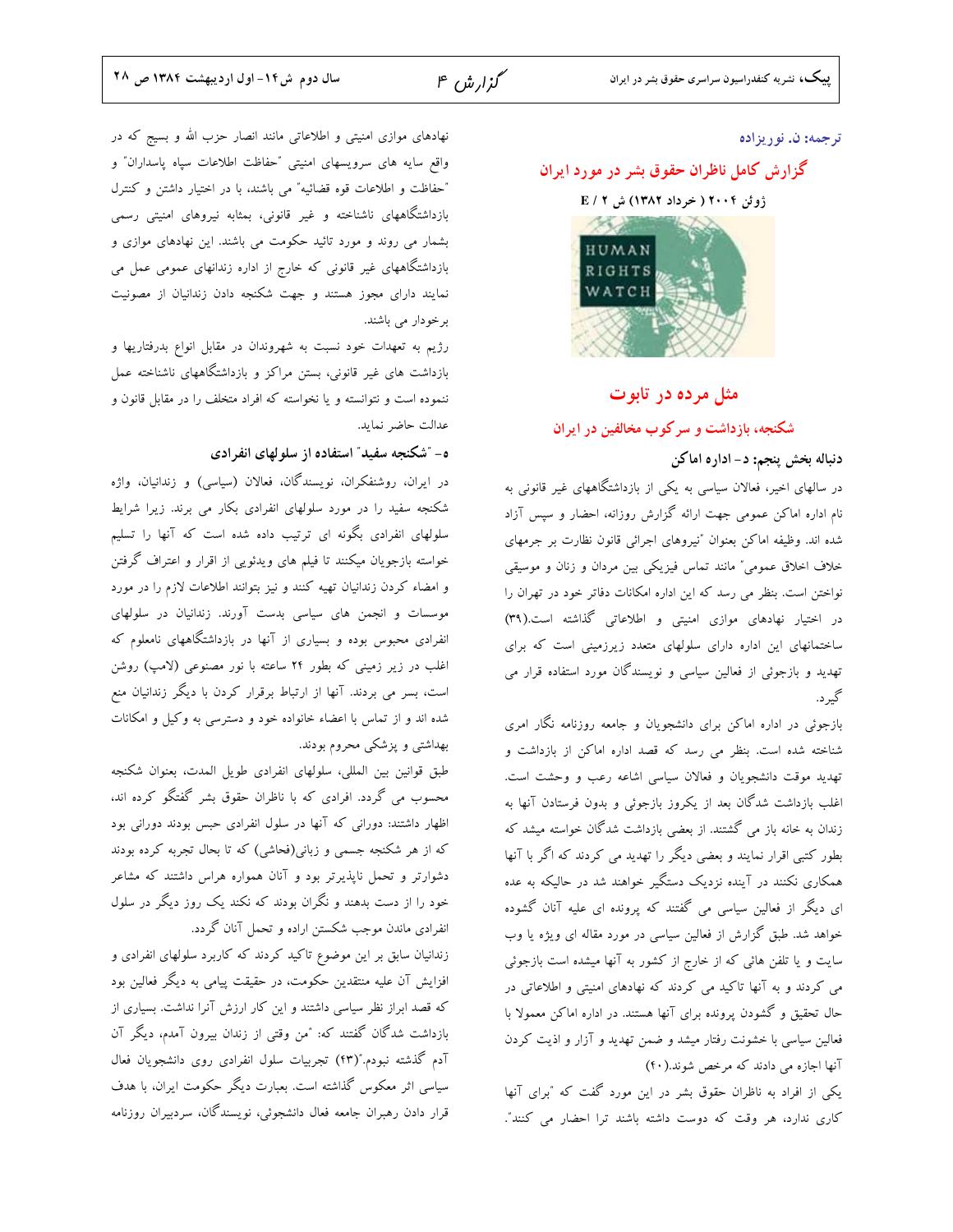های با نفوذ، توانسته است فضای یاس آمیزی را میان توده مردم بوجود آورد. یک نویسنده، تاثیر فضای سلول انفرادی بند ۲۴۰ زندان اوین را چنین شرح داد: "از هنگامیکه در زندان اوین بیرون آمده ام، نتوانسته ام بدون قرصهای خواب به بستر بروم. این وحشتناک است. تنهائی هرگز ترا رها نمی کند. اگرچه از "آزادی" تو زمانی بسیار گذشته باشد. هر دری که برویت بسته است، بر تو اثر می گذارد، به این دلیل است که ما آنرا (حبس در سلول انفرادی) "شكنجه سفيد" مي خوانيم. آنها (بازجویان) هر آنچه را که بخواهد بدون وارد کردن کوچکترین ضربه ای بر تو، بدست خواهند آورد. آنها به اندازه کافی در باره ات جهت کنترل، اطلاع دارند. آنها می توانند کاری کنند که تو باور کنی رئیس جمهور استعفا داده است و یا اینکه همسر تو در اختیار آنها بوده است و یا حتی به تو بقبولانند کسی را که به او اعتماد داشتی به تو دروغ گفته است. آنها (بازجویان)، بدینوسیله ترا خرد و خمیر می کنند، می شکنندت و زمانی که شکسته شدی دیگر در کنترل آنها قرار گرفته ای و اینجاست که زبان به اعتراف می گشائی."(۴۴) بنابر "اصول و مبادی بنیادین در مورد رفتار با زندانیان" سلول انفرادی جهت تنبیه زندانیان باید لغو شود(۴۵) و یا استفاده از آن بسیار محدود گردد. "گروه کاری در مورد بازداشت های خودسرانه سازمان ملل متحد" در دیدار ناتمام خود از بند ۲۰۹ زندان اوین، گزارش کرده است که: از تاریخ تاسیس "گروه کاری" تا این زمان این اولین باری است که ما استفاده وسیع از سلولهای انفرادی را نه به عنوان یک روش و ابزار سنتی بلکه بعنوان نفس انجام آن، شاهد بودیم. این بند۲۴۰ مانند دیگر زندانها، فقط دارای چند سلول جهت مجازات زندانیان نبود بلکه "زندان در درون زندانی" است که برای آزار و اذیت کردن بیشتر و منظم زندانیان و شکنجه نمودن آنها در سلولهای انفرادی طولانی مدت، بوجود آمده است.

این نوع حبس ها (حبس در سلول انفرادی) جهت "اقرار گرفتن" و "توبه كردن" زندانيان آنهم در مقابل افكار عمومي (تلويزيون) بكار مي رود و بدیهی است این گونه اعمال علیرغم داشتن ماهیت پست و خفت بار به هیچ وجه بعنوان مدرک و سند قابل قبول علیه زندانیان بشمار نميرود.(۴۶)

"گروه کاری در مورد بازداشتهای خوسرانه سازمان ملل" بیان نموده اند که:"اینگونه سلولهای انفرادی محض و دراز مدت بنابر کنوانسیون منع شکنجه، بمثابه رفتار غیر انسانی و شکنجه محسوب می شود."(۴۷) همچنین کمیسیون حقوق بشر سازمان ملل متحد، در قطعنامه آوریل سال ۲۰۰۳ اعلام کرده است که:"حبس های انفرادی طولانی مدت نه تنها زمینه ساز شکنجه است بلکه خود بعنوان شکلی از رفتار وحشیانه، غیر انسانی، تحقیرآمیز و حتی شکنجه محسوب می شود."(۴۸) این کمیسیون، اصل هفتم كنوانسيون بين المللي حقوق سياسي، مدنى سازمان

ملل(ICCPR) که در مورد شکنجه و دیگر بد رفتاریها است، اینگونه تفسیر نموده است:"سلول انفرادی و یا حبس افراد در زندان(بدون ارتباط با دیگران) به مدت طولانی، طبق ماده ۷ ممنوع می باشد."(۴۹) صدمه ناشی از رنج افراد در سلولهای انفرادی مسائل مبتلا به دیگر در بازداشتگاهها را افزایش می دهد. شرایط سلولهای انفرادی بسیار بد و نامناسب است. به سخنی دیگر سلولهای انفرادی زیرزمینی که بطور ۲۴

ساعته با نور غیر طبیعی (لامپ) روشن است، به صورتی طرح ریزی شده که حداکثر صدمات جسمی و روانی را به زندانی وارد آورد. همچنین محرومیت زندانیان از ملاقات با خانواده و یا وکیل شان و تنها تماس با بازجوها و زندانبانان خشن، صدمات روانی بسیاری برای زندانیان بوجود می آورد. بعلاوه قرار دادن افراد در سلولهای انفرادی از طرفی و از طرف دیگر عدم نظارت بیرونی روی روند بازجوئی ها، منجر به شکنجه کردن زندانیان از ناحیه بازجویان میشود.(۵۰)

كميسيون حقوق بشر اتحاديه اروپا، اعلام كرده است كه: "انزواى كامل قوای حسی همراه با انزوای اجتماعی محض، شخصیت انسان را نابود میکند و باعث بوجود آمدن رفتاری میگردد (روانی) که با هیچ ابزار و وسیله ای قابل علاج و مداوا نیست." (۵۱)

بخشهای مختلف نهادهای درون رژیم که هرازگاهی در رقابت با یکدیگر عمل مینمایند، سلولهای انفرادی گوناگون زندان اوین را تحت کنترل خود دارند. افرادی را که ما (ناظران حقوق بشر) با آنها گفتگو کردیم، اظهار داشتند: وقتی که در بند ۲۰۹ و ۲۰۴ زندانی بودند شاهد ساختن سلولهای انفرادی در بند ۳۲۵ بودند. این موضوع را چند زندانی دیگر تائید نمودند. کدهای ورودی این بندها بنابر شماره نامگذاری شده است. برای مثال، كد بند ٢٠٩ زندان شماره "٢٠٩" ميباشد.

بنظر میآید که بند ۲۰۹ بوسیله وزارت اطلاعات کنترل میگردد . بند ۲۴۰ تحت كنترل حفاظت اطلاعات قوه قصائيه است و بند ٣٢۵ در اختيار حفاظت اطلاعات سياه پاسداران قرار دارد.(۵۲) بعضي ها معتقدند كه بند ٢٠٩ ظاهرا تحت كنترل وزارت اطلاعات است اما در واقع اين بند را ماموران سپاه در اختیار دارند. ناظران حقوق بشر قادر نبودند که دست به دست گشتن این بندها که توسط نهادهای قدرتمند رژیم صورت میگیرد و نیز هویت واقعی کسانیکه سلولهای انفرادی را کنترل میکنند، شناسائی کنند، زیرا در حقیقت زندانیان همواره با چشمان بسته بین بندهای زندان در حرکت بودند. زندانیان سابق شرایط زندانیان و رفتار متفاوت در این بندها را و نیز تمرکز (متفاوت) بازجویان روی مواضع عقیدتی آنها را شرح دادند. اما علیرغم بیان این تفاوتها، تجربیات مشابهی هم در میان افرادی که در سلولهای این بندها حبس بودند، بچشم میخورد.

بند ٢٠٩ يكي از مخوفترين بندهايي است كه زندانيان سياسي قبل از انقلاب ۱۹۷۹ را در آنجا زندانی میکردند.(۵۳) ناظران حقوق بشر با فردی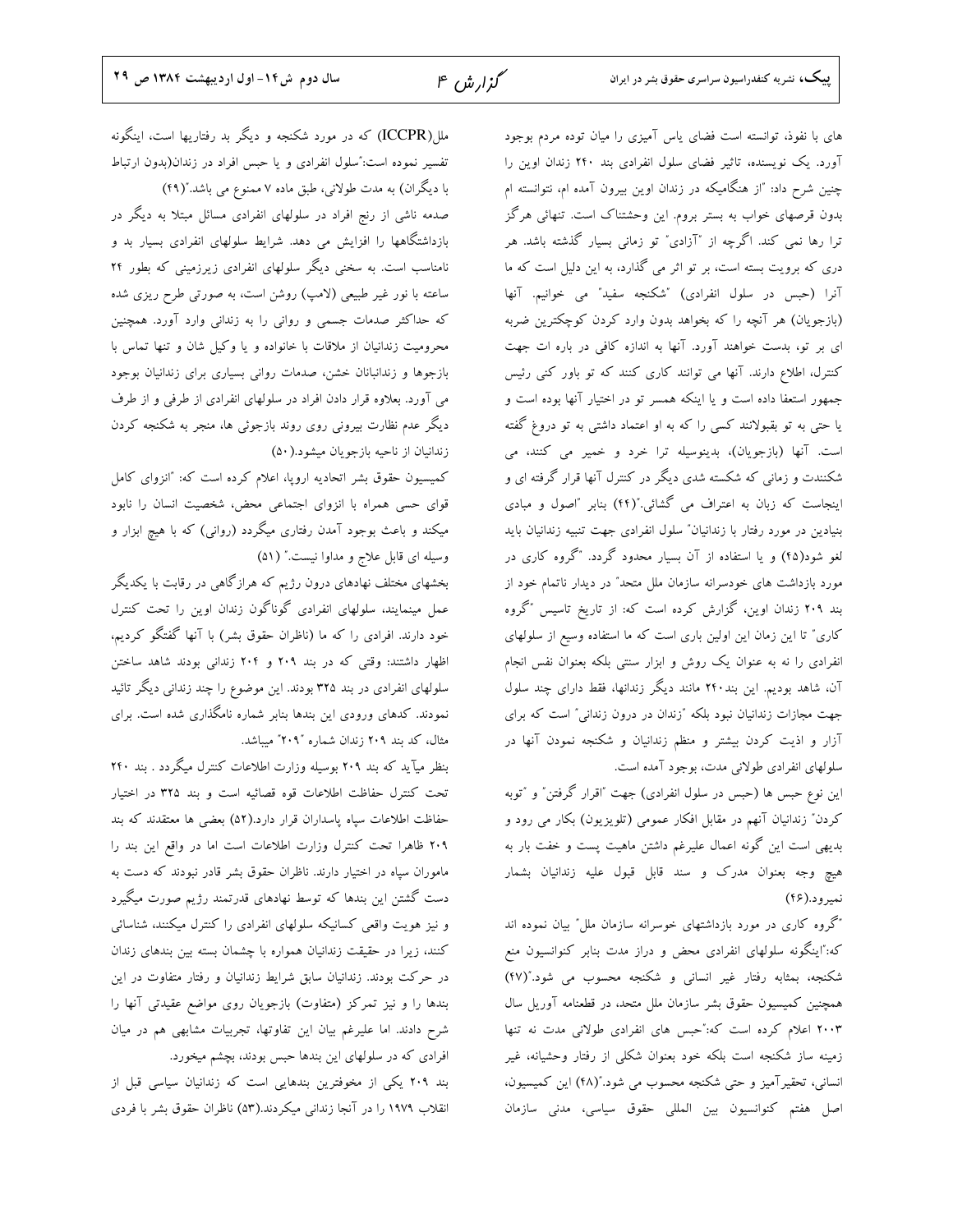که در دهه ۱۹۸۰ در بند ۲۰۹ زندانی بود گفتکو کردند. او در این گفتگو شرح داد که: "آنها (رژیم) در هنگام ساختن بندهای ۲۴۰ و ۳۲۵ و سلولهای جدید از تجربیات خود در بند ۲۰۹ استفاده کردند، بطوریکه بین سلولها هيچ امکاني براي برقرار کردن ارتباط وجود ندارد و صدائي شنيده نمی شود.(از بین بردن مورس زدن ، روش ارتباطی زندانیان با یکدیگر-م) در فوریه ۲۰۰۳ وقتی که "گروه کاری در مورد بازداشتهای خودسرانه سازمان مللٌ همراه با نماینده ای از طرف رئیس جمهور خاتمی و با اجازه کتبی، قصد بازدید از زندان و گفتگو با زندانیان را داشتند، آنها را با خشونت و بدون هیچ توضیحی از بند ۲۰۹ زندان، بیرون انداختند و نمایندگان حکومتی و راهنمایان نیز نسبت به این موضوع هیچ اعتراضی نکردند. بنظر می رسد که کارمندان رده پائین که شامل نگهبانان و افسران پلیس می شود، هیچ اختیاری در مورد راهروهای سلولهای انفرادی ندارند. بعضی از زندانیان را قبل از اینکه به سلولهای انفرادی اوین بفرستند، آنها را در بندهای عمومی نگه می دارند. اما افرادی که بوسیله لباس شخصی ها بازداشت می شوند را مستقیما به سلولهای انفرادی منتقل می کنند. در بند ۲۰۹ زندانیان با چشمانی بسته از پله ها پائین می روند تا به زیرزمینی که حداقل دارای ۴ سالن است، وارد شوند. تقریبا در هر سالن ۱۲ سلول و یک ردیف جداگانه سلول ویژه زندانیان زن وجود دارد. اندازه سلولها یک متر در دو متر با سقفی به ارتفاع تقریبی ۴ متر می باشد. یک لامپ که (به گفته بیشتر زندانیان لامپ ۴۰ واتی است) بطور شبانه روز در وسط سقف سلول روشن است. سلولهای بند ۲۰۹ دارای توالت و دستشوئی است. بنا به گفته بیشتر زندانیان، کف این سلولها از گچ (سیمان سفید) ساخته شده است. (در هنگام ورود) به زندانیان معمولا یک پتو (سربازی) یک جفت دمپائی و یک لیوان یکبار مصرف داده میشود. دیوار سلول (مانند کف آن) به رنگ سفید می باشد. به بعضی از زندانیان اجازه می دهند که در مدت ۲۴ ساعت ۲۰ دقیقه وارد فضای باز که بصورت قفسی ساخته شده است، بشوند. اما سایرین هرگز در مدت بازداشت خود فضای باز را نمی بینند مگر وقتی که آنها را به دادگاه می برند. زندانیان را بدون تفهیم اتهام و یا با اتهامی واهی که همواره در موقع رفتن به دادگاه تغییر می کند، در زندان حبس می کنند. به آنها گفته نمیشود که چرا در سلول انفرادی انداخته شده اند یا چه مدت باید در آنجا بمانند و یا آیا راهی برای رهائی از سلول و بازگشتن به بند عمومی وجود دارد؟در مورد آخر باید گفت که بازجویان، شرط بازگشتن زندانیان از سلول انفرادی به بند عمومی را اقرار کردن، توبه نمودن، امضاء اوراق اعتراف و بالاخره ضبط نوار ويدئويي آنها مي دانند.

بیشتر زندانیانی که در بند های ۲۰۹ و ۲۴۰ حبس بودند، نه تنها از مراقبت های پزشکی محروم بودند بلکه اجازه ملاقات با خانواده شان را نداشتند. فقط یک زندانی که ما (ناظران حقوق بشر) با او گفتگو کردیم،

اظهار داشت که در دورانی که در زندان انفرادی بسر می برد با خانواده اش ملاقات نمود و همسر این زندانی از دیدن شوهرش که به شدت ضعیف و لاغر شده بود و رفتارش بوضوح تغییر کرده بود، دچار ضربه روحي مي شود.(۵۵)

نویسنده ای اثرات سلول انفرادی را چنین شرح داد:"آنجا، در ساعات اولیه، بسیار سخت است. شما هرگز در زندگی خود، در یک چهار دیواری بسته قرار نگرفته اید، نمی خواهی که بنشینی زیرا زمین گچی است و تو عادت نداری که روی گچ بنشینی، می ایستی، قدم میزنی، بعد بتدریج سرت گیج می رود و به دیوار تکیه میدهی. بعد از ۴-۳ ساعت پاهایت خسته میشود و می نشینی و آنگاه فریاد میزنی اما کسی نیست که صدایت را بشنود. احساس میکنی که آنها جسم ترا محکم نگه داشته اند. می گویند که سلول انفرادی مثل تابوتی است که مردگان در آن قرار دارند، ما شنیده ایم که ناخن مردگان در تابوت رشد میکند مثل سلول انفرادی که موها و ناخن هایت سریعتر رشد کرده اند. اگر آنها چیزی برای خواندن هم به من می دادند نمی توانستم بخوانم زیرا آنها قبلا عینکم را گرفته بودند. اما اگر عینک هم داشتم، آنجا نور کافی برای خواندن وجود نداشت. آنجا صدائی بگوش نمی رسد، شما دوست دارید که نماز بخوانید … بعد از سه روز، نماز خواندن هم بسیار دشوار میشود. ما قبلا در باره افرادی که "بریده اند" صحبت کرده ایم، افراد در زمانهای متفاوتی می برند، بعضی از آنها بعد از چند روز می برند و بعصی دیگر دیرتر. آنجا سکوت محض است، بعد از سه روز، من می خواستم هر صدائی را که شده بشنوم، حتی اگر این صدا، صدای فحش و ناسزای بازجوئی باشد که با خشونت رفتار می کند."(۵۶) او زمان زیادی منتظر نماند. بازجوئی از زندانیان سیاسی دارای ابعاد مختلف و بر مبنای اصول و عقاید افراد انجام می گیرد. برای مثال، ساعتها تفتیش، تحریف در نوشته ها و سخنرانیها که در حقیقت عقاید زندانیان است همراه با توهین و تحقیر روش بازجوئی است. بیشترین ضربه به زندانی در سلول انفرادی از طریق بازجویان متعدد وارد میشود که ساعتها از او با چشمان بسته بازجوئی می كنند. همچنين زندانيان از اخبار و اطلاعات بيرون، وضعيت خانواده، اوضاع سیاسی بی اطلاع هستند و این وضعیت باعث میشود که آنها کاملا در دستان نگهبانان، قاضیان و بازجویان قرار گیرند و کنترل شوند تا آنها از این طریق آنچه را که می خواهند انجام دهند.

زندانیان سابق به ناظران حقوق بشر اظهار داشتند که وجود کنترل و سلطه تمام روی زندانیان همراه با شکنجه های جسمی و روانی مانند محرومیت از مراقبتهای اولیه پزشکی، تهدید خانواده های زندانیان سیاسی، دیگر اراده ای جهت مقاومت در مقابل فشار و خشونت بیش از حد بازجویان برای آنها باقی نمی گذاشت، در نتیجه آنها حاضر میشوند که از عقاید خود برگردند، توبه نمایند، اقرار به اشتباه و گناه نمایند و حتی در ضبط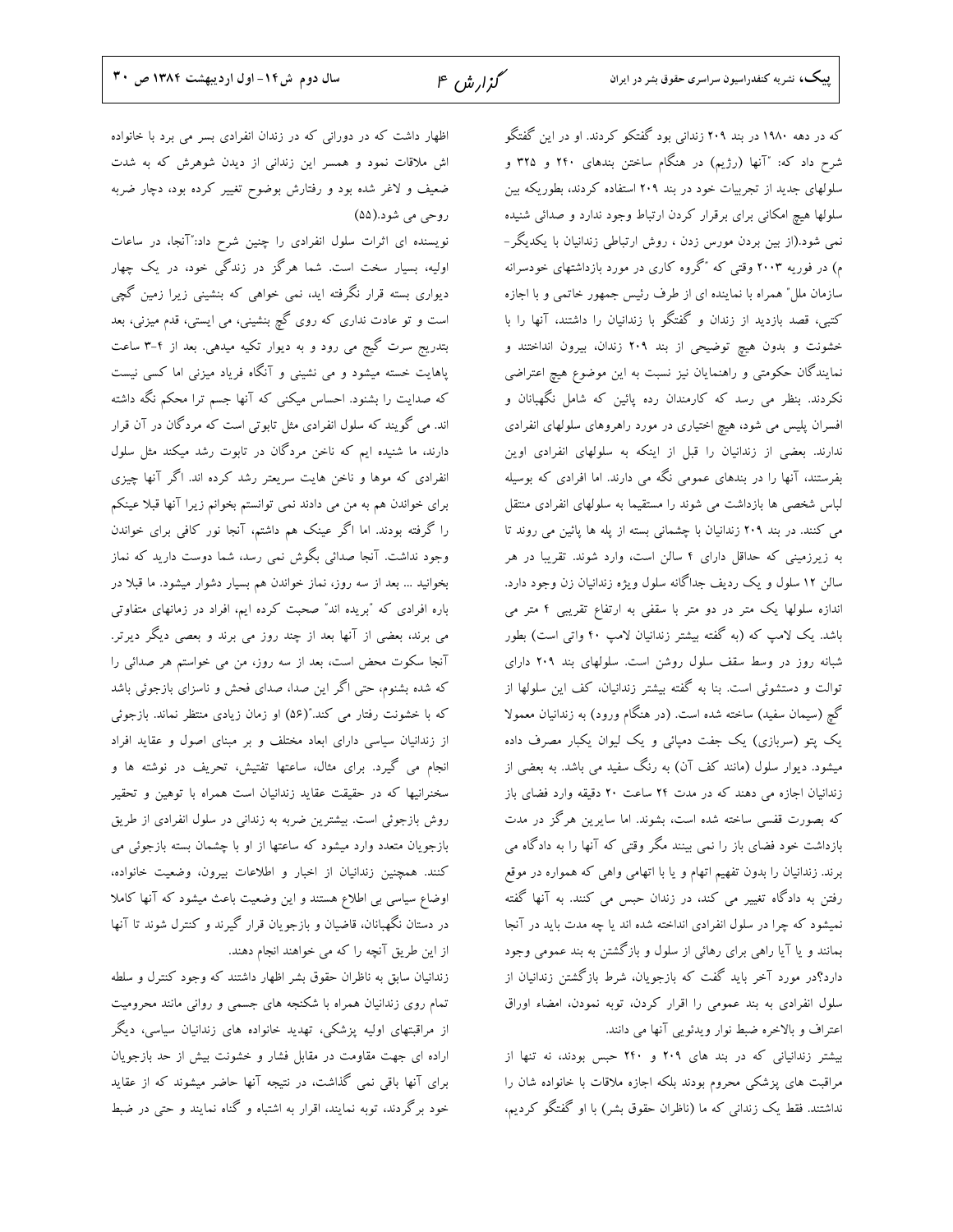فیلم ویدئویی اعترافات خود با بازجویان همکاری کنند. بعضی از این زندانیان سیاسی به ناظران حقوق بشر اظهار کردند که بازجوئی ها آنها در سلول های انفرادی با شدت بسیار و غیر قابل تحمل اعمال می شده است. همچنین زندانیان سیاسی سابق به ما (ناظران حقوق بشر) گفتند که افزایش مدت حبس در سلولهای انفرادی، تنهائی محض، کمبود هوای تنفسی و فقدان تحرک باعث می گردد که علائم و آثار رنج های جسمانی و روانی آشکار گردد. بیشتر زندانیان از کمبود غذا شکایتی نداشتند هر چند که آنها بعد از گذشت مدت کوتاهی در سلولهای انفرادی و از دست دادن اشتها، بطور کلی وزن آنها کم میشود اما با این وجود زندانیان بیشتر از سکوت محض که در سلولهای انفرادی حاکم بود دچار آسیب روحی و روانی شده اند. آنها به جز زمانی که نگهبانان غذا می آوردند و یا بازجویان بازجوئی می کردند، با هیچ کس دیگری تماس نداشتند و حتی اجازه خواندن هم به آنها در سلول های انفرادی داده نمیشد زیرا به آنها تفهیم شده بود که در تمام مدت باید سکوت محض حاكم باشد.

زندانیانی که در بند های مختلف سلولهای انفرادی اوین حبس بودند، اظهار داشتند که بند ٢٠٩ نسبتا از شرايط بهتري نسبت به بند ٢۴٠ که تحت کنترل سرویسهای امنیتی و اطلاعاتی قوه قضائیه است، برخوردار می باشد. زیرا بنا به گفته زندانیانی که در هر دو بخش حبس بودند، در بند ۲۴۰ سکوت محض و رفتار نگهبانان و بازجویان با زندانیان بمراتب خشن وآزاردهنده تر از بند های دیگر بود. در بند ۲۰۹، بالای درب هر سلولی یک پنجره کوچک بسیار کثیف وجود داشت و همین امر باعث میشد که زندانی بتواند با جهان خارج ارتباط برقرار کند در حالیکه در سلولهای بند ۲۴۰ که در زیر زمین ساختمان در محوطه اوین قرار دارد و دربهای سلولهای آن دارای سوراخی کوچک در بالا می باشند که از بیرون باز و بسته می شوند و بدین ترتیب نگهبانان می توانند درون سلول را زیر نظر داشته باشند در صورتیکه زندانیان قادر نیستند بیرون را نگاه کنند. زندانیان بیان داشتند که آنها در بخش ۲۴۰ هیچ صدائی بجز صدای خود را نمی شنیدند و این وضع یکی از وحشتناکترین دورانی بود که آنها در سلول انفرادی داشتند.

یک روزنامه نگار در سال ۱۹۹۸ به مدت دوازده روز در بند ۲۰۹ اوین بدون اتهام و یا حضور در دادگاه زندانی بود. او دوباره در آگوست سال ۲۰۰۰ دستگیر شد و این بار او را در بخش ۲۴۰ زندانی کردند. او در این مورد اظهار داشت كه: "آنجا با خشونت بیشتر و اهانت آمیزتر و طرز وحشتناکی با او رفتار میشد. راستش را بخواهید، این بار من ترسیده بودم و به همین دلیل در بازجوئی خود گفتم "باشه چی می خواهید" بازجو گفت: تو علیه رهبر (سید علی خامنه ای) اقدام کرده ای و باید اقرار کنی که در سفر خارج خود با چه کسانی ارتباط داشتی". در آن اتاق سه بازجو

که بسیار فحاش و بد زبان بودند، وجود داشت. بمدت ۲۰ روز من نه اجازه بیرون رفتن داشتم و نه تلفن زدن، آنها از من خواستند که در دادگاه به اشتباهاتی که مرتکب شده ام، اقرار کنم."(۵۷)

زندانی دیگری اظهار داشت که"توان مقاومت هر کس در سلول انفرادی متفاوت است اما آنها (زندانبانان) می دانند که سرانجام توان مقاومت زندانی پایان می پذیرد و آنها می برند. من بعد از ۳۰ روز حبس در سلول انفرادی بریدم. کمبود هوا، مرا متشنج کرد و به واکنش انداخت. من سرم را به پنجره ای که در پائین درب سلول قرار داشت جهت استفاده از اکسیژن بیشتر و نفس کشیدن چسباندم.(۵۸) نمی توانستم بخوابم، دوست داشتم که با خود حرف بزنم اما نمی توانستم بلند صحبت کنم، احساس کردم که وضعیت روحی ام هر روز بدتر میشود، به زمین افتادم و سرم را آنقدر به درب سلول کوبیدم تا از هوش رفتم."(۵۹)

واژه ای که بیشتر زندانیان سیاسی برای سلول انفرادی بکار می بردند، واژه "تابوت" است. آنها گفتند که پس از گذشت چند روز در سلول های انفرادی بدون پنجره، بدون صدا و کمبود هوا، بریدن آنها شروع می شو د.( ۶۰)

مقامات مسئول و کنترل کننده بند های سلولهای انفرادی به نگه داشتن زندانیان در این شرایط و وضعیت احتیاج داشتند زیرا در این شرایط بود که بازجویان می توانستند به کار خود ادامه بدهند و (بعضا موفق شوند). مقامات مسئول به این امر بخوبی واقف بودند که سلول انفرادی سریعترین و بهترین ابزاری است که آنها می توانند مقاومت جسمی و روحی زندانیان را درهم شکنند. یک زندانی بیاد می آورد که یکی از دوستانش بعد از سه روز حبس در سلول انفرادی در بند ۲۰۹ شروع به فریاد زدن و کوبیدن مشت بر درب سلول کرد تا جائیکه این امر باعث شد که نگهبانان در سلول را برای چند ساعت باز کنند تا او بتواند آرامش خود را بدست آورد.(۶۱)

چند تن از زندانیان اظهار داشتند که: بازجویان چند برگ کاغذ به آنها دادند و گفتند که "تمام کارهائی را که تا بحال انجام داده اید، بنویسید. از آنجائیکه آنها به جز ابراز عقاید سیاسی خود مرتکب جرمی نشده بودند، لذا دریافتن اینکه چه چیزی را باید بنویسند و اقرار کنند برایشان بسیار دشوار بود. با این وجود آنها وقایع اخیر زندگی شان را تا جائیکه به یاد داشتند روی کاغذ آوردند اما بازجویان آن برگه ها را پاره کردند و با خشونت گفتند كه:"حقيقت را بنويسيد؟!"

مسعود بهنود و چند نفر دیگر از زندانیان به ناظران حقوق بشر اظهار داشتند که آنها هرگاه و به هر نحو و بهانه ای که برای چند ساعتی بیرون از سلول انفرادی بودند، بازگشت دوباره به سلول برایشان بمراتب دشوارتر از اولین روزی بود که آنها را به آنجا فرستادند". "در تمام این مدت، نه کلامی، نه کتابی، نه خمیر دندانی و من گذر روزها را روی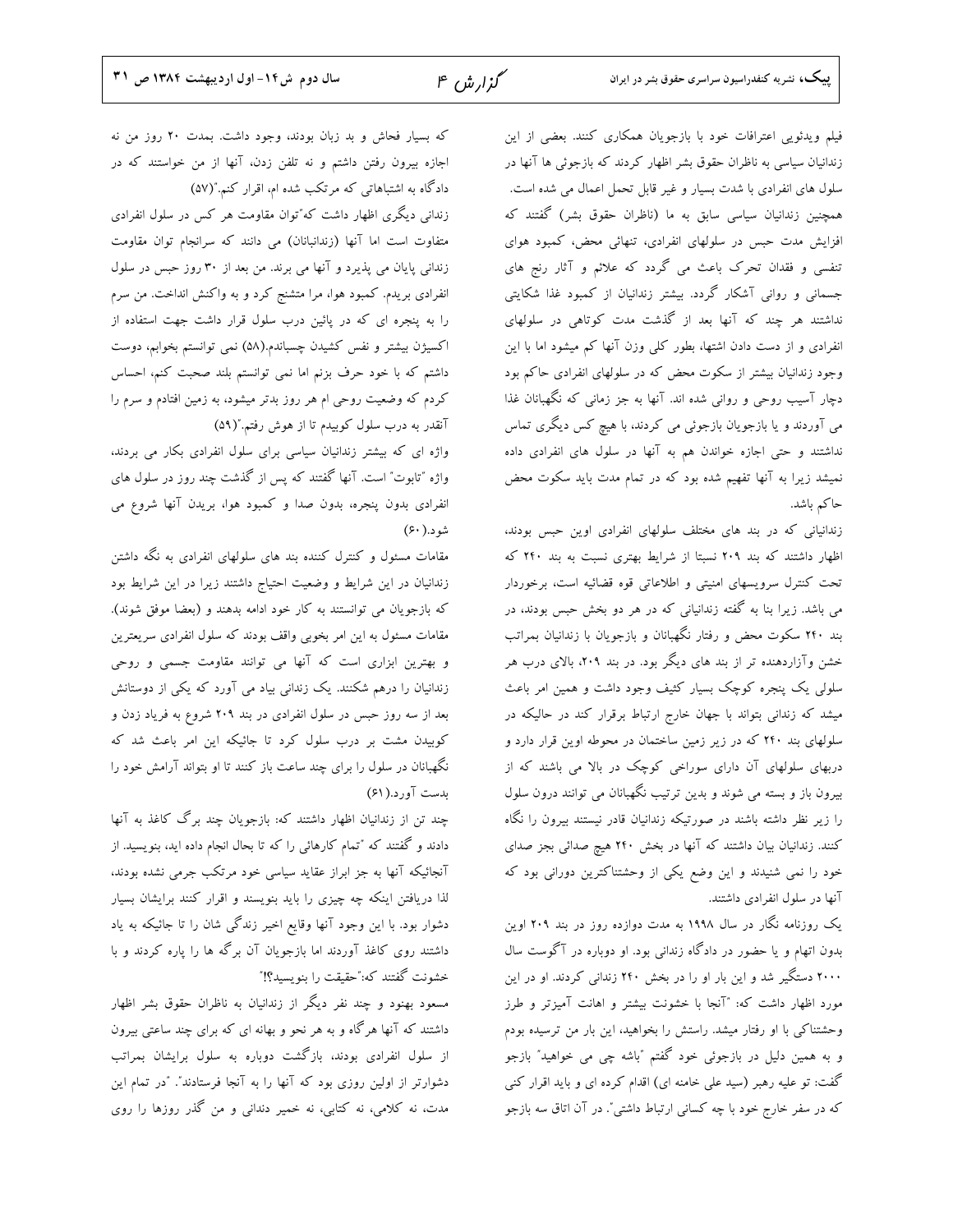سال دوم ش١٤- اول ارديبهشت ١٣٨٤ ص ٣٢

گزارش ۱۴

بازجوئی ها، بازجویان با سئوالات نامربوط و تکراری شروع بکار می کنند و همانطوریکه یک نویسنده در این مورد اظهار داشته است "آنها با انواع سئوالهای عجیب و غریب خود که هیچ ارتباطی با کار من نداشت، بازجوئی را آغاز کردند. برای مثال، چرا تو از همسر اولت جدا شده ای؟ چرا مشروب می خوری؟ و چرا با زنان ارتباط داری."(۶۴) سپس بازجویان به اعتقادات و باورهای سیاسی او پرداختند. بازجوئی ها در مورد عقاید سیاسی که ساعتها ادامه دارد بوسیله سربازجویان فحاش انجام می گیرد و اگر زندانی با آنها "همکاری" نکند، تهدید به شکنجه میشود و .<br>(اگر باز هم موفق نشوند زندانی را شکنجه می دهند). یکی از زندانیان در این مورد به خاطر آورد که:

"آنها مرا به مدت ۲۴ ساعت بدون اینکه بگویند اتهام من چیست، در درون سلول انفرادی انداختند. در اولین بازجوئی آنها بارها می پرسیدند که چرا من با زن شوهرداری ارتباط داشتم. من هم تکرار می کردم که نمی دانم راجع به چه چیزی حرف می زنید. بنظر می آمد که آنها اصلا به حرفهایم توجه نمی کنند زیرا مدام این سئوال را تکرار می کردند. یکی از بازجویان گفت:"نمی خواد بگی چرا، فقط اینجارو امضاء کن تا ما مرخصت كنيم."(۶۵)

زندانیان در گفتگو با ما (ناظران حقوق بشر)، اظهار داشتند که آنها در بازجوئی های اول و مسخره خود از اینکه می دیدند مورد توهین و تحقیر قرار گرفته اند و بازجو از زندگی خصوصی آنها می پرسد، احساس زجر آوری پیدا کرده بودند. یکی از این زندانیان بیان کرد که یکبار به بازجویش گفته است که حداقل به من بگو که چرا من را بازداشت کرده اید و من چرا اینجا هستم".(۶۶) زندانیان می گفتند که همواره در خلال هر بازجوئی برگه هائی با علامت قوه قضائیه در مقابل ما می گذاشتند و می گفتند که "به آنچه که انجام داده اید اقرار کنید."

بعد از پایان دور اول از بازجوئی های "ملایم" که بازجویان بیشتر روی "جرمهای" اخلاقی و جنسی (ناموسی) زندانیان تمرکز کرده بودند، نوبت به بازجویان "روشنفکر" رسید که از نوشته ها و باورهای سیاسی زندانیان بازجوئی می کردند. در این نوبت، بازجویان اغلب (ضمن شکنجه دادن)، خانواده های زندانیان را تهدید می کردند و تاکید می کردند که در صورت عدم همکاری نوار فیلم اقرار و اعتراف آنها را که از اعمال خود .<br>توبه کرده اند را پخش خواهند کرد. برای مثال بازجوئی یک نویسنده که به سبک جورج ارول (نویسنده کتاب ۱۹۸۴ و قلعه حیوانات - م) انجام میگرفت، به قرار زیر است:

"آنها مرا به همان اتاق قبلی بردند و بازجوئی شروع شد، بازجویان این بار همه جدید بودند و به تمام مطالب نوشته هایم واقف، به این ترتیب بازجوئی ها جنبه (حرفه ای) بخود گرفت زیرا آنها سئوالهای خود را بیشتر روی باورهای سیاسی ام متمرکز کرده بودند. هر چند روزی آنها

دیوار علامت می زدم. در پانزدهمین روز بازداشت آنها لباسهایم را درون سلول انداختند و گفتند "لباسهایت را بپوش". بیاد دارم که شلوار بپایم زار میزد و کتم گشاد شده بود. بخودم گفتم "حالا که مرا آزاد کرده اند، لااقل فایده اش این است که در سلول انفرادی بدن سازی کرده ام". من می بایست لبه پاچه شلوارم را بسان پیر مردانی که از حرم باز می گردند، تا زنم. در حالیکه لباسهایم را می پوشیدم دوباره بخود گفتم که" من .<br>توانستم سلول انفرادی را مثل یک مرد تحمل کنم". آنها مرا بیرون بردند و گفتند که :"ملاقاتی داری" آسمان را دیدم، درختان را نیز. به آسمان گفتم که دیگر و از این ببعد قدرش را می دانم، اوین جای زیبائی بود. اما وقتی گفتند که "ملاقاتی داری" به سردی دریافتم که باید دوباره به آن سوراخي باز گردم.(۶۲)

### و – بازجو يان

بازجویان عاملین شکنجه و یا تهدید کنندگان به شکنجه و تحت فشار قرار دادن زندانی جهت اقرار با استفاده از تکنیک ها و روشهای خشونت آمیز، رفتارهای زننده و توهین آمیز هستند. همچنین آنان وظیفه دارند که در زندان اوین و مراکز و بازداشتگاههای غیر قانونی رژیم، زندانیان .<br>سیاسی و افرادی را که جهت پیشبرد طرح و برنامه های اصلاح طلبانه تلاش می کنند و نیز فعالین دانشجو را در موقع بازداشت تادیب کنند. کاربرد و شیوه های اقرارگیری بازجویان از زندانیان سیاسی و صدور حکم تادیب و سخت گیری روزنامه نگاران اصلاح طلب و دانشجویان از سوی مقامات حکومتی انجام میگیرد. این اعمال و شیوه های اقرارگیری از زندانیان سیاسی بخاطر مرعوب کردن و خاموش نمودن صدای آنها انجام میشود تا درس عبرتی نیز برای دیگر فعالین سیاسی باشد. بدیهی است که همه این اعمال نقض فاحش معیارها و قراردادهای بین المللی است.(۶۳) بازجویان از فرصتی که از بازداشت فعالین سیاسی بدست آورده اند سعی می کنند از آنها بعنوان منابع موثق اطلاعاتی استفاده کنند تا بتوانند بدین وسیله دیگر مخالفین را تادیب و سرکوب نمایند. بازجویان عاملین اصلی در جهت جعل اتهامات و ساختن پرونده های واهی از طریق اقرار و اعتراف گیری خشونت آمیز هستند. همچنین آنها تهدید خانواده های زندانیان سیاسی، دوستان و انجمن های سیاسی را بعهده دارند. ناظران حقوق بشر به یک طرح بازجوئی از زندانیان سیاسی بعد از سال ۲۰۰۰ اشاره می کنند. این طرح بدین قرار است که بازجویان در بازجوئی های خود ابتدا از زندگی شخصی و خصوصی زندانیان شروع می کنند و سپس به نظرات و عقاید سیاسی آنها می پردازند. بعضی از این زندانیان بدون اتهام و یا محاکمه ای زندانی شده اند و دیگران قبل از تفهیم اتهام و محاکمه در سلولهای انفرادی به مدت زیادی حبس بودند. این افراد معمولا به خاطر عقاید خود دستگیر و زندانی شده اند و رژیم جرم آنها را اهانت به رهبر (سید علی خامنه ای) اعلام نموده است. در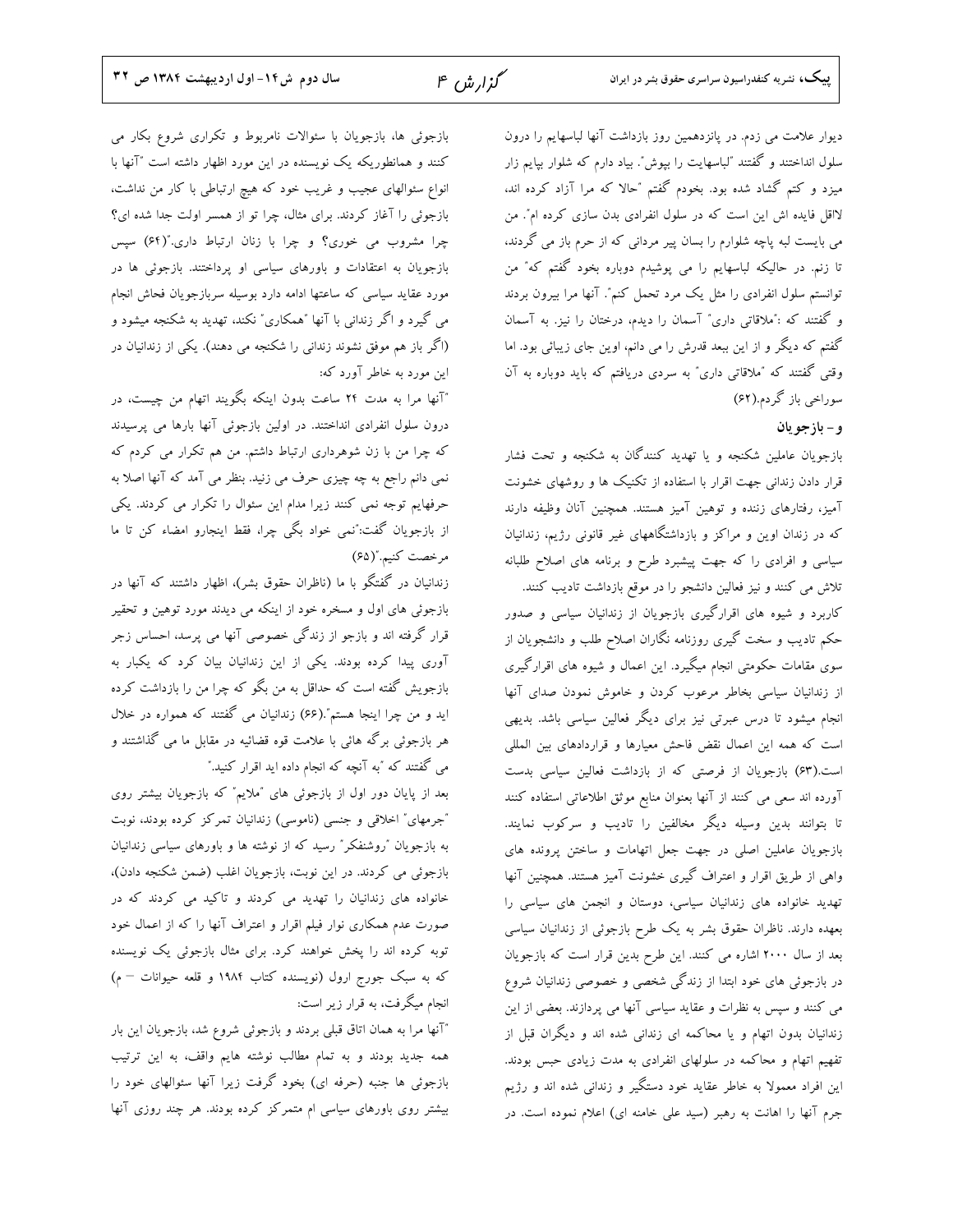جمهوری اسلامی که ضد اصلاحات هستند را هراز گاهی در اختیار آنها می گذاشتند، با این وجود بازجویان از آنها می خواستند که ارتباطشان را با دیگر روشنفکران اصلاح طلب و نویسندگان بازگو کنند. بازجویان با توجه به اینکه زندانیان از دنیای خارج بی خبر بودند به آنها می گفتند که "خاتمی (رئیس جمهوری) کشور را ترک کرده است." و یا "خامنه ای به خاتمی دستور داده که کشور را ترک کند."(۷۱) بیشتر بازجویان می گفتند که آنها بدستور رهبر (سید علی خامنه ای) انجام وظیفه می کنند. یک روزنامه نگار به یاد می آورد که:"آنها به من گفتند که نامه ای به رهبر (سید علی خامنه ای) بنویسم و از او در مورد کارهای اشتباهی که مرتکب شده بودم، طلب عفو نمایم. من از نوشتن نامه خودداری کردم زیرا بنظرم این کار به رفتار و قوانین آنها مشروعیت می بخشید. با توجه به اینکه اصولا من کار اشتباهی مرتکب نشده بودم که بخواهم طلب عفو كنم. در حقيقت اين من هستم كه بايد آنها را عفو كنم."

آنها از من خواستند که در نوار ویدیوئی بگویم که نه تنها من اشتباه کرده ام بلکه روزنامه ها نیز در اشتباه هستند."(۷۲)

برای بسیاری از زندانیان سیاسی، بازجوئی در باره عقاید سیاسی شان و چگونگی ارتباط و آشنائی آنها با روشنفکران و نویسندگان از بازجوئی های بسیار دشواری بود. زیرا از آنها خواسته میشد که از باورهای سیاسی شان بازگردند و توبه نمایند تا بدین طریق برای خودشان (رژیم) ایجاد مشروعیت مصنوعی نمایند. بدیهی است شدت بازجوئی ها و عدم اعمال روند قضائی، نا امیدی در اصلاحات و این نظریه ( که رژیم اصلاح پذیر نیست)، تهدید خانواده زندانیان، تهدید زندانیان به ماندن در زندان و یا سلولهای انفرادی بطور نامحدود و همچنین "گروگان" گرفتن اعضاء خانواده(٧٣) باعث گردید که بیشتر زندانیان سیاسی (اصلاح طلب) به "اشتباهات" خود اقرار كنند و آنها را بپذیرند.

در سال ۲۰۰۱ زندانیان اوین عقیده داشتند که خلیل رستم خانی نویسنده و مترجم شناخته شد را به این دلیل بازداشت کرده بودند که همسر نویسنده و اصلاح طلب او، مجبور شود به ایران بازگردد و خود را به مقامات حکومتی تسلیم نماید. بسیاری (از زندانیان اصلاح طلب) که بیش از این مایل نبودند با گذراندن عمر خود در زندان هزینه بیشتری بپردازند، حاضر شدند که برای طولانی شدن مدت رنج و عذاب خود دست به هر کاری بزنند. اینان بطور کلی امید به مقاومت را از دست داده بودند.

بازداشت چند روزنامه اصلاح طلب باعث شد که صدای عده ای از روشنفکران خاموش گردد و عده ای دیگر به خارج از کشور فرار کنند. این افراد در مصاحبه های خود با رسانه های گروهی و سازمانهای غیر انتفاعی مطالبی را (در مورد فعالین دانشجوئی) عنوان می کردند و بازجويان به استناد اين مطالب و اطلاعات، فعالين دانشجوئي را بازجوئي

بقیه در صفحه ۲۵

به سراغم می آمدند و از ملاقاتهای من با افراد خاص مثل دکتر سروش و دکتر یزدی (ابراهیم) می پرسیدند.(۶۷) ماه رمضان بود و بیاد دارم که از آب و غذا در طول روز خبری نبود و بدیهی است که تحمل کردن این وضع دشوار بود. روزی که قرار بود به اتاق بازجوئی بروم آنها گفتند که لباس عادی بپوشم. در اتاق بازجوئی چند مرد جدید وارد شدند، یکی از آنها گفت:"می خواهیم فیلم برداری کنیم" من گفتم:"مثل کیانوری که اقرار کرد."(۶۸) من می توانم بگویم که مرتضوی همراه چند نفر دیگر پشت درب اتاق بازجوئی بودند، درست است که نمی توانستم آنها را ببینم اما من صدای او را که لهجه یزدی دارد خوب می شناسم.(۶۹) او (مرتضوی) یادداشتهائی که (قرار است من به آنها اقرار کنم) را به بازجوی من داد. یکی می گفت:" یالا بزار امروز بره" و دیگری در جواب او می گفت:"واستا ببینم که چی میگه، آخه دلیلی هم که اینجا هستیم، همینه." یکی دیگر می گفت:"باید الله وکیلی بزاریم که بره، خانواده اش نگرانش هستند." آنگاه، آنها در مقابل دوربین قرار گرفتند و شروع به پرسش از من کردند. قبل از اینکه فیلم برداری شروع شود یکی از بازجویان گفت: "بگو که مقالات اصلاح طلب رو غربیها و دیگر قدرتها می نویسند و کنترل می كنند؟" من گفتم:″من فقط یک نویسنده ام.″ او گفت:"آقای س (یک نویسنده اصلاح طلب) به ما گفته که تو چه کارهائی کرده ای، پس حالا تو آنچه را که ما بهت گفتیم این بار جلوی دوربين بگو.″

من انکار کردم.

او گفت:"ما نوار حرفهایت را داریم، در نوار گفته ای که بطور پنهانی برای روزنامه های طرفدار اصلاحات مقاله می نوشتی و آنها پولهای سری بهت می دادند."

من:″این درست نیست.″

او:"ما فيلم ويديوئي اون را داريم."

من:"نشونم بديد."

او:"ماهها طول می کشد و ما می خواهیم که ترا زودتر ولت کنیم، اگر می خواهی آزاد بشی، بهتر است همان چیزهائی را که بهت گفتیم، پشت دوربین تکرار کنی، اصلا بگو ببینم مگه تو به قانون احترام نمی گذاری؟" من:"آره"

او:"قانون میگه که تو باید به آقای خامنه ای (سید علی) احترام بگذاری و ایشان در سخنرانی خود فرمودند که: روزنامه های (اصلاح طلبان) مجری طرحهای دشمنان هستند، قبول نداری؟"( ۷۰)

تعداد بسیاری از زندانیان گفتند در حالیکه آنها در زندان به هیچ چیزی دسترسی نداشتند و بی خبر از همه جا بودند و فقط روزنامه های کیهان و